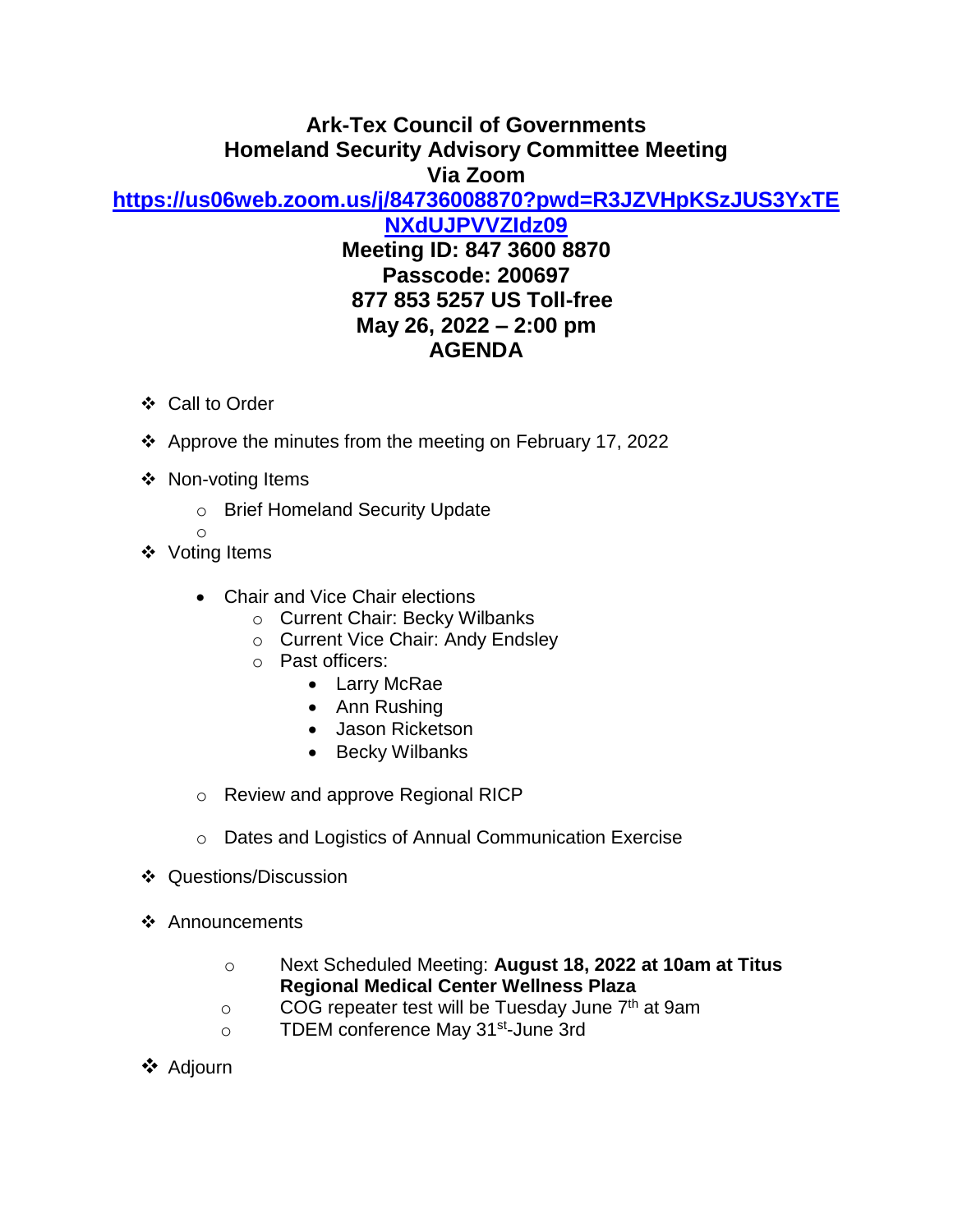## **ARK-TEX COUNCIL OF GOVERNMENTS HOMELAND SECURITY ADVISORY COMMITTEE MEETING February 17, 2022**

## **MINUTES**

The meeting of the Ark-Tex Council of Governments Homeland Security Advisory Committee was called to order by **Whitney Fezell** at 10:04 a.m., February 17, 2022, at Via zoom online.

**Whitney Fezell** provided the minuets from December 16, 2021 meeting, **Eric Schlotter** made the motion to approve the minuets, seconded by **Lance Hall** and approved by majority.

**Whitney Fezell** provided the committee with a homeland security update. The committee was informed that projects has to be scored, prioritized and approved by the governing board prior to the mid-March upload deadline. The committee was informed that we will consider using a COG imposed deadline to meet these criteria.

The first voting item on the agenda was to prioritize FY2022 State Homeland Security Program funding projects via ballot. Each applicant that was present provided a detailed description of their project. **Whitney Fezell** explained the ballot and the scoring process. **Whitney Fezell** informed members that ballots must be complete and signed to be accepted. **Eric Schlotter** made the motion to accept the ballots as the FY2022 prioritization listing, Motion seconded by **Randy Tuttle** and approved by the majority.

**Becky Wilbanks** opened the floor for questions and discussion. **Becky Wilbanks** opened the floor for Announcements

**Whitney Fezell** announced the next repeater test on March 1st at 9am

**Whitney Fezell** announced Alerrt Training March 22-23, 2022 @ Mt. Pleasant Civic **Center** 

**Whitney Fezell** announced that SERI applications are due to COG by February 28, 2022

Motion to adjourn was made by **Randy Tuttle** and seconded by **Danny Richard** and approved by majority**.**

## **ATTENDING:**

Whitney Fezell – ATCOG Homeland Security Coordinator Becky Wilbanks- Cass County Judge Danny Richard- City of Daingerfield Jason Ricketson- EMC- City of Sulphur Springs Police Department Tanner Crump- Sheriff's Captain- Hopkins County Lance Hall- EMC- Bowie County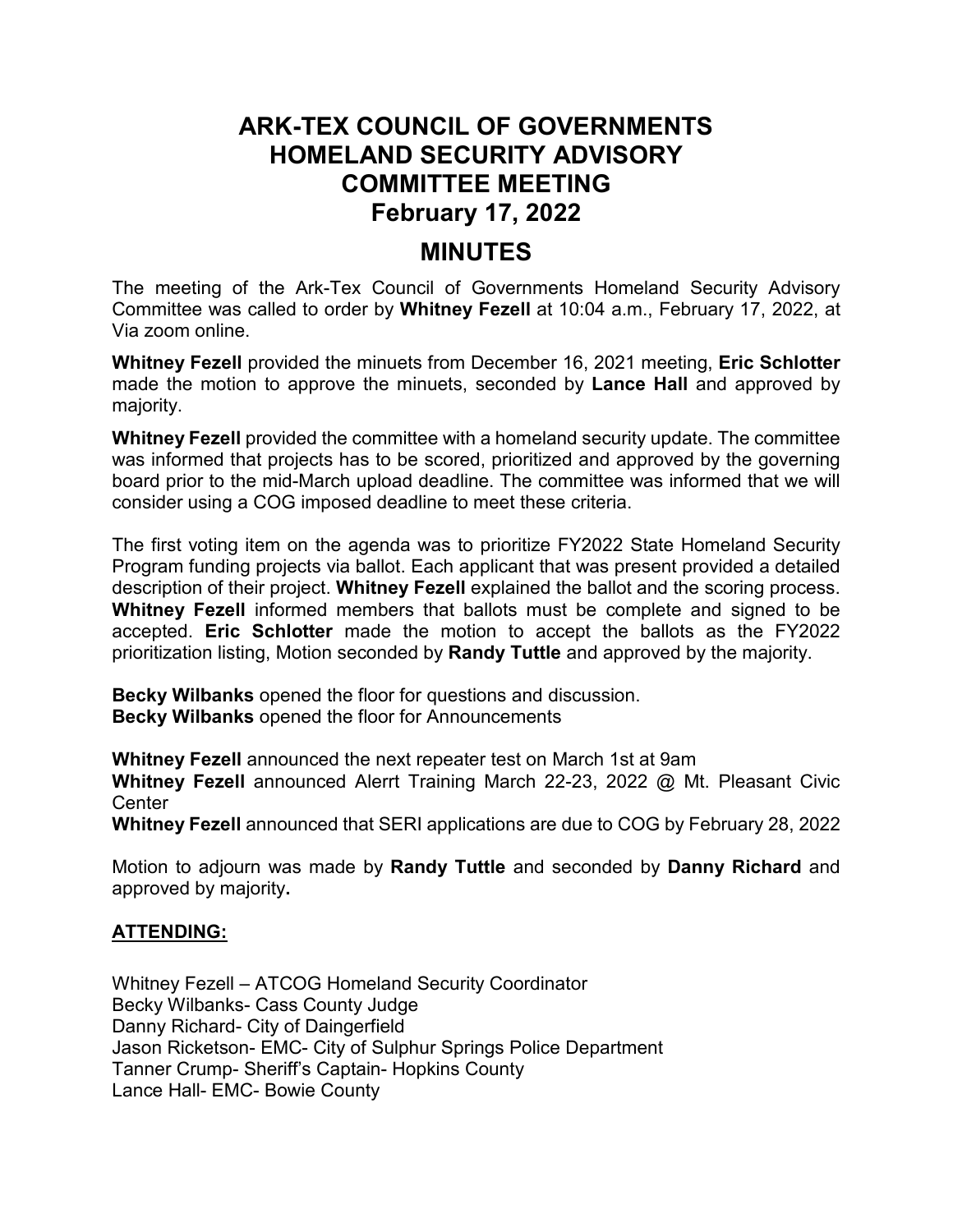Danny Richard-VFD-City of Daingerfield Tanner Crump-Hopkins County SO Tanner Crutcher- EMC- Delta County Quincy Blount- Lamar County EMC Andy Endsley- Hopkins County EMC Eric Schlotter- City of Texarkana EMC

Signature Title Date

\_\_\_\_\_\_\_\_\_\_\_\_\_\_\_\_\_\_\_\_ \_\_\_\_\_\_\_\_\_\_\_\_\_\_\_\_\_\_ \_\_\_\_\_\_\_\_\_\_\_\_\_\_\_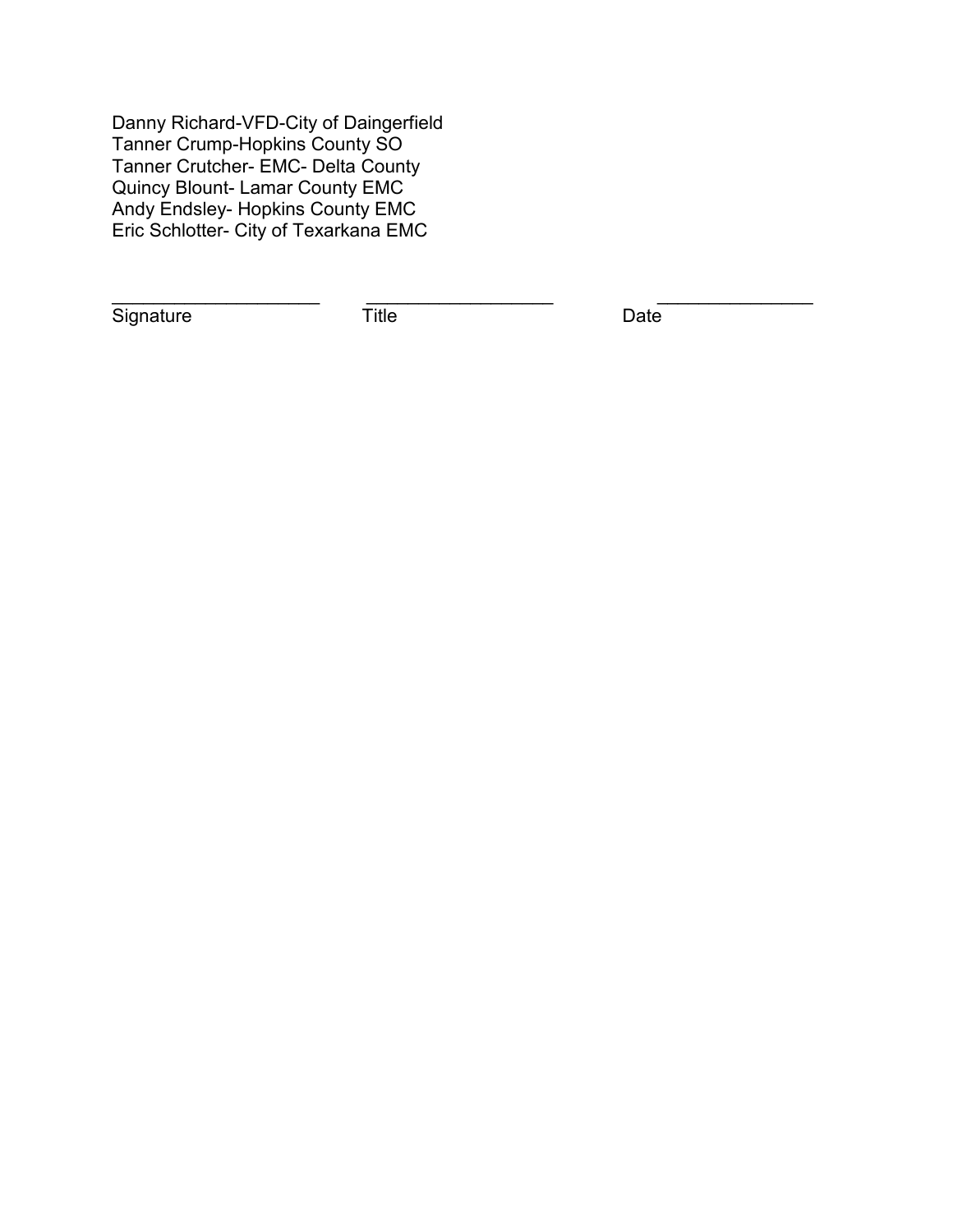# **Ark-Tex Council of Governments (ATCOG)**

## Region 5

## **Regional Interoperable Communications Plan (RICP)**



20 February 2021/**DRAFT Template** Created from V-3.0 – December 2020 Distribution is limited to those parties authorized by the ATCOG. The point of contact (POC) for this document is the ATCOG. Current contact information for the POC can be found in Section 1 of this document.





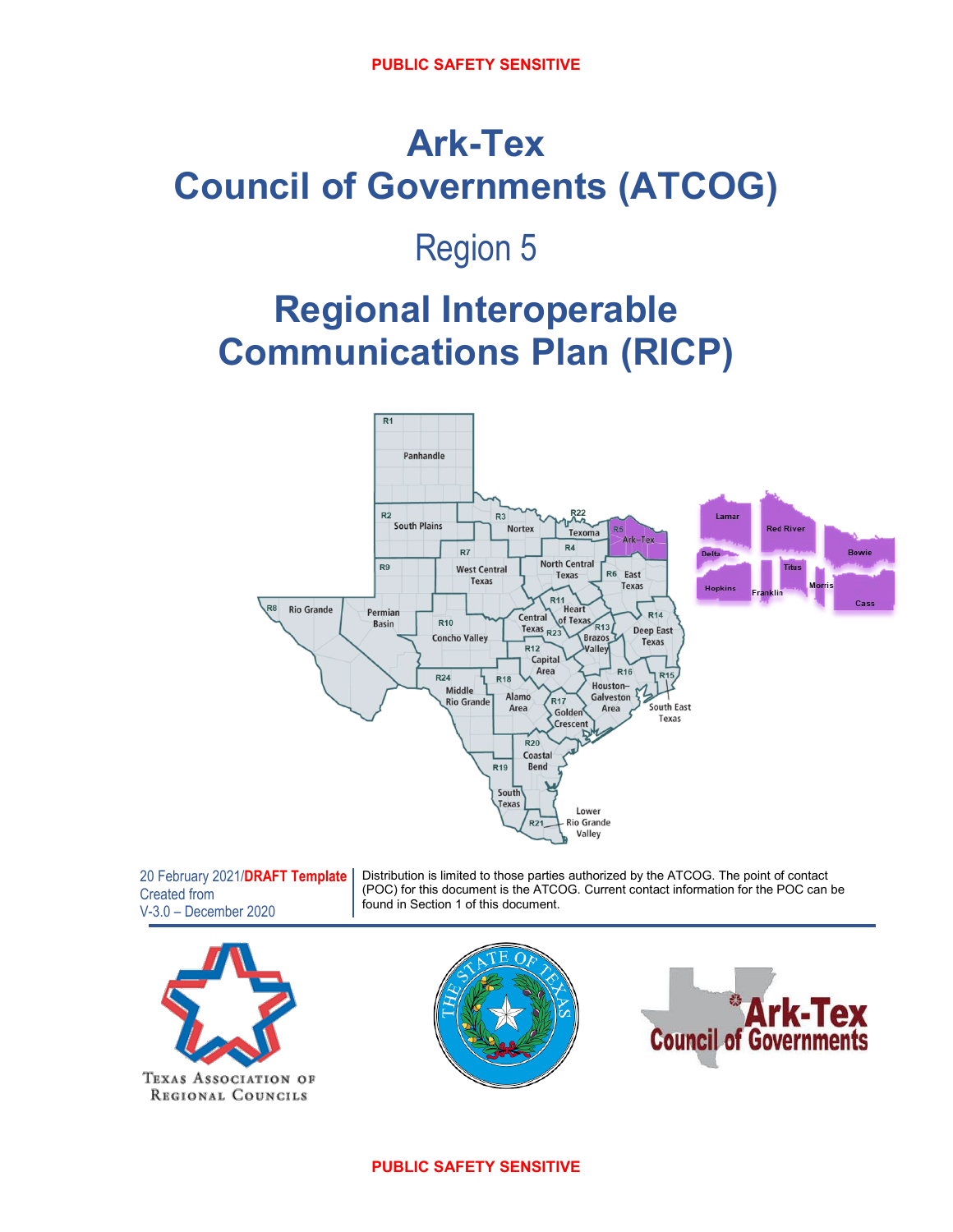## Regional Interoperable Communications Plan

## Approval & Authorization Page

On March 31, 2022 the Board of Directors of Region 5, Ark-Tex Texas Council of Governments, adopted the Regional Interoperability Communications Plan (RICP).

This plan was updated October 2021, and the RICP was presented to the ATCOG Board of Directors on March 31, 2022. The RICP was recommended for ATCOG Membership on March 31, 2022.

The ATCOG region includes: Bowie, Cass, Delta, Franklin, Hopkins, Lamar, Morris, Red River, and Titus Counties, to include all jurisdictions and/or public safety agencies within these counties.

Signed:

Executive Director, **Date**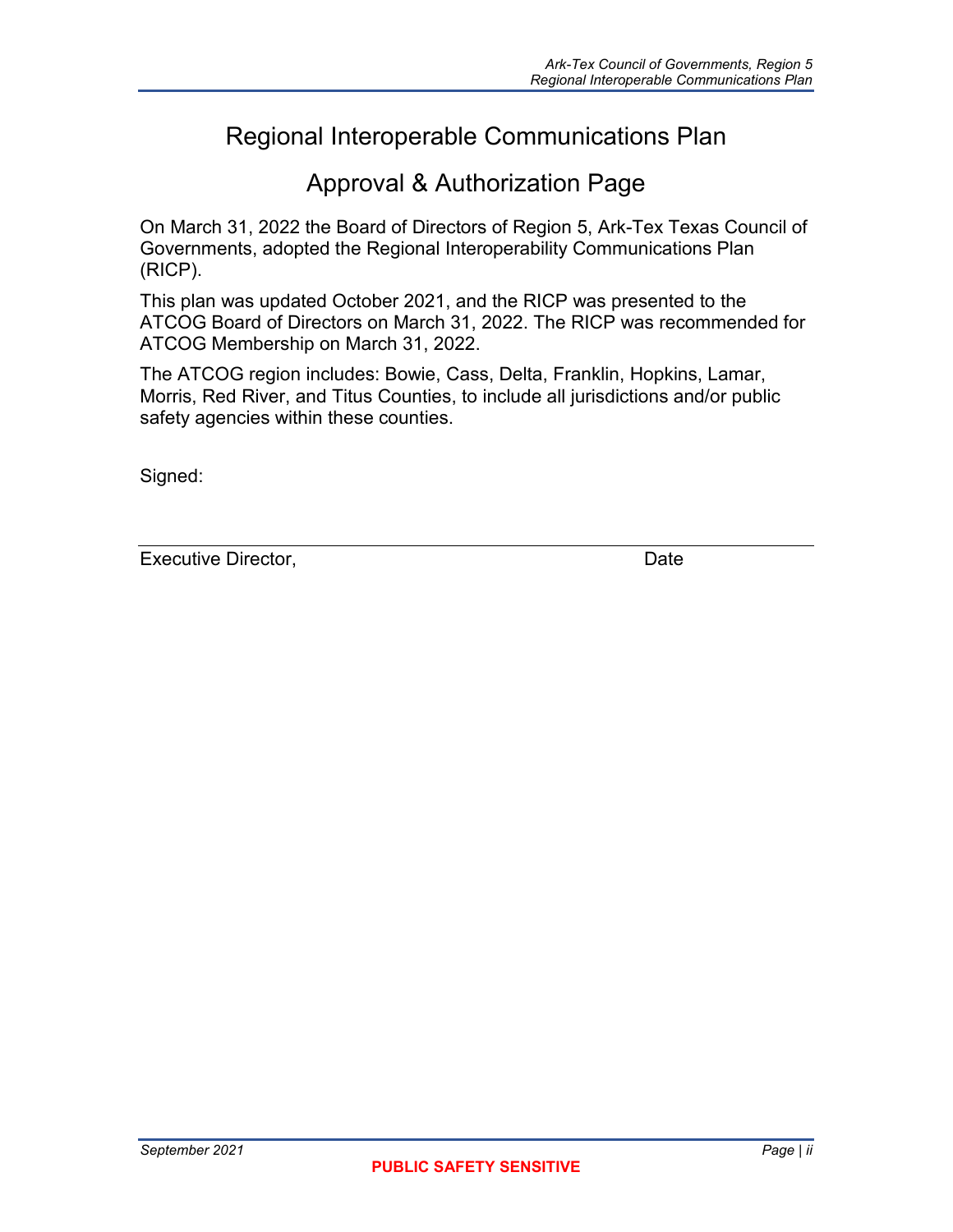## **Texas Association of Regional Councils**

| <b>TUADO AUGULIUM UNIVERSITAT UDUNUM</b>                                                                                                                                                                                                                                                                                                                                                           |
|----------------------------------------------------------------------------------------------------------------------------------------------------------------------------------------------------------------------------------------------------------------------------------------------------------------------------------------------------------------------------------------------------|
| 01 Panhandle Regional Planning Commission (PRPC)<br>$\overline{\mathbf{1}}$<br>Counties Served: Armstrong, Briscoe, Carson, Castro, Childress, Collingsworth,<br>Dallam, Deaf Smith, Donley, Gray, Hall, Hansford, Hartley, Hemphill, Hutchinson,<br>Lipscomb, Moore, Ochiltree, Oldham, Parmer, Potter, Randall, Roberts, Sherman,<br>Swisher, Wheeler<br>$^v$ 22<br>$\overline{\mathbf{3}}$<br>2 |
| 02 South Plains Association of Governments (SPAG)<br>7<br>4<br>Counties Served: Bailey, Cochran, Crosby, Dickens, Floyd, Garza, Hale, Hockley,<br>6<br>9<br>King, Lamb, Lubbock, Lynn, Motley, Terry, Yoakum<br>A1<br>23<br>10<br>8<br>03 Nortex Regional Planning Commission (NORTEX)<br>13                                                                                                       |
| Counties Served: Archer, Baylor, Clay, Cottle, Foard, Hardeman, Jack, Montague,<br>ધે2ે<br>Wichita, Wilbarger, Young<br>16<br>18<br>24<br>04 North Central Texas Council of Governments (NCTCOG)                                                                                                                                                                                                   |
| Counties Served: Collin, Dallas, Denton, Ellis, Erath, Hood, Hunt, Johnson,<br>Kaufman, Navarro, Palo Pinto, Parker, Rockwall, Somervell, Tarrant, Wise<br>20<br>19                                                                                                                                                                                                                                |
| 05 Ark-Tex Council of Governments (ARK-TEK)<br>Counties Served: Bowie, Cass, Delta, Franklin, Hopkins, Lamar, Morris, Red River,<br>21.<br>Titus Counties in TX and Miller Co., AR                                                                                                                                                                                                                 |
| 06 East Texas Council of Governments (ETCOG)<br>Counties Served: Anderson, Camp, Cherokee, Gregg, Harrison, Henderson, Marion, Panola, Rains, Rusk, Smith, Upshur, Van Zandt,<br>Wood                                                                                                                                                                                                              |
| 07 West Central Texas Council of Governments (WCTCOG)<br>Counties Served: Brown, Callahan, Coleman, Comanche, Eastland, Fisher, Haskell, Jones, Kent, Knox, Mitchell, Nolan, Runnels, Scurry,<br>Shackelford, Stephens, Stonewall, Taylor, Throckmorton                                                                                                                                            |
| 08 Rio Grande Council of Governments (RGCOG)<br>Counties Served: Brewster, Culberson, El Paso, Hudspeth, Jeff Davis, Presidio                                                                                                                                                                                                                                                                      |
| 09 Permian Basin Regional Planning Commission [PBRPC]<br>Counties Served: Andrews, Borden, Crane, Dawson, Ector, Gaines, Glasscock, Howard, Loving, Martin, Midland, Pecos, Reeves, Terrell,<br>Upton, Ward, Winkler                                                                                                                                                                               |
| 10 Concho Valley Council of Governments (CVCOG)<br>Counties Served: Coke, Concho, Crockett, Irion, Kimble, Mason, McCulloch, Menard, Reagan, Schleicher, Sterling, Sutton, Tom Green<br>11 Heart of Texas Council of Governments (HOTCOG)<br>Counties Served: Bosque, Falls, Freestone, Hill, Limestone, McLennan                                                                                  |
| 12 Capital Area Council of Governments (CAPCOG)<br>Counties Served: Bastrop, Blanco, Burnet, Caldwell, Fayette, Hays, Lee, Llano, Travis, Williamson                                                                                                                                                                                                                                               |
| 13 Brazos Valley Council of Governments (BVCOG)<br>Counties Served: Brazos, Burleson, Grimes, Leon, Madison, Robertson, Washington                                                                                                                                                                                                                                                                 |
| 14 Deep East Texas Council of Governments (DETCOG)<br>Counties Served: Angelina, Houston, Jasper, Nacogdoches, Newton, Polk, Sabine, San Augustine, San Jacinto, Shelby, Trinity, Tyler                                                                                                                                                                                                            |
| 15 South East Texas Regional Planning Commission (SETRPC)<br>Counties Served: Hardin, Jefferson, Orange                                                                                                                                                                                                                                                                                            |
| 16 Houston-Galveston Area Council (H-GAC)<br>Counties Served: Austin, Brazoria, Chambers, Colorado, Fort Bend, Galveston, Harris, Liberty, Matagorda, Montgomery, Walker, Waller,<br>Wharton                                                                                                                                                                                                       |
| 17 Golden Crescent Regional Planning Commission (GCRPC)<br>Counties Served: Calhoun, DeWitt, Goliad, Gonzales, Jackson, Lavaca, Victoria                                                                                                                                                                                                                                                           |
| 18 Alamo Area Council of Governments (AACOG)<br>Counties Served: Atascosa, Bandera, Bexar, Comal, Frio, Gillespie, Guadalupe, Karnes, Kendall, Kerr, McMullen, Medina, Wilson                                                                                                                                                                                                                      |
| 19 South Texas Development Council (STDC)<br>Counties Served: Jim Hogg, Starr, Webb, Zapata                                                                                                                                                                                                                                                                                                        |
| 20 Coastal Bend Council of Governments (CBCOG)<br>Counties Served: Aransas, Bee, Brooks, Duval, Jim Wells, Kenedy, Kleberg, Live Oak, Nueces, Refugio, San Patricio                                                                                                                                                                                                                                |
| 21 Lower Rio Grande Valley Development Council (LRGVDC)<br>Counties Served: Cameron, Hidalgo, Willacy                                                                                                                                                                                                                                                                                              |
| 22 Texoma Council of Governments (TEXOMA)<br>Counties Served: Cooke, Fannin, Grayson                                                                                                                                                                                                                                                                                                               |
| 23 Central Texas Council of Governments (CTCOG)<br>Counties Served: Bell, Coryell, Hamilton, Lampasas, Milam, Mills, San Saba                                                                                                                                                                                                                                                                      |
| 24 Middle Rio Grande Development Council (MRGDC)<br>Counties Served: Dimmit, Edwards, Kinney, La Salle, Maverick, Real, Uvalde, Val Verde, Zavala                                                                                                                                                                                                                                                  |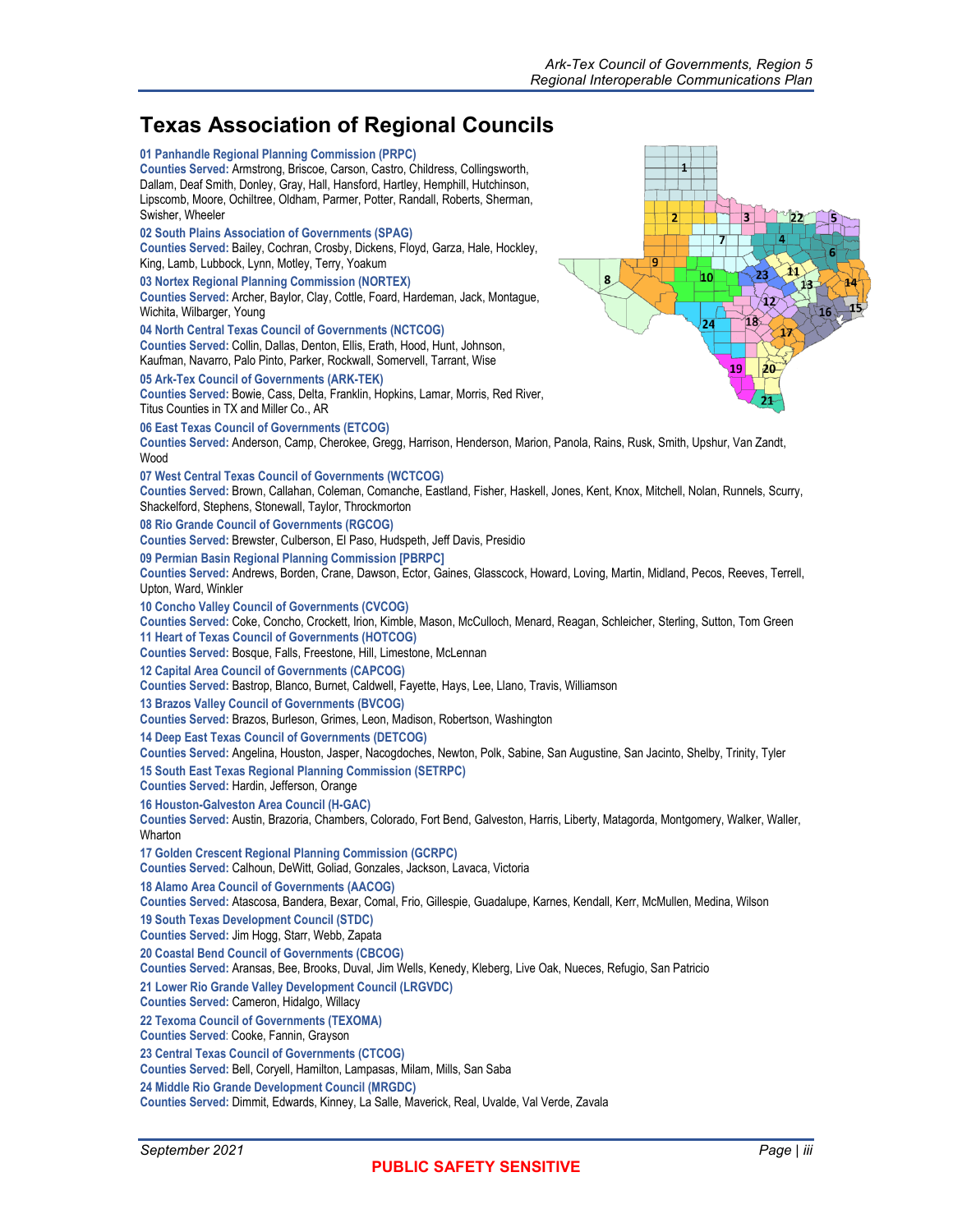## **Record of Change**

This Regional Interoperable Communications Plan (RICP) is subject to information and/or equipment updates and changes. The use of this Record of Change helps manage the RICP modifications throughout the life of this document.

| Change # | <b>Description</b>               | <b>Change Date</b> | <b>Approved By</b> |
|----------|----------------------------------|--------------------|--------------------|
| 001      | Created RICP                     | 09/2009            |                    |
| 002      | New Template                     | 02/2021            |                    |
| 003      | Kickoff Meeting                  | 02/23/2021         |                    |
| 004      | <b>County Data Calls</b>         | 02-08/2021         |                    |
| 005      | <b>Final Priorities Workshop</b> | 9/16/2021          |                    |
|          |                                  |                    |                    |
|          |                                  |                    |                    |
|          |                                  |                    |                    |
|          |                                  |                    |                    |
|          |                                  |                    |                    |
|          |                                  |                    |                    |
|          |                                  |                    |                    |
|          |                                  |                    |                    |
|          |                                  |                    |                    |
|          |                                  |                    |                    |
|          |                                  |                    |                    |
|          |                                  |                    |                    |
|          |                                  |                    |                    |
|          |                                  |                    |                    |
|          |                                  |                    |                    |
|          |                                  |                    |                    |
|          |                                  |                    |                    |
|          |                                  |                    |                    |
|          |                                  |                    |                    |
|          |                                  |                    |                    |
|          |                                  |                    |                    |
|          |                                  |                    |                    |
|          |                                  |                    |                    |
|          |                                  |                    |                    |
|          |                                  |                    |                    |
|          |                                  |                    |                    |
|          |                                  |                    |                    |
|          |                                  |                    |                    |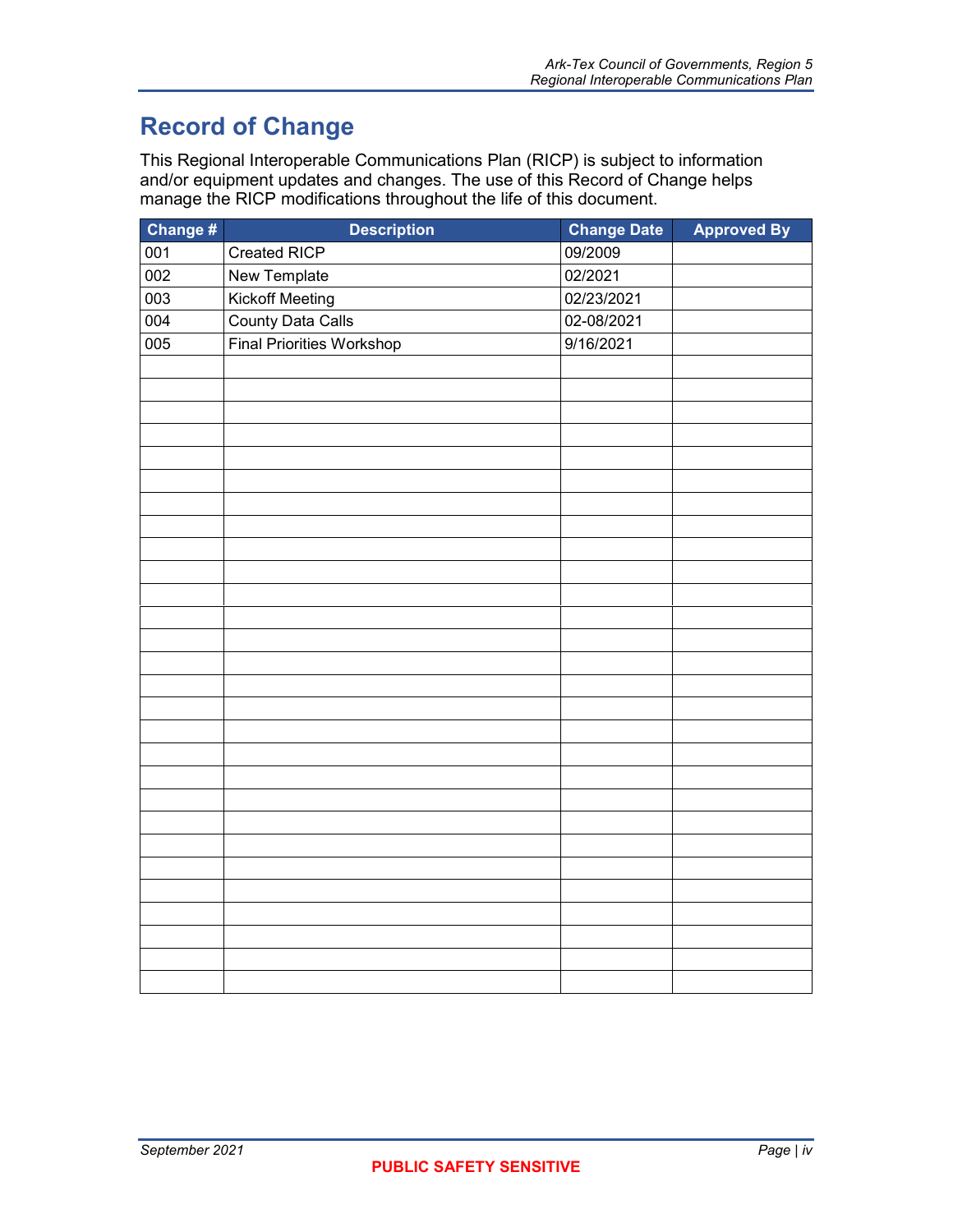## **Executive Overview**

This document establishes a Regional Interoperable Communications Plan (RICP) for the Ark-Tex Council of Governments Region 5. The RICP is intended to document the distribution of funding build-out and migration of regional communication system(s) to a P25 Compliant Standards-Based Shared System and reference revisions to policies and procedures in addition to operational guidance.

*"From terrorism to tornadoes, whatever happens, everyone is involved in truly a team effort," Steve McCraw, Director.*

Recognizing the need for an overarching emergency communications strategy to address communication deficiencies that exist at the regional level, this guide provides the governance and authority needed to decide on the grant funding disbursement for regional interoperable communications. This document includes, on a strategic level, equipment requirements, policies and procedures that explain the equipment's operational use, training that must occur on the new equipment, the build-out plan of communications systems to achieve region-wide interoperability, and usage by all relative agencies on a daily basis.

This document establishes a RICP for the 10 counties of Region 5 which also includes Miller County, Arkansas.

The RICP is intended to document the Regional Interoperable Migration Plan (RIMP) and outline the priorities for public safety communications related objectives.

It specifies public safety, public service, and non-governmental emergency responders' daily operations and emergency response activities available within the designated area, who controls each resource, and what rules of use or operational procedures exist for activation and deactivation of each resource.

The RICP is aligned with the National Emergency Communications Plan (NECP) and the Statewide Communications Interoperable Plan (SCIP) goals and objectives for achieving P25 interoperability.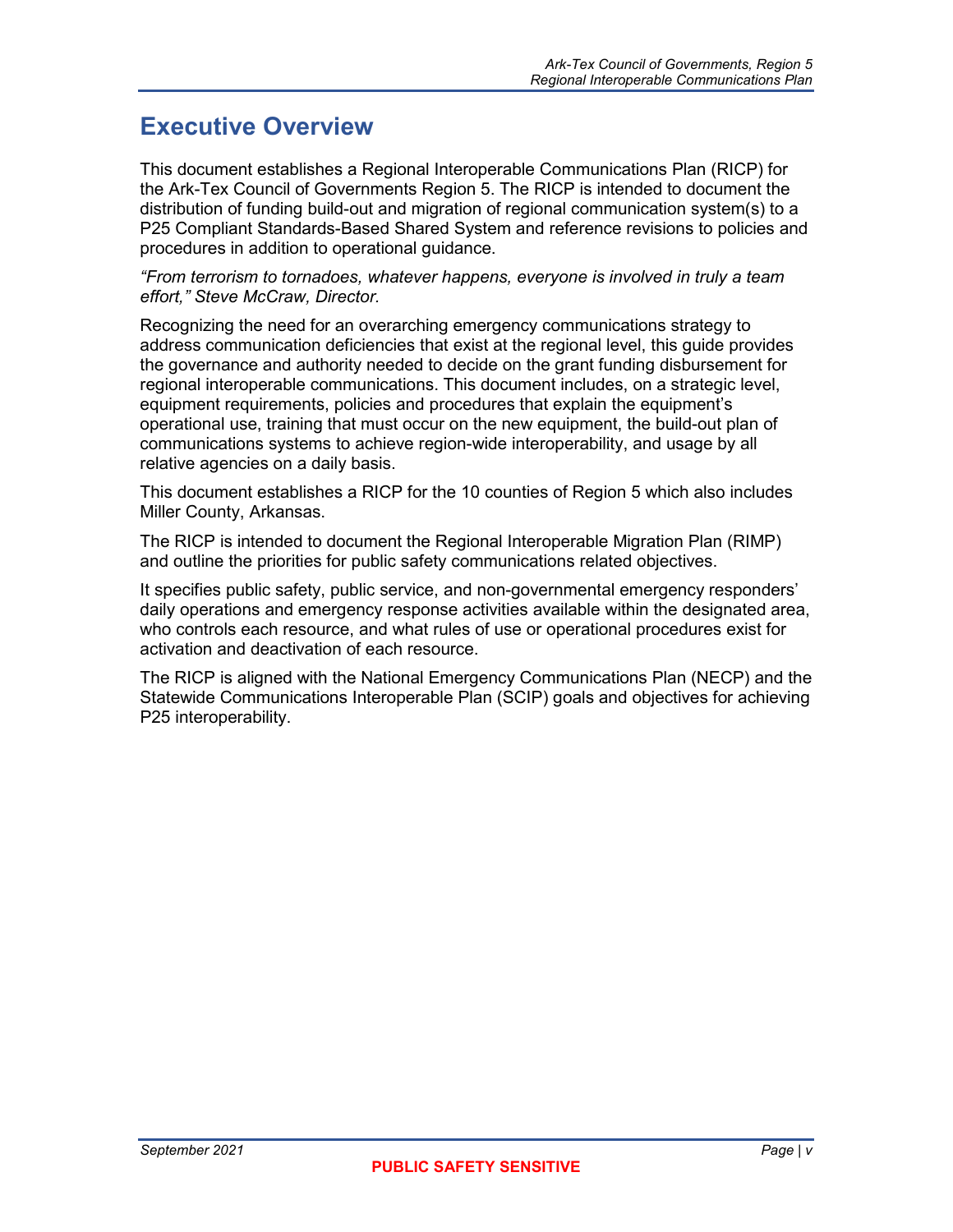The 2014 NECP sets forth five strategic goals based on the SAFECOM Interoperability Continuum that provide continuity with the 2008 NECP. Collectively, the NECP goals aim to enhance emergency communications capabilities at all levels of government and across disciplines in coordination with the private sector, non-governmental organizations, and communities across the nation:

| <b>NECP</b> |                                                                                                                                                                                                                     |  |
|-------------|---------------------------------------------------------------------------------------------------------------------------------------------------------------------------------------------------------------------|--|
|             | (National Emergency Communications Plan)                                                                                                                                                                            |  |
| Goal 1      | Governance and Leadership: Enhance decision-making,<br>coordination, and planning for emergency communications through<br>strong governance structures and leadership.                                              |  |
| Goal 2      | Planning and Procedures: Update plans and procedures to improve<br>emergency responder communications and readiness in a dynamic<br>operating environment.                                                          |  |
| Goal 3      | Training and Exercises: Improve responders' ability to coordinate and<br>communicate through training and exercise programs that use all<br>available technologies and target gaps in emergency<br>communications.  |  |
| Goal 4      | Operational Coordination: Ensure operational effectiveness through<br>the coordination of communications capabilities, resources, and<br>personnel from across the whole community.                                 |  |
| Goal 5      | Research and Development: Coordinate research, development,<br>testing, and evaluation activities to develop innovative emergency<br>communications capabilities that support the needs of emergency<br>responders. |  |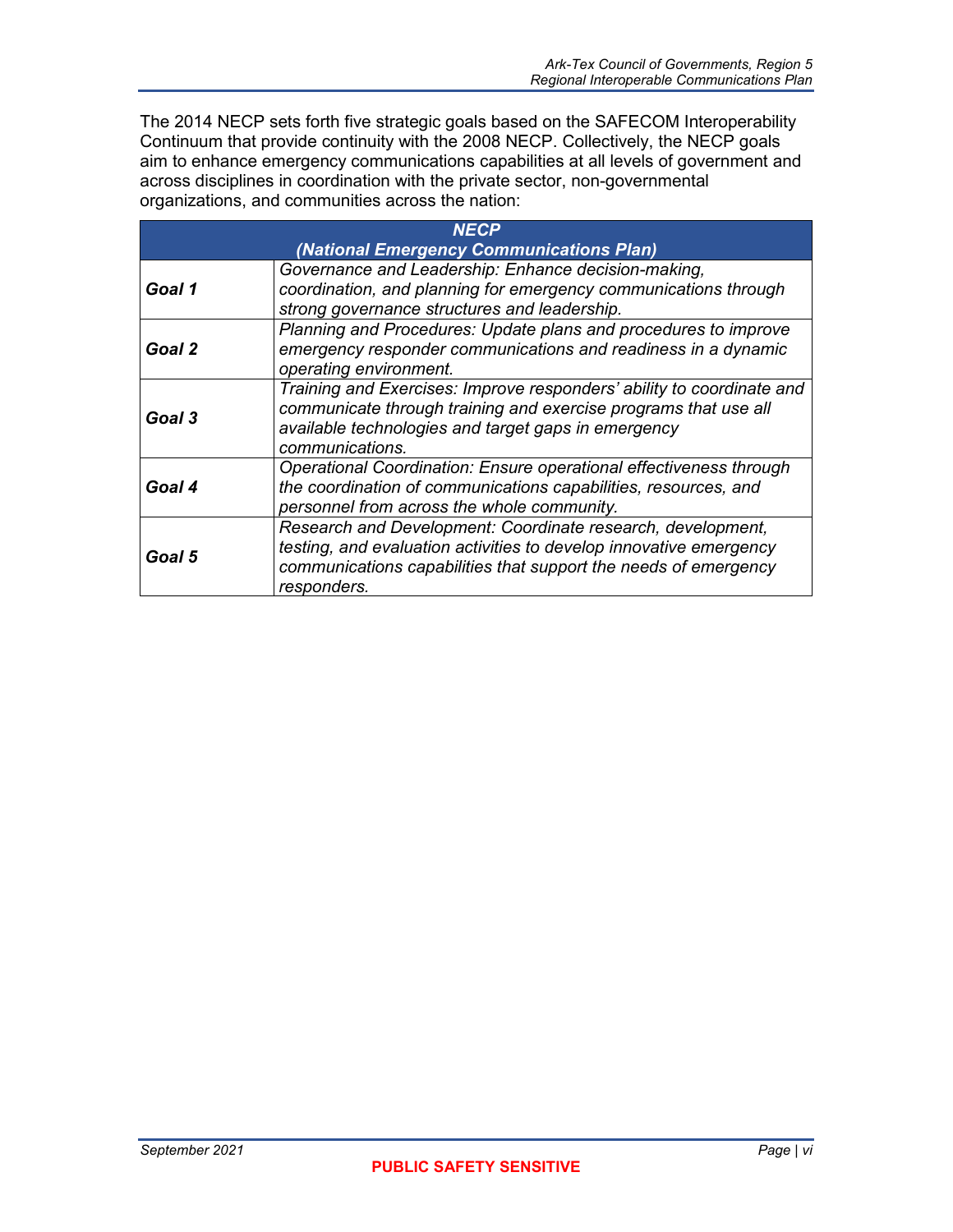## **Table of Contents**

| 1            |                                                                                |  |
|--------------|--------------------------------------------------------------------------------|--|
|              | 1.1 Regional Interoperable Communications Plan Points of Contact1              |  |
|              |                                                                                |  |
|              |                                                                                |  |
|              |                                                                                |  |
| $\mathbf{2}$ |                                                                                |  |
|              |                                                                                |  |
|              |                                                                                |  |
|              |                                                                                |  |
|              |                                                                                |  |
|              |                                                                                |  |
|              |                                                                                |  |
| 3            |                                                                                |  |
|              |                                                                                |  |
|              |                                                                                |  |
| 4            |                                                                                |  |
|              |                                                                                |  |
|              |                                                                                |  |
|              |                                                                                |  |
|              |                                                                                |  |
|              | 4.2.3                                                                          |  |
|              | 4.2.4                                                                          |  |
|              | 4.2.5                                                                          |  |
|              |                                                                                |  |
|              |                                                                                |  |
|              |                                                                                |  |
| 5            |                                                                                |  |
|              |                                                                                |  |
|              | 5.1.1 Priority/Goal Description: Multiband Radio Replacement Cycle 29          |  |
|              | 5.1.2 Priority/Goal Description: Acquisition and Installation of a Stand-alone |  |
|              | 5.1.3 Priority/Goal Description: Consolidated VFD onto the 800 MHz System      |  |
|              |                                                                                |  |
|              |                                                                                |  |
|              |                                                                                |  |
|              | 5.3.1 Priority/Goal Description: Radio Replacement Cycle for Portables and     |  |
|              | 5.3.2 Priority/Goal Description: Updating PSAP Consoles to IP Based32          |  |
|              | 5.3.3 Priority/Goal Description: Three Additional Repeater Sites Needed33      |  |
|              |                                                                                |  |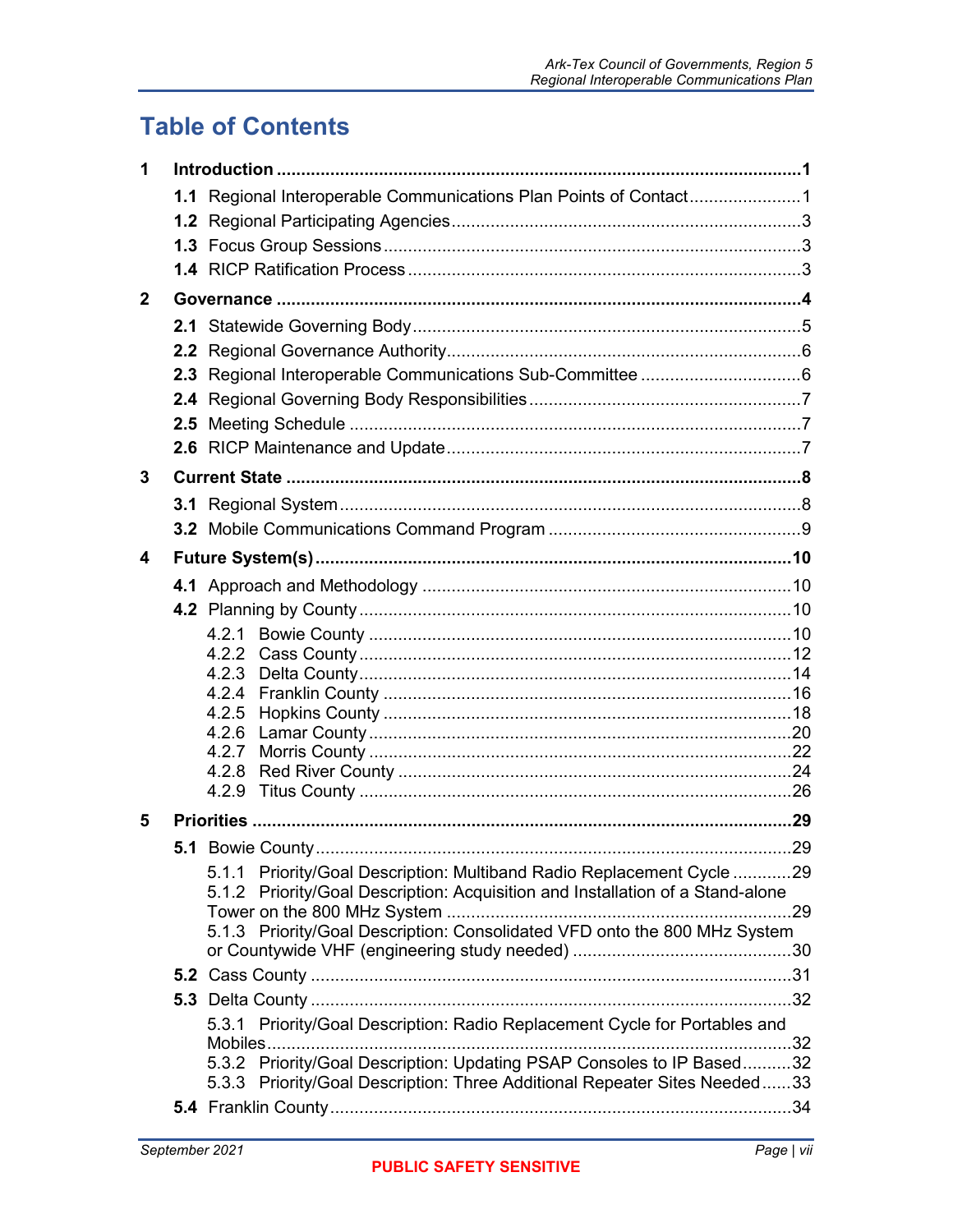|   | 5.4.1 Priority/Goal Description: Replace Radio Infrastructure for County Radio                                                                                                                               |  |
|---|--------------------------------------------------------------------------------------------------------------------------------------------------------------------------------------------------------------|--|
|   |                                                                                                                                                                                                              |  |
|   | 5.5.1 Priority/Goal Description: Upgrading the Primary Radio Tower Site35<br>5.5.2 Priority/Goal Description: Updating PSAP Radio Equipment35<br>5.5.3 Priority/Goal Description: Radio Replacement Cycle 36 |  |
|   |                                                                                                                                                                                                              |  |
|   | 5.6.1 Priority/Goal Description: Replace and Upgrade Existing Radio System<br>5.6.2 Priority/Goal Description: Purchase CAD System for County Agencies                                                       |  |
|   |                                                                                                                                                                                                              |  |
|   |                                                                                                                                                                                                              |  |
|   | 5.8.1 Priority/Goal Description: Replace and Upgrade Existing Radio System<br>5.8.2 Priority/Goal Description: Replace Antiquated Portable and Mobile                                                        |  |
|   | 5.8.3 Priority/Goal Description: Purchase CAD System for County Agencies 41                                                                                                                                  |  |
|   |                                                                                                                                                                                                              |  |
|   | 5.9.1 Priority/Goal Description: Antiquated Radio System Infrastructure42<br>5.9.2 Priority/Goal Description: Antiquated Radio Replacement 42                                                                |  |
| 6 |                                                                                                                                                                                                              |  |
|   |                                                                                                                                                                                                              |  |
|   | 6.2 ATCOG Priority Updating Antiquated Radio Infrastructure 44                                                                                                                                               |  |
|   | 6.3 ATCOG Priority Updating Antiquated Portable and Mobile Radios45                                                                                                                                          |  |
|   | 6.4 ATCOG Priority Updated PSAP Equipment and Software45                                                                                                                                                     |  |
|   |                                                                                                                                                                                                              |  |
|   | Appendix A Participating, Counties, Jurisdictions, and Agencies A-1                                                                                                                                          |  |
|   | Appendix B Timeline/Milestone/Cost Estimate, Basic Requirements B-1                                                                                                                                          |  |
|   |                                                                                                                                                                                                              |  |
|   |                                                                                                                                                                                                              |  |
|   |                                                                                                                                                                                                              |  |
|   |                                                                                                                                                                                                              |  |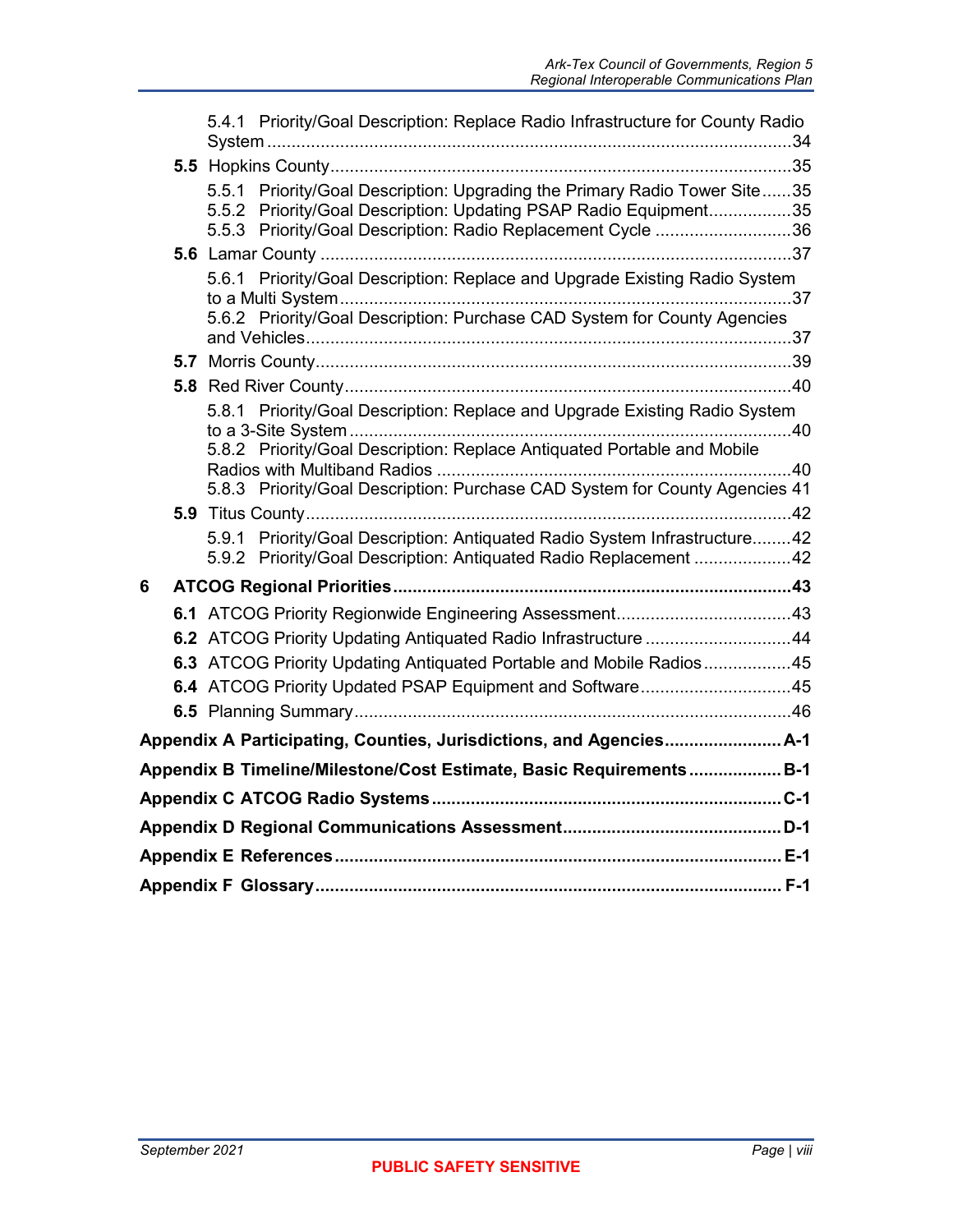## **List of Tables**

## **List of Figures**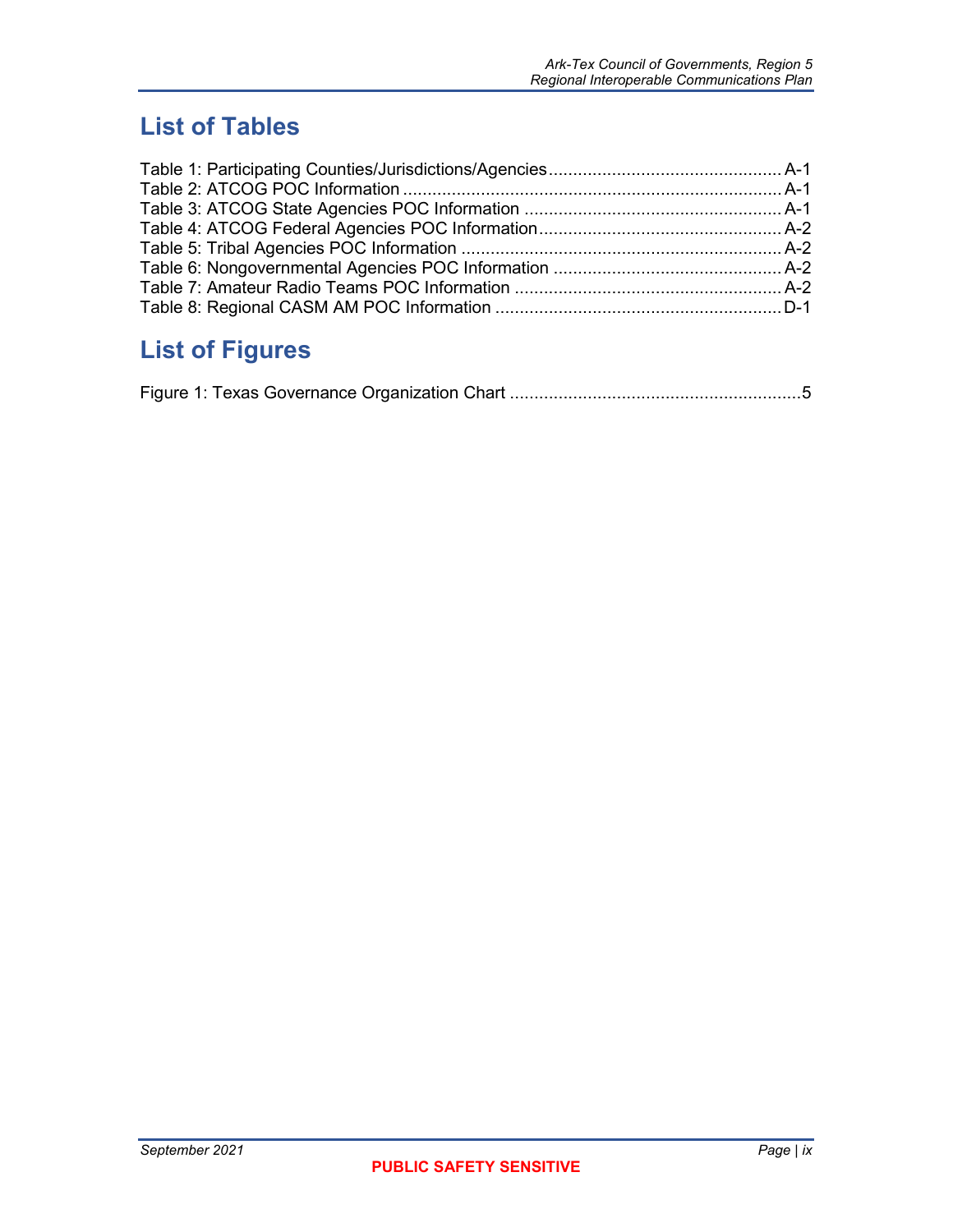## <span id="page-12-0"></span>**1 Introduction**

The Regional Interoperable Communications Plan (RICP) is a strategic plan that:

- − Establishes a regional vision for the future state of local emergency communications.
- − Sets regional goals and priorities for addressing deficiencies in the region's emergency communications structure.
- − Provides recommendations and milestones for emergency response providers and relevant government officials to improve their communications capabilities.

The RICP includes the Regional Governance Structures (RGOV), the Regional Interoperable Migration Plan (RIMP), and Regional Standard Operating Procedures (RSOP).

ATCOG and the State Administrative Agency (SAA) partnered in the development of this Regional Interoperable Communications Plan.

Several referenced sources that aided in the production of this document, or which might help clarify parts of it, are contained in Appendix E. A Glossary of Terms in included as Appendix F.

The following is the multidisciplinary team for establishing and completing initiatives and milestones relative to the RICP scope or timeframe.

## <span id="page-12-1"></span>**1.1 Regional Interoperable Communications Plan Points of Contact**

#### **Regional Plan Coordinator (Primary):**

| Agency Name:  | Ark-Tex Council of Governments (ATCOG)        |
|---------------|-----------------------------------------------|
| POC Name:     | <b>Whitney Fezell</b>                         |
| Title:        | <b>Homeland Security Planner</b>              |
| Address:      | 4808 Elizabeth Street, Texarkana, Texas 75503 |
| Office Phone: | 903-255-3554                                  |
| E-Mail:       | wfezel@atcog.org                              |

#### **Alternate Primary:**

| Agency Name:  | Ark-Tex Council of Governments (ATCOG)        |
|---------------|-----------------------------------------------|
| POC Name:     | Mary Beth Rudel                               |
| Title:        | Deputy Director                               |
| Address:      | 4808 Elizabeth Street, Texarkana, Texas 75503 |
| Office Phone: | 903-255-3520                                  |
| E-Mail:       | mrudel@atcog.org                              |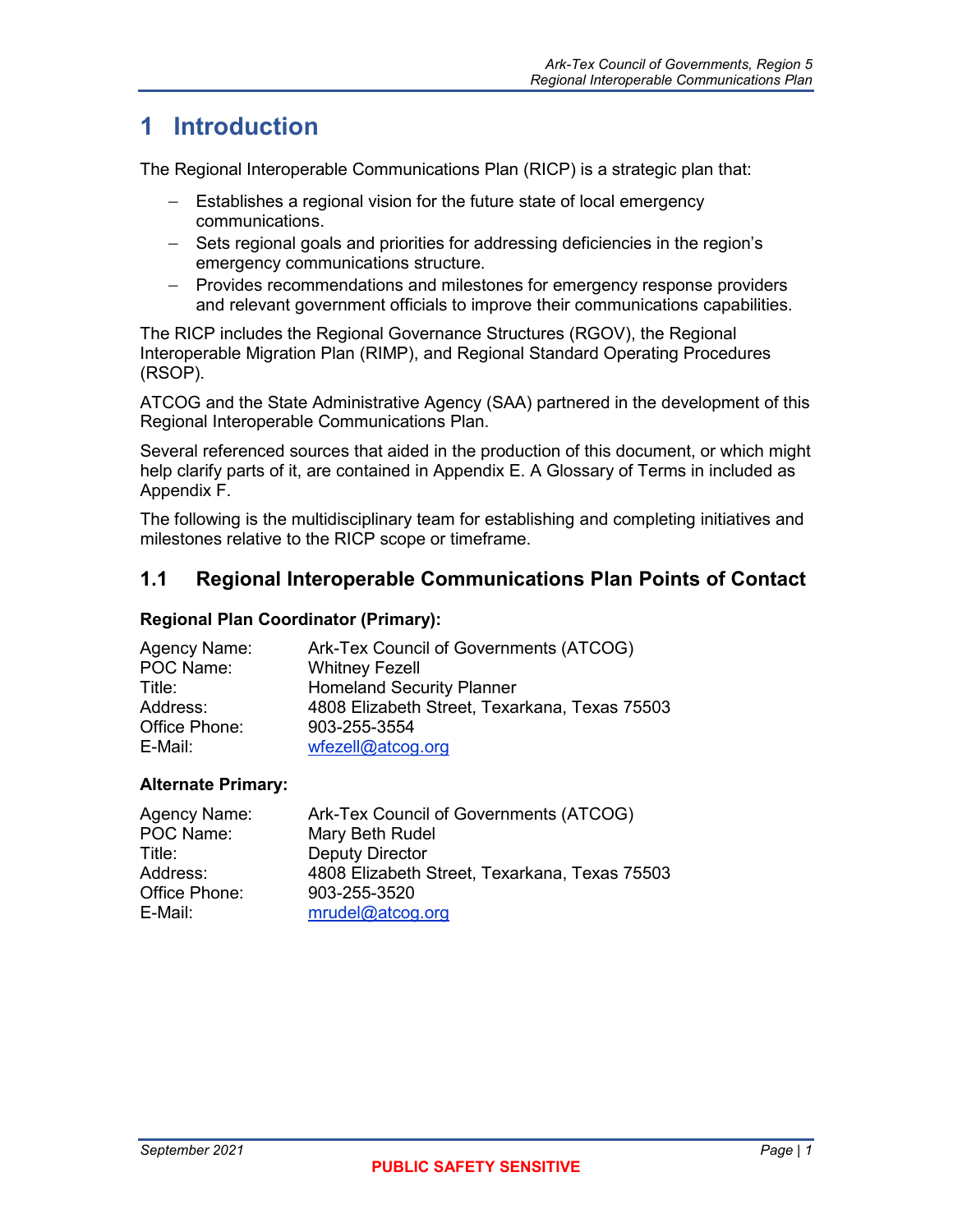### **State of Texas POC:**

| Agency Name:  | State Administrative Agency                |
|---------------|--------------------------------------------|
| POC Name:     | Janice Bruno                               |
| Title:        | Communications Coordinator                 |
| Address:      | 5805 North Lamar Road, Austin, Texas 78752 |
| Office Phone: | 512-377-0029                               |
| 24/7 Phone:   | 214-861-2040                               |
| E-Mail:       | janice.bruno@txdps.state.tx.us             |
| Agency Name:  | Texas Department of Public Safety (TxDPS)  |
| POC Name:     | <b>Jesse Graves</b>                        |
| Title:        | <b>Communication Supervisor</b>            |
| Address:      | 4700 University Blvd, Tyler Texas 75707    |
| Office Phone: | 903-939-6003                               |
| 24/7 Phone:   | 903-861-6001                               |
| E-Mail:       | jesse.graves@dps.texas.gov                 |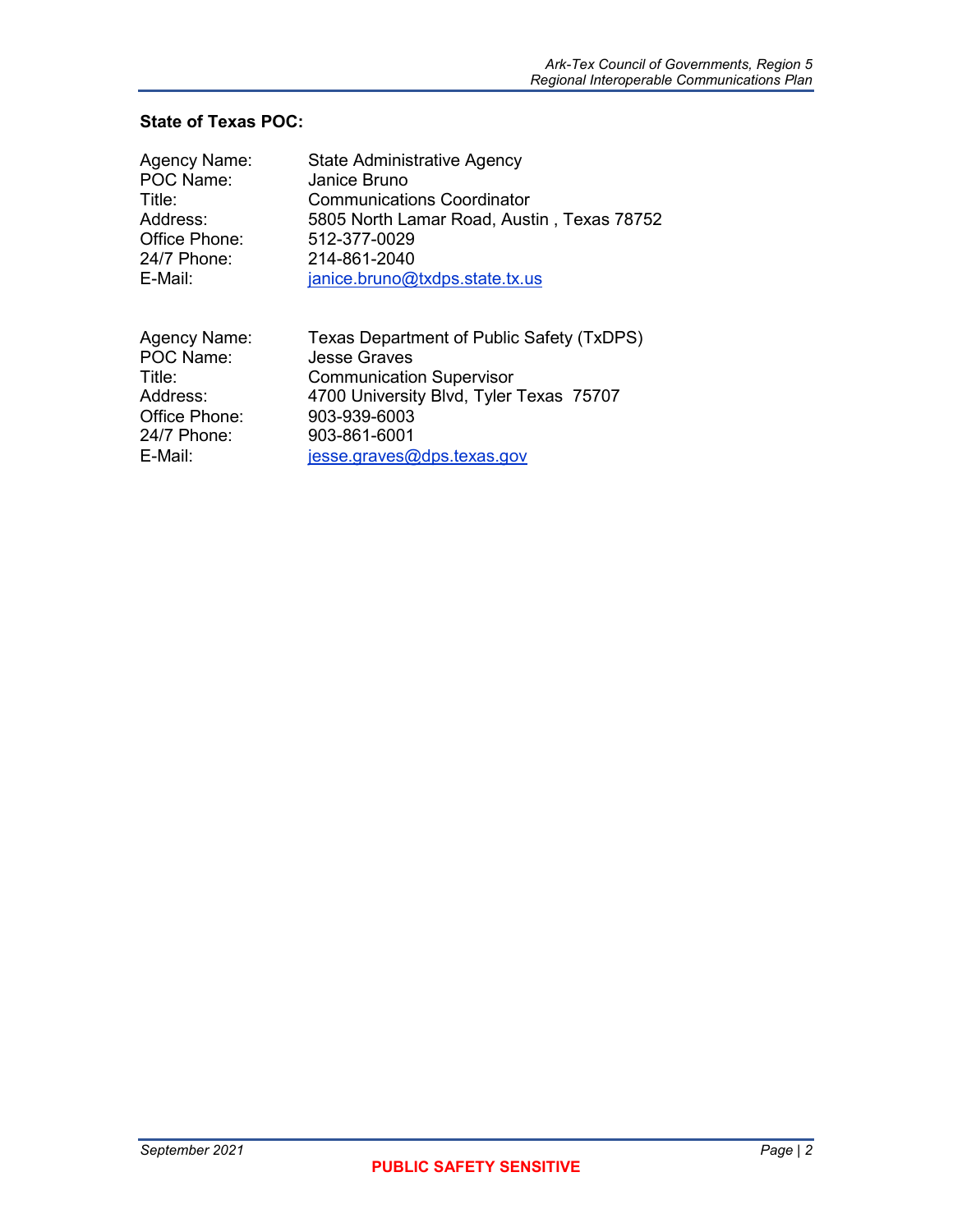## <span id="page-14-0"></span>**1.2 Regional Participating Agencies**

The list of counties and cities represented in the RICP, along with POC emergency phone numbers, can be found in [Appendix A.](#page-58-0) [Appendix A](#page-58-0) also includes information on other regions and/or counties that are participating in this regional communications system.

## <span id="page-14-1"></span>**1.3 Focus Group Sessions**

The ATCOG annual Focus Group Session will take place in the month of June. The group will identify and/or re-evaluate:

- − Areas and agencies lacking operability/interoperability.
	- $\circ$  Identify and plan to overcome gaps in regional operable/interoperable communications, policies and training.
- − Accomplishments and status of projects.
	- Progress along the Interoperability Continuum in an appropriate category that best fits the specific agency and/or local area. Re-evaluate regional requirements as technology evolves and circumstances dictate. Review communications related SOPs created by the included agencies, to preclude conflicts or non-compliance with current standards or initiatives.
- − Initiatives and priorities for funding.
	- o Prioritize and recommend projects for funding based on Statewide Communications Interoperability Plan (SCIP) priorities and initiatives,

This information will be submitted annually to the Office of the Texas Statewide Interoperability Coordinator (SWIC) to be integrated into the revised SCIP Initiatives, and revised SCIP Funding Plan.

#### <span id="page-14-2"></span>**1.4 RICP Ratification Process**

After customizing the RICP template with regional policy and procedure information, formally identifying the regional governance structure, and providing a high-level design to reach a regional public safety Shared System for voice communications, the following ratification procedure will be employed:

- 1. The Texas Interoperable Communications Coalition (TxICC) Technology Advisors and the Communications Area Managers of the Texas Department of Public Safety (TxDPS), Public Safety Communications Service will collaborate with the COGs in their regions on the final review and compliance of the RICP.
- 2. RICPs must be compliant with the National Emergency Communications Plan (NECP), National Incident Management System (NIMS), National Response Framework (NRF), Core Capabilities, and the Texas SCIP (TxSCIP).
- 3. The COGs will develop a review and comment period for participating agencies, jurisdictions, and counties.
- 4. The RICP documents approved at the COG will be submitted to the Statewide Interoperability Coordinator (SWIC) at the Office of the SWIC, and to the State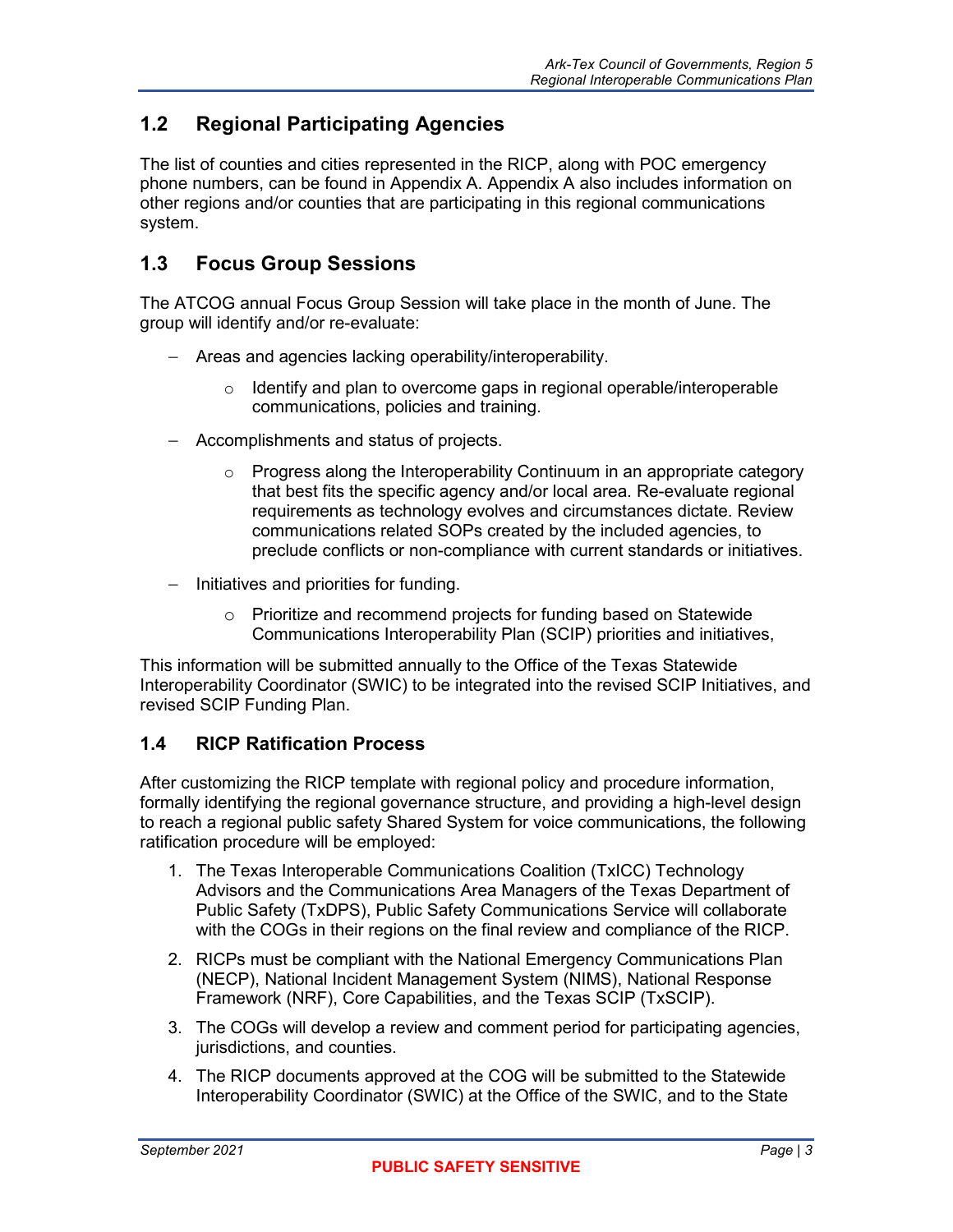Coordinator for Communications (SCC) at the Governor's Division of Emergency Management.

5. The Office of the Governor, Homeland Security Grants Division, and the Office of the SWIC have final authority over statewide communications interoperability.

## <span id="page-15-0"></span>**2 Governance**

The RICP addresses the following objectives set forth in the 2014 NECP.

#### **NECP Objectives:**

- − To facilitate the development of effective governance groups and designated emergency communications leadership roles.
- − To integrate strategic and tactical emergency communications planning efforts across all levels of government.
- − To develop coordinated grant requirements that promote Federal participation and coordination in communications planning processes, governance bodies, joint training and exercises, and infrastructure sharing.
- − Emergency responders employ common planning and operational protocols to effectively use their resources and personnel.
- − Emergency responders have shared approaches to training and exercises, improved technical expertise, and enhanced response capabilities.

ATCOG has integrated preparedness, mitigation, response, and recovery capabilities to communicate during significant events.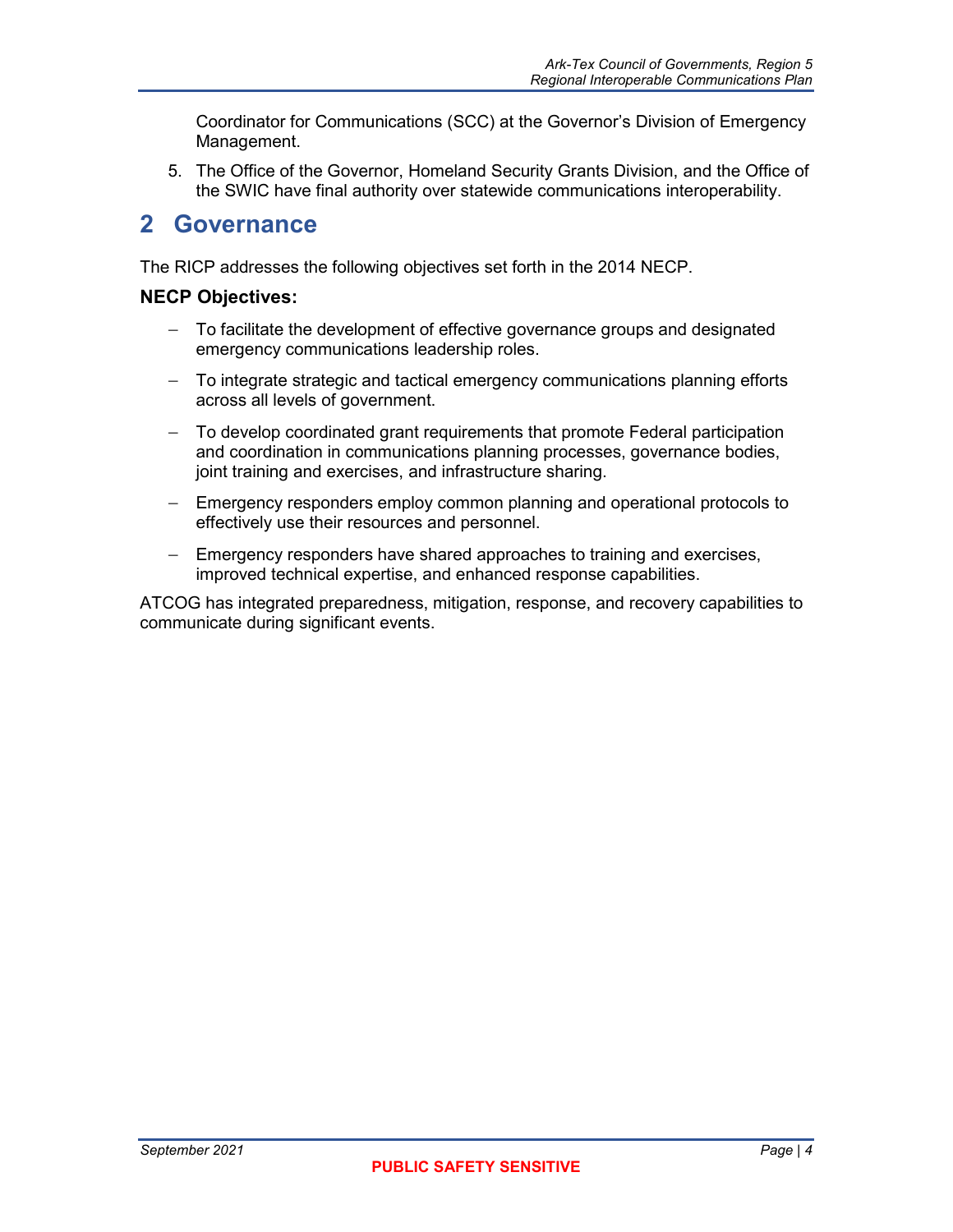## <span id="page-16-0"></span>**2.1 Statewide Governing Body**

Texas interoperable communications plans and governance is directed and approved by the Texas Governor. Figure 1, the Texas Governance Organization Chart, identifies support positions from the Governor's Office down to the regional level.



<span id="page-16-1"></span>**Figure 1: Texas Governance Organization Chart**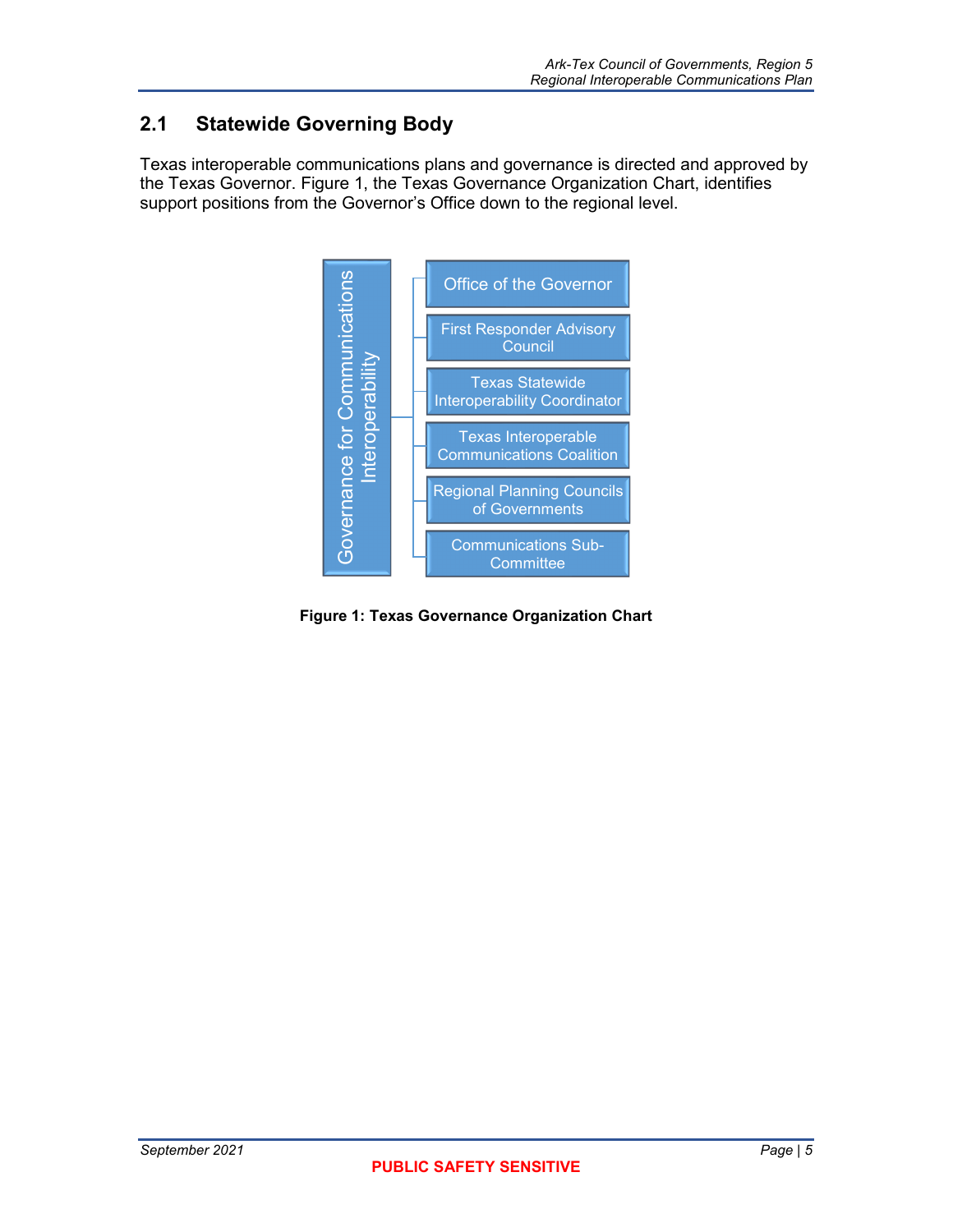## <span id="page-17-0"></span>**2.2 Regional Governance Authority**

In accordance with the:

- − Texas Emergency Management Statutes [Code 421,](http://www.dps.texas.gov/dem/GrantsResources/txEmerMgtStatutes.pdf) and
- − Texas Statewide Communications Interoperable Plan (SCIP),

Texas regions will develop governance structures which will provide oversight for the development and implementation of (1) the regional integrated public safety radio systems, and (2) the RIMPs.

Regions will adopt existing or create new governance agreements that provide supervision in the use of appropriated money, including money from relevant federal homeland security grants, for the purposes of designing, implementing, and maintaining a regional integrated public safety radio communications system that provides interoperability between local, state and federal agency first responders.

Regions will develop, implement, and train on the common regional SOP, consistent with guidelines in the National Incident Management System (NIMS), the National Response Framework (NRF), and the National Emergency Communications Plan (NECP).

## <span id="page-17-1"></span>**2.3 Regional Interoperable Communications Sub-Committee**

The RICP was developed under the authority of the Ark-Tex Council of Governments Executive Board. On March of 2003, the Ark-Tex Council of Governments Executive Board appointed members to the ATCPG Homeland Security Committee, designated as an advisory committee to the Ark-Tex Council of Governments Executive Board. The ATCOG Homeland Security Committee is advised about communications by the ATCOG staff for the Interoperability Communications Committee.

Membership is open to all and may include representatives from the following public safety and public service disciplines:

- − Critical Infrastructure Utilities
- − Emergency Management
- − Emergency Medical Services
- − Federal
- − Fire/Rescue/EMS
- − Law Enforcement
- − Military
- − Nongovernmental Organizations (NGOs)
- − Private Partners
- − Public Health
- − Public Works
- − State
- − Tribal Entities
- − Volunteer Organizations Active in Disasters (VOAD)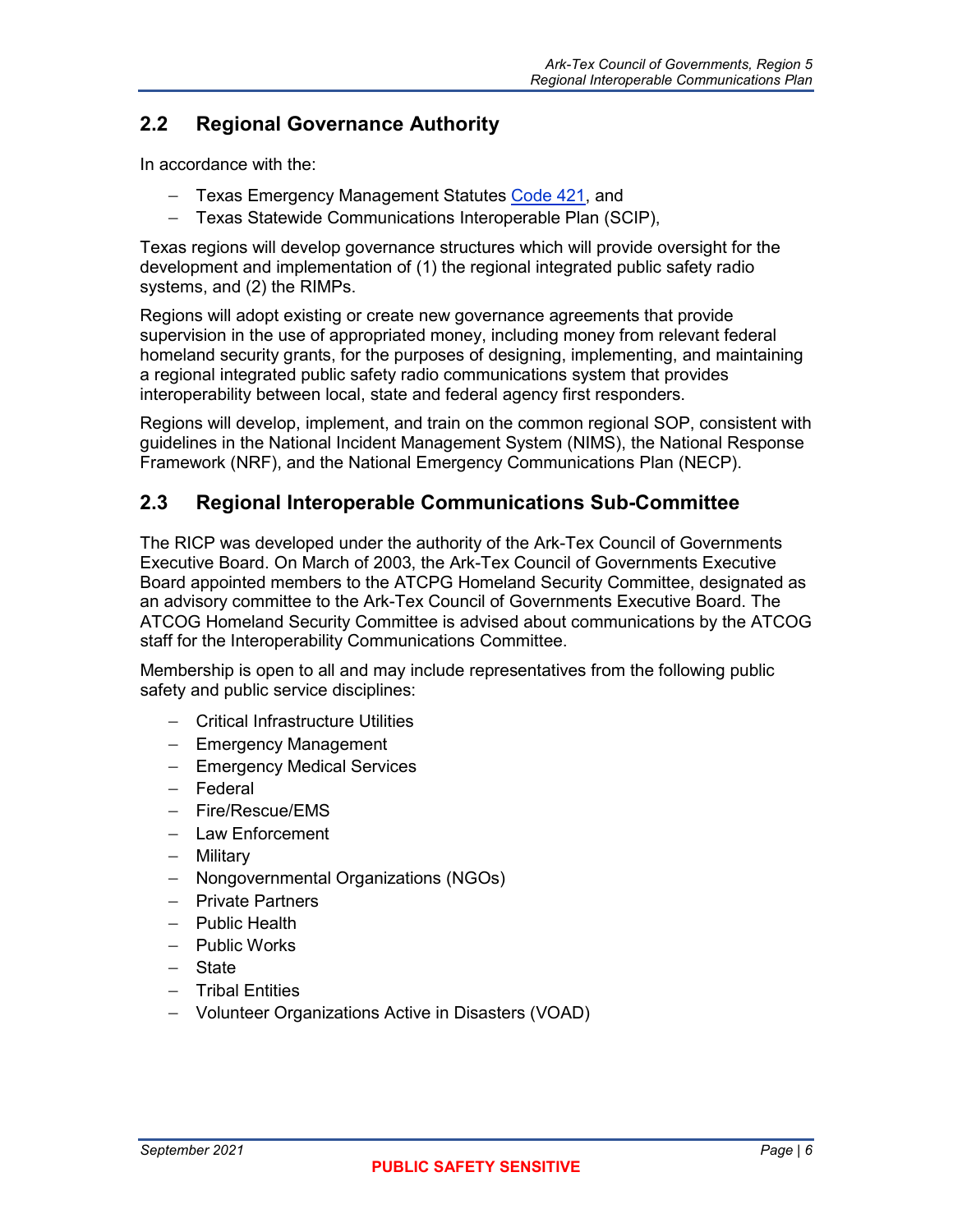## <span id="page-18-0"></span>**2.4 Regional Governing Body Responsibilities**

The ATCOG – Emergency Management Committee will:

- − Ensure the RICP is maintained and updated at regular intervals, or as critical updated information is identified.
- − Ensure the dissemination of updated plans to all participating agencies.
- − Ensure training requirements are established in support of the RICP.
- − Ensure the initiation of Memoranda of Understanding (MOUs) and Mutual Aid Agreements (MAAs) for interoperable communications.
- − Ensure the promotion of regular interoperable equipment/solutions testing; assist agencies with test evaluations, and dissemination of the results.
- − Ensure the promotion of interoperable communications capabilities through trained communications personnel.
- − Schedule annual Focus Group Meetings.

## <span id="page-18-1"></span>**2.5 Meeting Schedule**

The ATCOG Interoperability Communications Committee meets at Pilgrim's Bank in Mt. Pleasant, Texas, at 12:00 pm quarterly.

## <span id="page-18-2"></span>**2.6 RICP Maintenance and Update**

The ATCOG Stakeholders will revisit the RICP, as needed, and:

- − Discuss initiative progress and status. Identify potential new initiatives.
- − Determine if existing initiatives have become a higher/lower priority.

Updates to this document can be recommended by any of the participating agencies or by the Office of the SWIC. Requests for modifications or additions to this document should be submitted to the RICP POC for distribution to the ATCOG and the ATCOG Interoperability Communications Committee.

Where revisions are necessary, the ATCOG Stakeholders will revise the specific section(s), record the change(s) on the "Record of Change" page, submit the updated section(s) to the Regional Plan Coordinator, and provide a courtesy copy to the Office of the SWIC. Revisions to the RICP will require review from the ATCOG Interoperability Communications Committee and endorsement from the ATCOG Executive Board.

Agencies participating in this plan will be formally notified via email within 30 days of any approved modifications or additions to this RICP. Revisions to the RICP adopted by reference and current subsequent versions can be requested from the Office of the SWIC when necessary.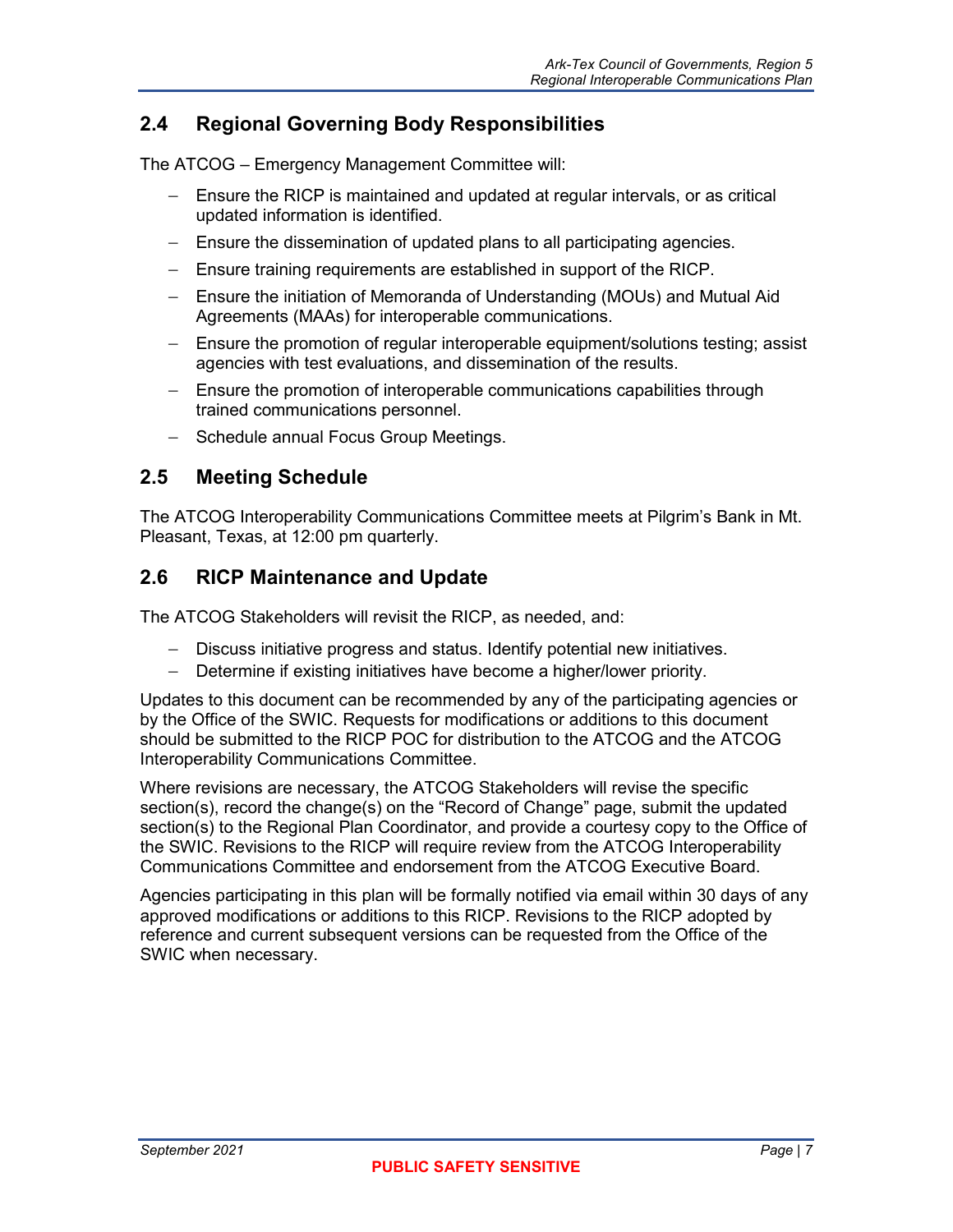## <span id="page-19-0"></span>**3 Current State**

The ATCOG regional systems are summarized below. Channel usage is summarized in Appendix C, and a description of the methodology for gathering some information on regional communications assets is contained in Appendix D.

## <span id="page-19-1"></span>**3.1 Regional System**

Texas has adopted the "Project 25 Standard" as the technology solution and long-term interoperability goal for voice public safety agency communications. The TxSCIP directs the foundation for statewide interoperable communications to be based on the Department of Homeland Security (DHS)/Cybersecurity and Infrastructure Security Agency (CISA) "System-of-Systems Approach for Interoperable Communications". The system-of-systems definition is: "A system-of-systems exists when a group of independently operating systems comprised of people, technology, and organizations are connected, enabling emergency responders to effectively support day-to-day operations, planned events, or major incidents."  $^{\rm 1}$  $^{\rm 1}$  $^{\rm 1}$ 

Utilizing the system-of-systems recommendations, and in compliance with the TxSCIP, each system in the region will develop high-level strategic plans to implement a regional interoperable communications system which will become part of the Texas system-ofsystems.

With a system-of-systems approach, planners are able to consider how technology is evolving to maintain system connections and overcome interoperability challenges. This approach allows for greater consideration for backwards-compatibility, standard technical interfaces, and migrating to advanced technologies.

#### **Core Capabilities**

The National Planning Scenarios<sup>[2](#page-19-3)</sup> and the establishment of the National Preparedness Guidelines<sup>[3](#page-19-4)</sup> steered the focus of homeland security towards a capabilities-based planning approach. Capabilities-based planning focuses on planning under uncertainty, as the next danger or disaster can never be forecast with complete accuracy. Therefore, capabilities-based planning takes an all-hazards approach to planning and preparation which builds capabilities that can be applied to a wide variety of incidents.

For the past several years, states and urban areas have used capabilities-based planning to perform baseline assessments of their homeland security efforts by comparing their current capabilities against the Core Capabilities identified in the National Preparedness Goal and the Emergency Support Function (ESF)<sup>[4](#page-19-5)</sup> annexes. This approach identified gaps in current capabilities and focused efforts on identifying and developing priority capabilities and tasks for the jurisdiction.

In September 2011, DHS released the first edition of the National Preparedness Goal<sup>[5](#page-19-6)</sup> in response to Presidential Policy Directive 8: National Preparedness (PPD-8). The National Preparedness Goal describes our nation's security and resilience posture through Core Capabilities, which represent an evolution from the Target Capabilities List

 $\overline{a}$ <sup>1</sup> [http://www.safecomprogram.gov/NR/rdonlyres/FD22B528-18B7-4CB1-AF49-](http://www.safecomprogram.gov/NR/rdonlyres/FD22B528-18B7-4CB1-AF49-F9626C608290/0/SOSApproachforInteroperableCommunications_02.pdf)

<span id="page-19-2"></span>

F9626C608290/0/SOSApproachforInteroperableCommunications\_02.pdf<br><sup>2</sup> National Planning Scenarios[: http://www.fema.gov/pdf/media/factsheets/2009/npd\\_natl\\_plan\\_scenario.pdf](http://www.fema.gov/pdf/media/factsheets/2009/npd_natl_plan_scenario.pdf)

<span id="page-19-4"></span><span id="page-19-3"></span><sup>&</sup>lt;sup>3</sup> National Preparedness Guidelines[: http://www.fema.gov/pdf/emergency/nrf/National\\_Preparedness\\_Guidelines.pdf](http://www.fema.gov/pdf/emergency/nrf/National_Preparedness_Guidelines.pdf)

<span id="page-19-6"></span><span id="page-19-5"></span><sup>4</sup> ESF Annexes:<http://www.fema.gov/pdf/emergency/nrf/nrf-esf-all.pdf>

<sup>5</sup> National Preparedness Goal:<http://www.fema.gov/pdf/prepared/npg.pdf>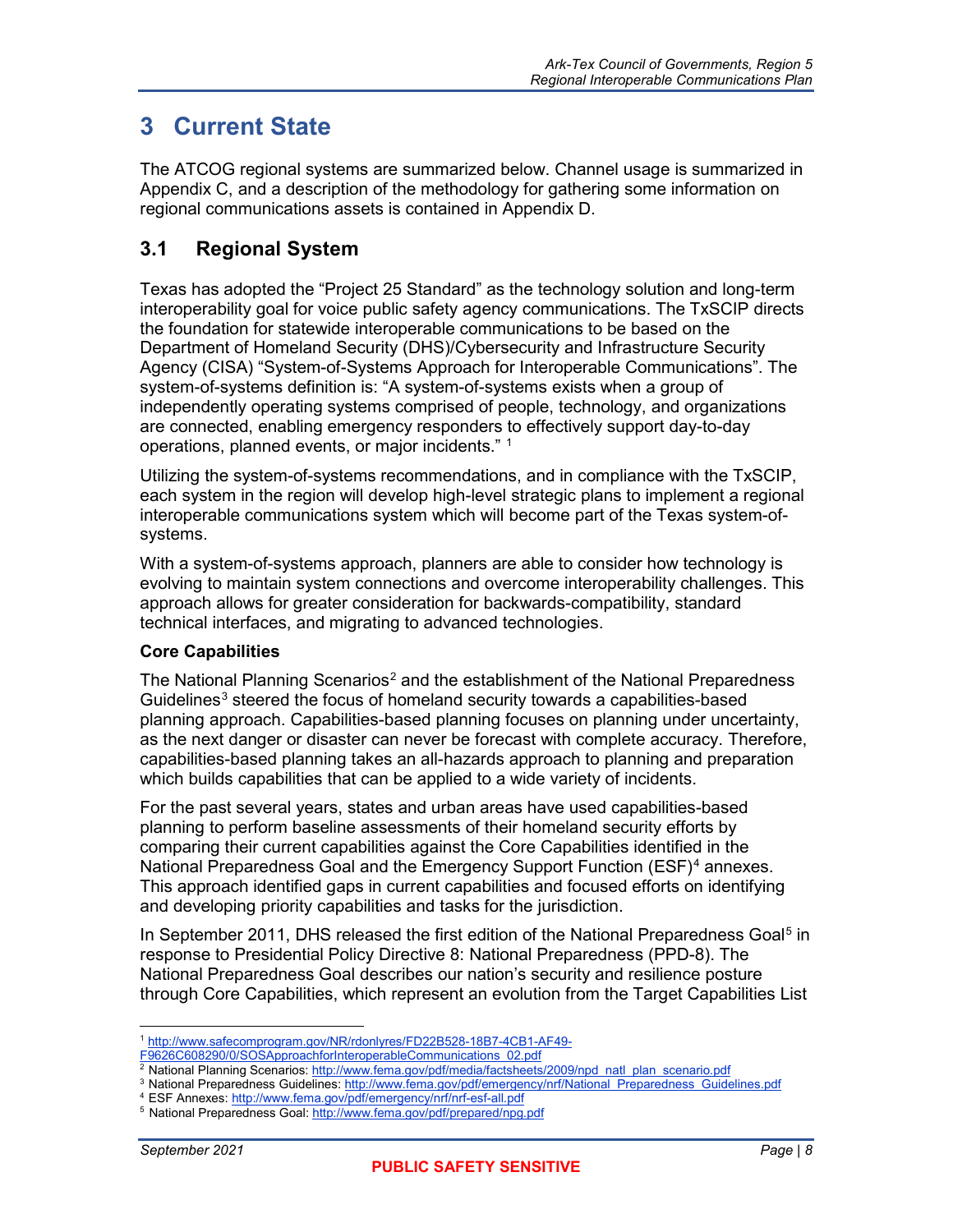(TCL). The Core Capabilities address five mission areas (Prevention, Protection, Mitigation, Response, and Recovery).

## <span id="page-20-0"></span>**3.2 Mobile Communications Command Program**

The Mobile Communications Command Program (MCCP) has been established by the DPS and will be used to provide and/or restore emergency communications due to natural disasters (such as hurricanes, floods, tornadoes, etc.) and man-made disasters caused by terrorist or criminal activities. DPS is the designated first responder state agency and will continue to implement and manage the MCCP equipment. The MCCP may include:

- − Cargo Trailers
- − Cellular on Wheels (COWs)
- − Command/Communications Trailers
- − Computers for each Command Trailer
- − Family Radio Service (FRS) Radios
- − High Frequency (HF) Radio Equipment
- − IP Gateway Devices
- − P25 Compliant Portable Radios with Trunking
- − Portable Gateway Devices
- − Portable Generators
- − Primary Towing Vehicles
- − Satellite Telephones and Radios
- − Suitcase Digital Repeaters
- − Trunking Site on Wheels (SOWs)
- − Video Downlink for Helicopters

When called upon to support planned events, respond to hostile events or natural disasters, the MCCP assets can provide augmentation to expand the area of coverage of existing systems, assist with wireless communications during planned events if necessary, or provide critical communications capabilities to local systems damaged during a hostile event or natural disaster.

To request MCCP assets, follow the same procedure you would for any other request, by working with the local emergency management coordinator via a State of Texas Assistance Request (STAR).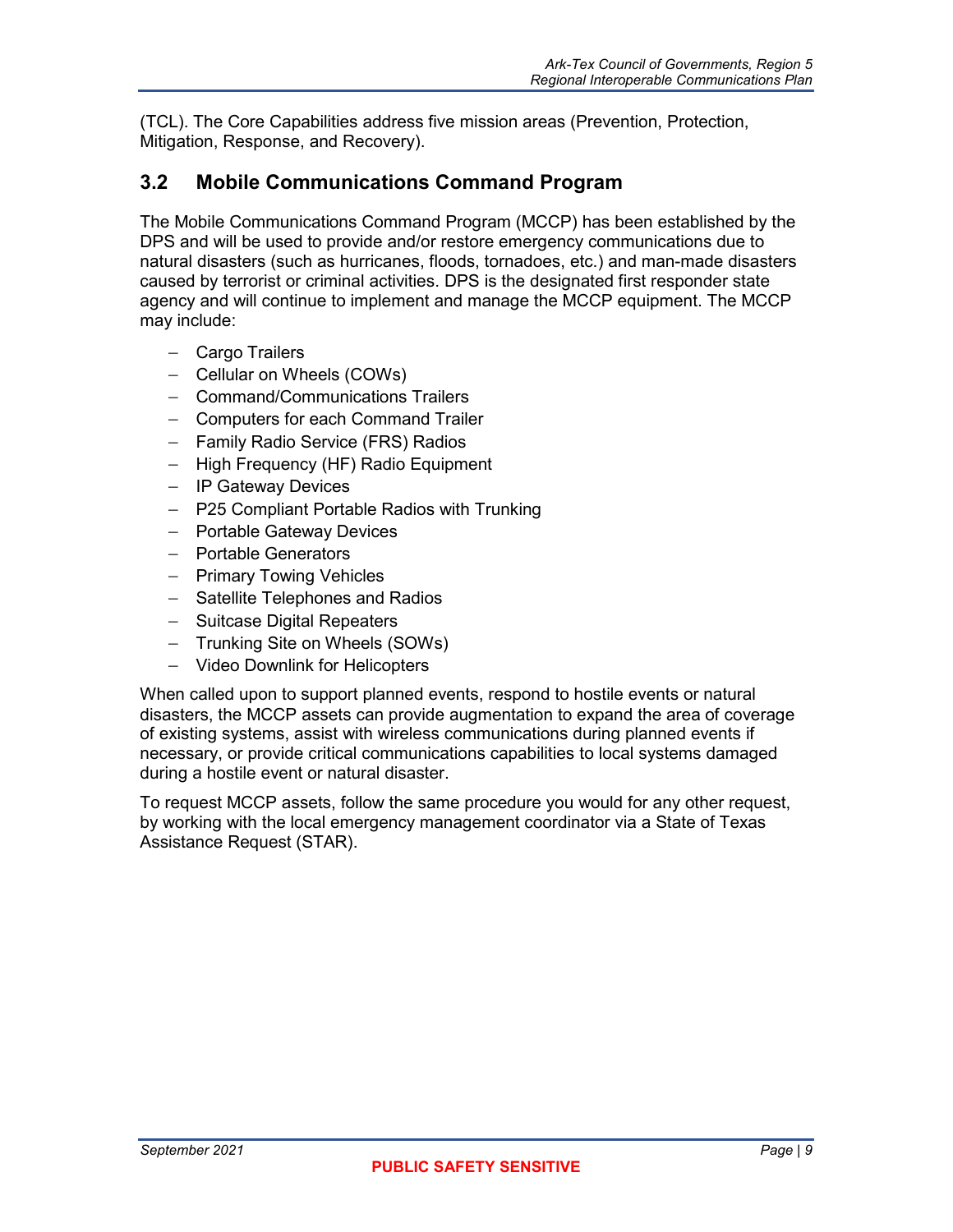## <span id="page-21-0"></span>**4 Future System(s)**

## <span id="page-21-1"></span>**4.1 Approach and Methodology**

Representatives from the ATCOG were gathered in a workshop with representatives from across the region. The workshop was used to develop the current RICP to determine where the counties currently stand with planning for public safety interoperable voice and data communication systems and associated funding. The need that every representative in the workshops discussed most often was the need for additional funding in order to complete interoperability projects.

## <span id="page-21-2"></span>**4.2 Planning by County**

The following sections list, by county, initiatives that have been completed, areas where deficiencies still exist, and plans for future systems to address those deficiencies.

<span id="page-21-3"></span>Bowie, Cass, Delta, Franklin, Hopkins, Lamar, Morris, Red River, and Titus Counties

#### **4.2.1 Bowie County**

Bowie County has two primary communications systems. The Sheriff's department is operating on a trunked 800 MHz system with approximately 100 subscriber units and the Volunteer Fire Department operates on a VHF system with approximately 150 subscriber units.

#### **Completed:**

- − COG Networks have text to 9-1-1 Capabilities.
- − Fire department added a mobile communications unit with additional communications capabilities.
- − Most agencies in the county operate under a P25 system. Some new subscriber units were purchased for P25 compliancy.
- − County agencies added a gateway to the resources available.
- − Two standalone repeaters were added to the county to provide coverage in the rural areas and increase accessibility to the 800 MHz system.

#### **Deficiencies:**

- − **Antiquated Radios**: The portable and mobile radios in the county are very old and in need of replacement. All portable and mobile radios in the county, except recently purchased ones, are in need of updating. Radios should be multiband and at a minimum have access to the VHF and 800 MHz bands.
- **Deployable Backup Power Sources:** The county currently does not have sufficient deployable backup power for redundant solutions for critical infrastructure and communication site needs. The new sites have built in 24 hour backup power; however, the older sites still do not have sufficient backups.
- **Broadband:** County agencies do not have current broadband capabilities that would be considered operationally efficient for public safety. Some FirstNet devices have been purchased at this time. The county has one site tied in through DPS fiber and broadband access but would like to expand this access to other sites in the county.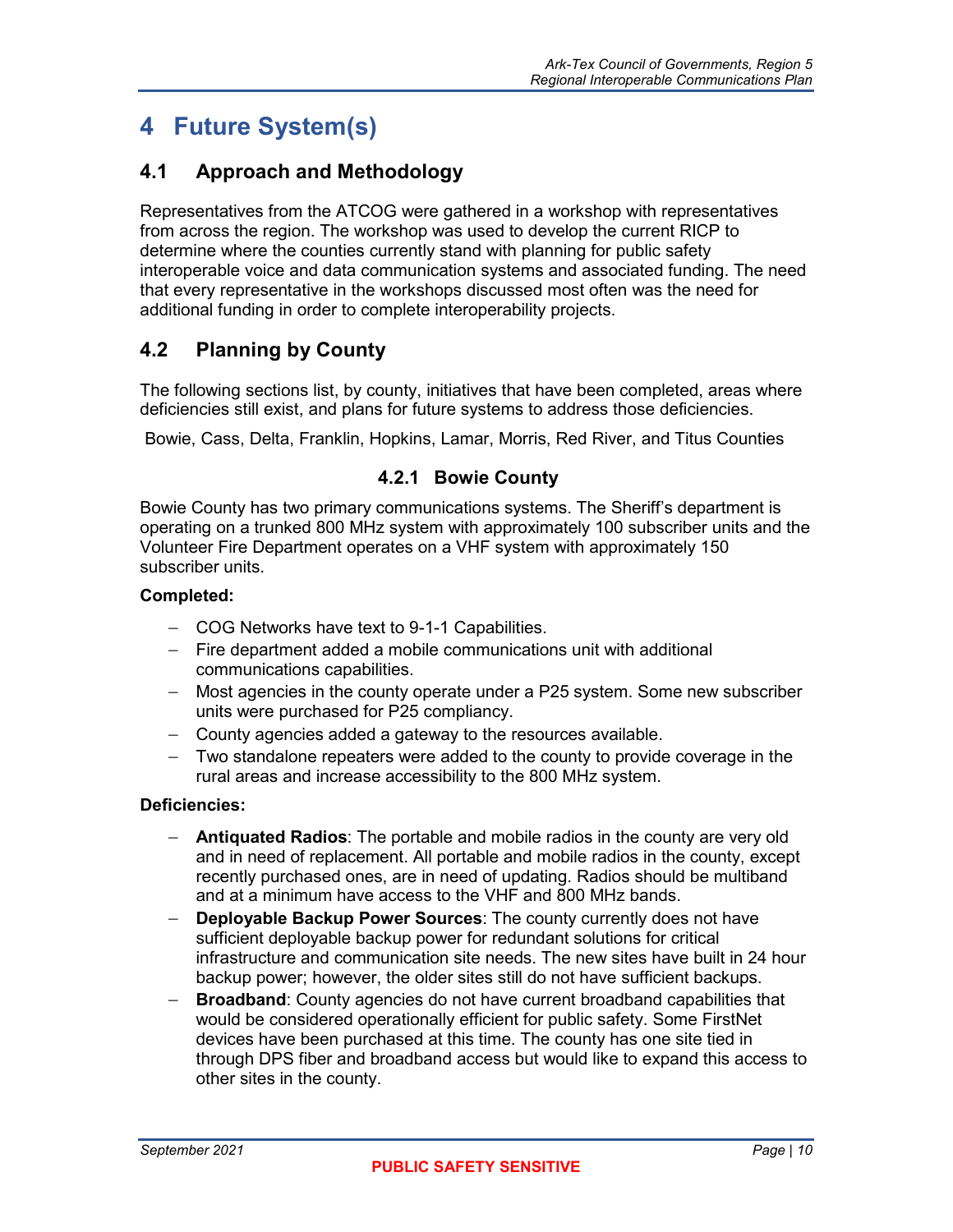- − **CAD System Upgrade**: Currently CAD is outdated and not as efficient for operations as it needs to be. Currently trying to identify funding for a new CAD system in partnership with Texarkana.
- − **Coverage Concerns**: Currently there are several zones within the county that lack proficient coverage for public safety operations. If the new towers can be tied into the existing system, only one additional tower is necessary to cover the dead zones in the county.
- − **Volunteer Fire Department (VFD) Radio System/Equipment**: The VFDs need to be added to the 800 MHz or a VHF system needs to be built out countywide to allow for the greatest interoperability and efficiency for public safety operations and to allow the combination of funding towards a similar goal. Currently there are 13 VFDs that have their own standalone sites/frequencies but they do not have a system for all of the agencies.

#### − **Training and Exercise Requirements**:

- o Auxiliary Communications (AUXCOMM)
- o Basic and Advanced Interoperability
- o Basic and Advanced Telecommunicator
- o Basic Trunked/Analog Radio System Training
- o Communication Assets and Mapping Tool (CASM)
- o Communications Unit Training and Exercise
- o FirstNet<br>o Basic an
- Basic and Advanced Telecommunicator
- o Training on SOPs for state and national interoperability frequency management

#### **Future Systems:**

- − Purchase multiband P25 complaint radios.
- − Need an additional radio site for 800 MHz coverage.
- − Identify the best radio system solution for funding and the county VFD.

#### **Funding Needs:**

1. Funding is needed for all identified projects.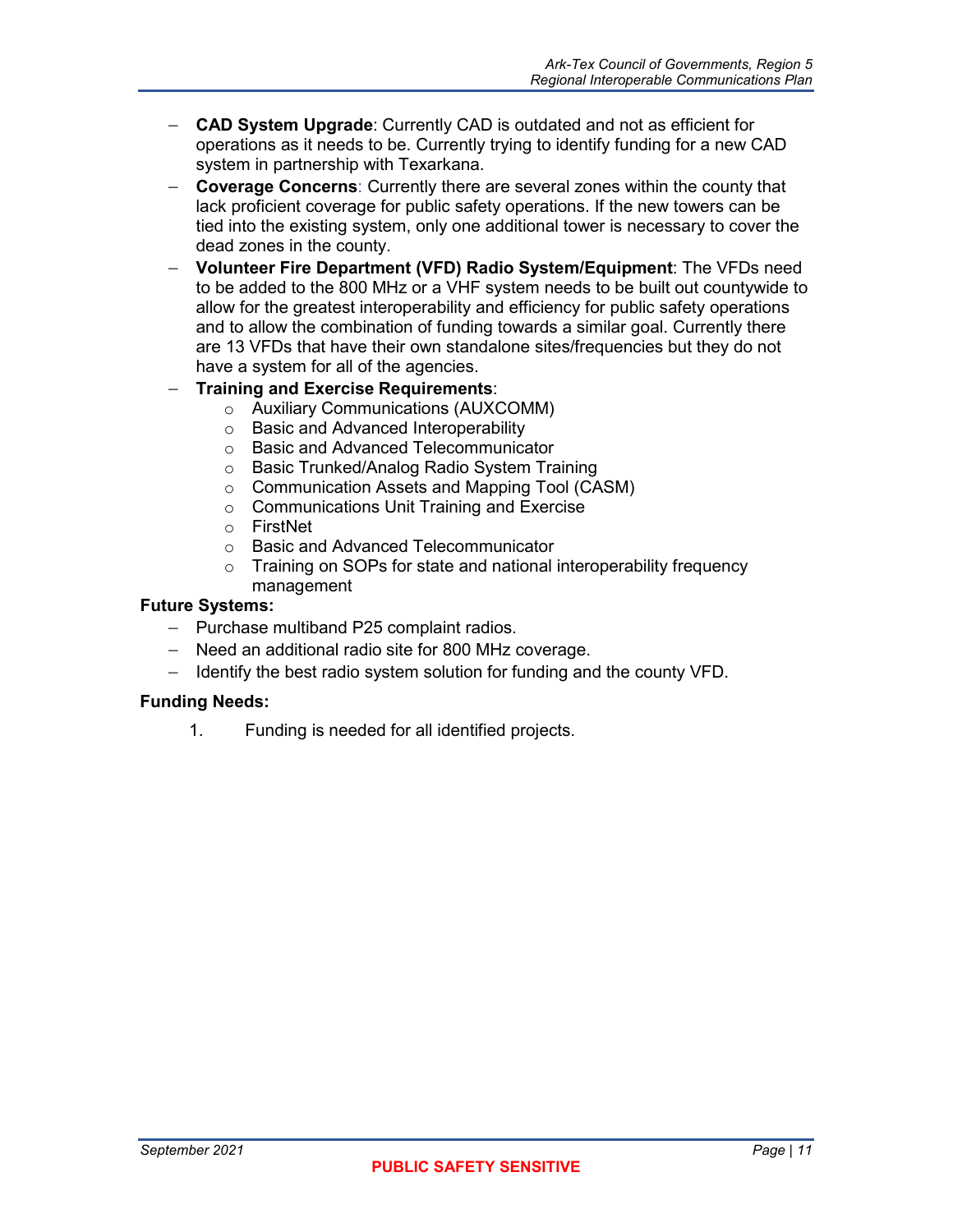### **4.2.2 Cass County**

#### <span id="page-23-0"></span>[Add County Summary]

#### **Completed:**

− [What was completed]

**Deficiencies:** [Pick from below list and add a short explanation]

- − **Antiquated Radios**: [Add antiquated radio information if applicable]
- − **Backup Power Sources**: [Add information if applicable]
- − **Back-up Power**: [Add backup power information if applicable]
- − **Broadband**: [Add information if applicable]
- − **CAD System Upgrade**: [Add information if applicable]
- − **Coverage Concerns**: [Add information if applicable]
- − **Dead Zones:** [Add dead zones information if applicable]
- − **EMS Dispatch Upgrades**: [Add EMS dispatch upgrade information if applicable]
- − **Encryption**: [Add information if applicable]
- − **Emergency Operations Center (EOC) Equipment Upgrades**: [Add EOC equipment information if applicable]
- − **Funding:** [Add information if applicable]
- − **In-Building Coverage in the Hospital**:
- − **In-building Coverage**: [Add inbuilding coverage information if applicable]
- − **Interference**: [Add information if applicable]
- − **Interoperability**: [Add information if applicable]
- − **Hospital/Medical Communications**: [Add information if applicable]
- − **M&E**: [Add information if applicable]
- − **Mutual Aid Radios/Communications**: [Add information if applicable]
- − **System-of-System Issues**: [Add information if applicable]
- − **System Maintenance**: [Add information if applicable]
- − **Medical Communications**: [Add information if applicable]
- − **P25 Compatible Encryption: [Add information if applicable]**
- − **Public Safety Broadband: [Add information if applicable]**
- − **Redundant Power: [Add information if applicable]**
- − **Satellite Device Upgrade**: [Add information if applicable]
- − **Satellite Communications**: [Add backup power information if applicable]
- − **Temporary Equipment**: [Add temporary equipment usage information if applicable]
- − **Update End User Radios**: [Add information if applicable]
- − **Upgrades**: [Add information if applicable]
- − **Upgrade Needed in EOC PSAP**: [Add information if applicable]
- − **VFD Apparatus Radios**: [Add information if applicable]
- − **VFD Funding**: [Add information if applicable]
- − **VFD Radio System/Equipment**: [Add information if applicable]
- − **Training and Exercise Requirements**: [modify below bulleted list]
	- o Auxiliary Communications (AUXCOMM)
	- o Basic and Advanced Interoperability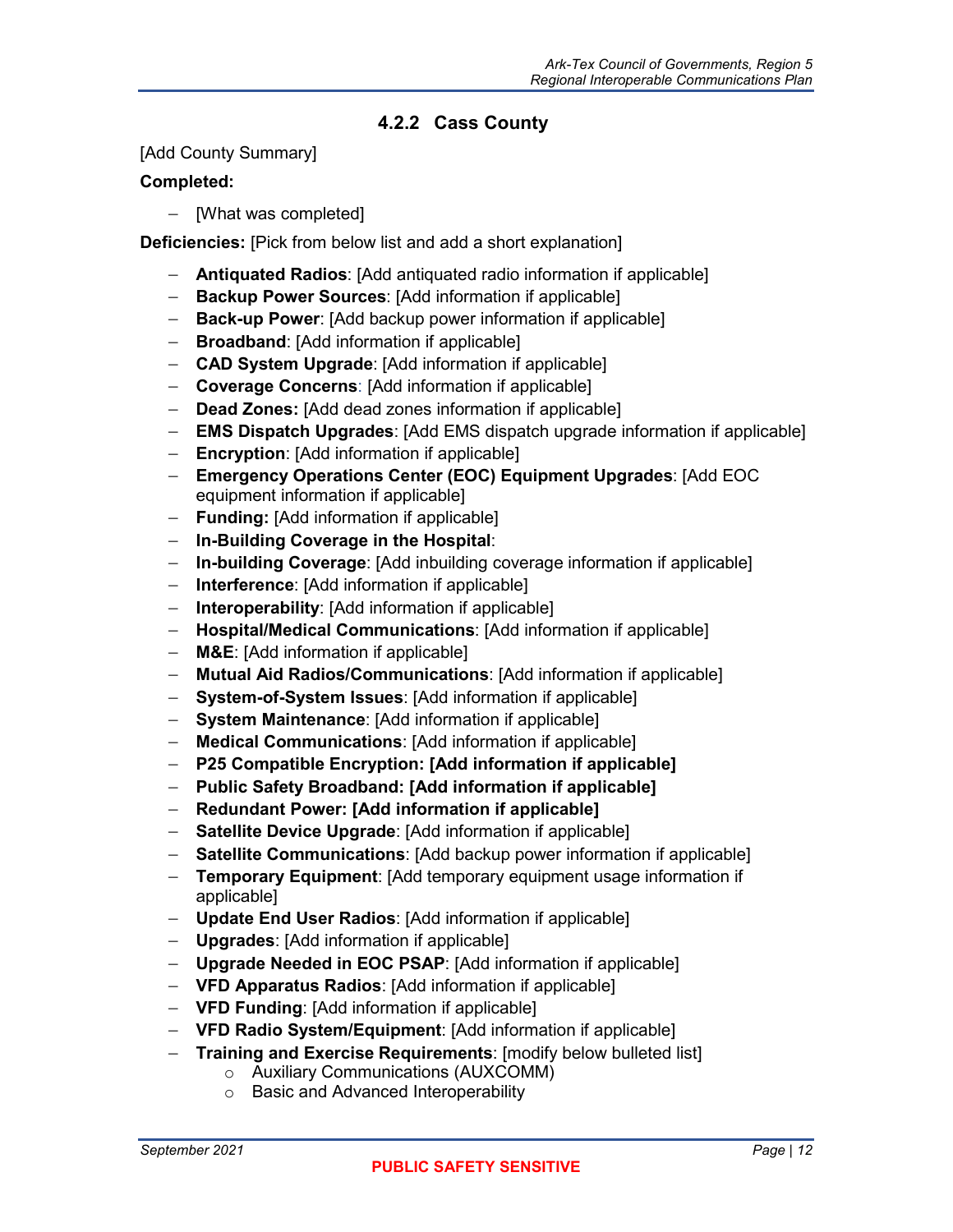- o Basic and Advanced Telecommunicator
- o Basic Trunked/Analog Radio System Training
- o Communication Assets and Mapping Tool (CASM)
- o Communications Unit Training and Exercise
- o FirstNet
- o Basic and Advanced Telecommunicator
- o Training on SOPs for state and national interoperability frequency management
- 

## **Future Systems:**

− [Add future system information if applicable].

**Funding Needs:** [Add funding needs information if applicable].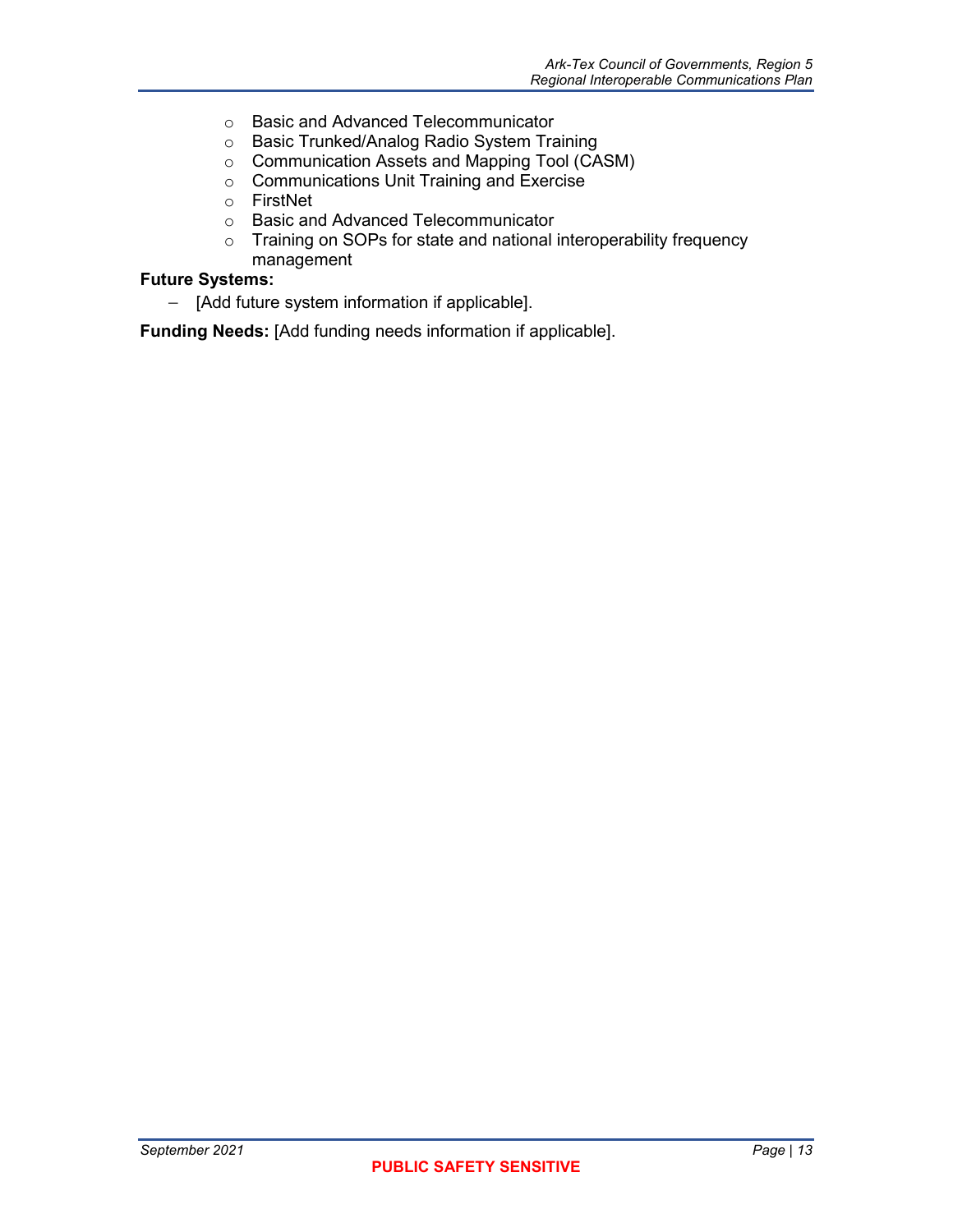#### **4.2.3 Delta County**

<span id="page-25-0"></span>Delta County is on a P25 shared radio system. Both the Sheriff's Office and the Volunteer Fire Department are on the system and there are 24 mobiles and over 50 portables on the system. The county is in great need of updating and expanding their system; however, they are severely limited by budget constraints.

#### **Completed:**

- − COG networks have text to 9-1-1 capability.
- − Sheriff and VFD are P25 compliant.
- − All of the newly purchased portable radios are P25 compliant.

#### **Deficiencies:**

- − **Antiquated Radios**: The portable and mobile radios in the county are very old and in need of replacement. The County does replace a radio or two each year as funds become available, but is unable to keep up with changing technologies and increased prices of radios. All portable and mobile radios in the county, except recently purchased ones, are in need of updating.
- **Backup Power Sources:** The county currently does not have sufficient deployable backup power for redundant solutions for critical infrastructure and communication site needs. During the recent winter storms, the backup power went down and the county agencies were forced to use portable/direct talk paths while the power was being restored.
- − **CAD System**: The County would like to upgrade to a CAD system to allow the responders a greater level of functionality when conducting public safety operations. The system has been purchased and will be deployed in the next couple of months.
- − **PSAP Console Upgrade**: County PSAP consoles are outdated and are in need of updating. The County would like to add IP based consoles to the center which will allow greater functionality.
- **Coverage Concerns:** There are several fringe areas of the county that are lacking proper, if any, radio system coverage. The current system does not have enough sites to cover the entire geography of the county. Have recently received quotes to add one new site to the system, although at least three new sites are needed.
- − **Encryption**: The County would like to update their radio system to include public safety grade encryption that will allow them secure talk paths while maintaining P25 compliancy.
- − **Emergency Operations Center (EOC) Equipment Upgrades**: The current EOC is insufficient for current operations and is located, as needed, in the FD training room. The equipment used is often portable and not powerful or capable enough for emergency support in major incidents.
- **System Upgrade & Maintenance:** The radio system and all of its components are old and also insufficient for public safety operations to have reliable LMR communications at all times, resulting in using cell phones and other means to communicate official traffic when LMR is not available. In addition to updating the existing sites, multiple (at least three) new repeater sites are needed to provide the necessary coverage to locations that are lacking.
- − **Training and Exercise Requirements**:
	- o Auxiliary Communications (AUXCOMM)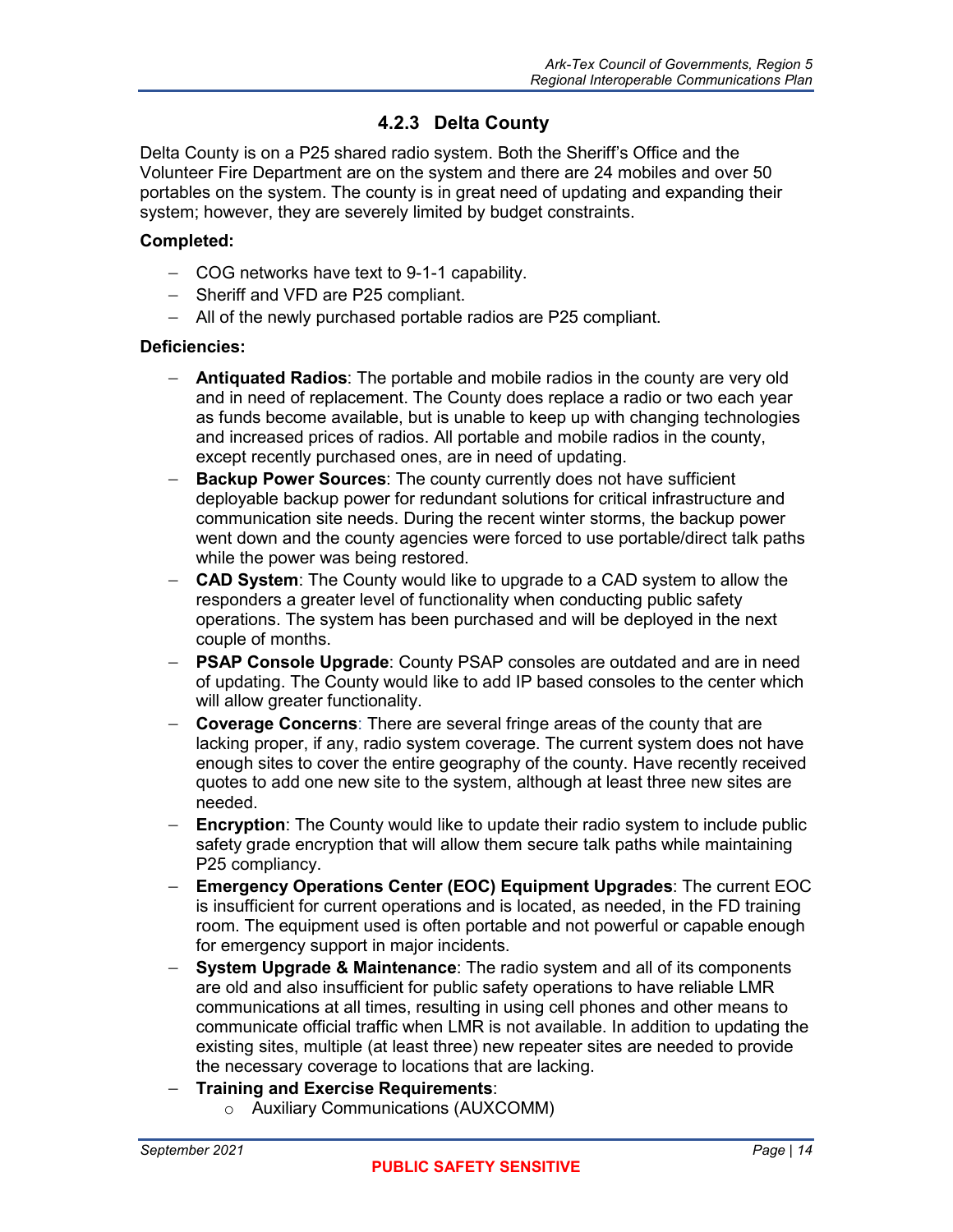- o Basic and Advanced Interoperability
- o Basic and Advanced Telecommunicator
- o Basic Trunked/Analog Radio System Training
- o Communication Assets and Mapping Tool (CASM)
- ⊙ Communications Unit Training and Exercise<br>○ FirstNet
- **FirstNet**
- o Training on SOPs for state and national interoperability frequency management

#### **Future Systems:**

- − Once funding is identified the county is in need of upgrading the antiquated radios the responders currently have, both portable and mobile.
- − PSAP needs to update current consoles to IP based units that will allow a much greater level of functionality and information exchange.
- − At least three repeater sites need to be added to the system to give more coverage and functionality to the system. At least three sites may be needed to provide sufficient countywide coverage.
- − A standalone EOC facility is needed for the county. This may be deployable equipment to create the EOC in various locations as needed, as the current EOC is based around portable equipment in a training room.

#### **Funding Needs:**

- External funding needed through state or federal grant programs. Nearly \$300K is needed for the IP based consoles for the PSAP and to upgrade the portable and mobile radios for the county.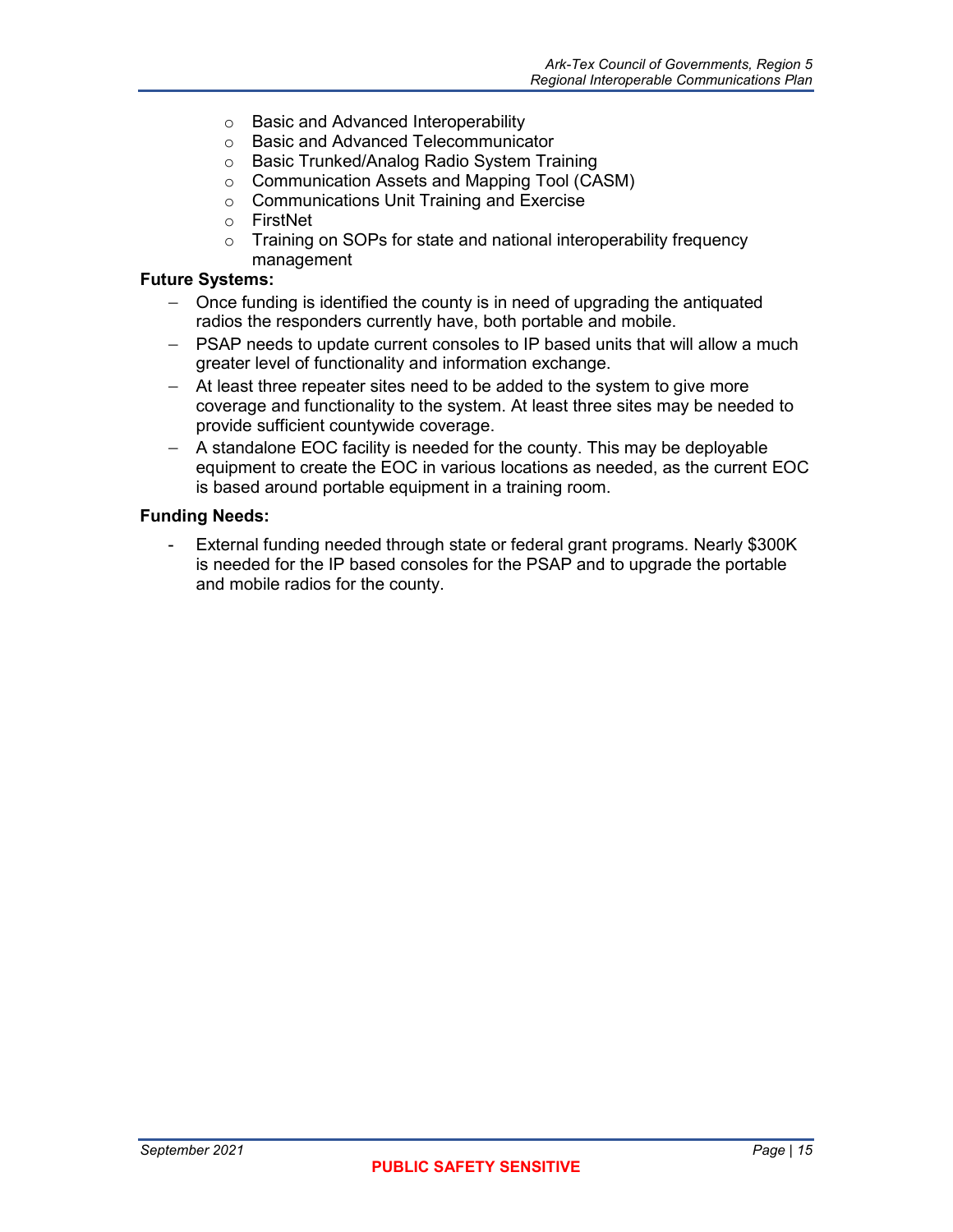## **4.2.4 Franklin County**

<span id="page-27-0"></span>Franklin County is a rural community serving 295 square miles. The agencies in our county include Franklin County Office of Emergency Management, Franklin County Sheriff's Office, Mount Vernon Police Department, Winnsboro Police Department, Franklin County Water District Lake Patrol, Mount Vernon Fire Department, South Franklin VFD, North Franklin VFD, Purly VFD, Texas Department of Public Safety, and Texas Game Wardens. All of our departments have mobile radios and portable radios that are P-25 capable but that are several years old law enforcement radios are approximately 10 to 15 years old and fire department radios are approximately 15 to 25 years old. Our radio infrastructure hasn't been upgraded for approximately 10 to 20 years, if not longer.

#### **Completed:**

- − Text to 9-1-1 capability obtained.
- − Law enforcement agencies became P25 compliant
- − The 2021 budget provided the county with enough funding to purchase 15 new portables.

#### **Deficiencies:**

- − **Antiquated Radios**: End user radios in the county are very old and near end of life in many cases. The current radios are beyond the timeline for manufacturer support and responders are in need on a multiband solution to assist in mutual aid operations.
- − **Back-up Power**: Currently, the County has an insufficient supply of deployable back up power to supply redundancy to key infrastructure and radio system sites that do not have sufficient back up power.
- − **Encryption**: Law enforcement agencies in the county need a means of secure communications while maintaining P25 compliancy. AES encryption is necessary to give law enforcement agencies secure communications talk paths.
- − **System Infrastructure**: The infrastructure for the county radio system is aging and in need of replacement. All towers, repeaters, antennas, cabling, and associate radios/servers need to be replaced with a modern P25 radio system.
- − **VFD Radio System/Equipment**: The infrastructure and end user radios that the VFD uses are old and near end of life. The infrastructure can be housed in a new radio system; however, the end user radios will also need to be replaced.
- **PSAP Equipment:** The current workload for the PSAP is increasing dramatically and the County is in need of a dual station console due to the growing call volume in recent history that will not be decreasing in the future.
- − **Training and Exercise Requirements**:
	- o Auxiliary Communications (AUXCOMM)
	- o Basic and Advanced Interoperability
	- o Basic and Advanced Telecommunicator
	- o Basic Trunked/Analog Radio System Training
	- o Communication Assets and Mapping Tool (CASM)
	- o Communications Unit Training and Exercise
	- o FirstNet
	- o Basic and Advanced Telecommunicator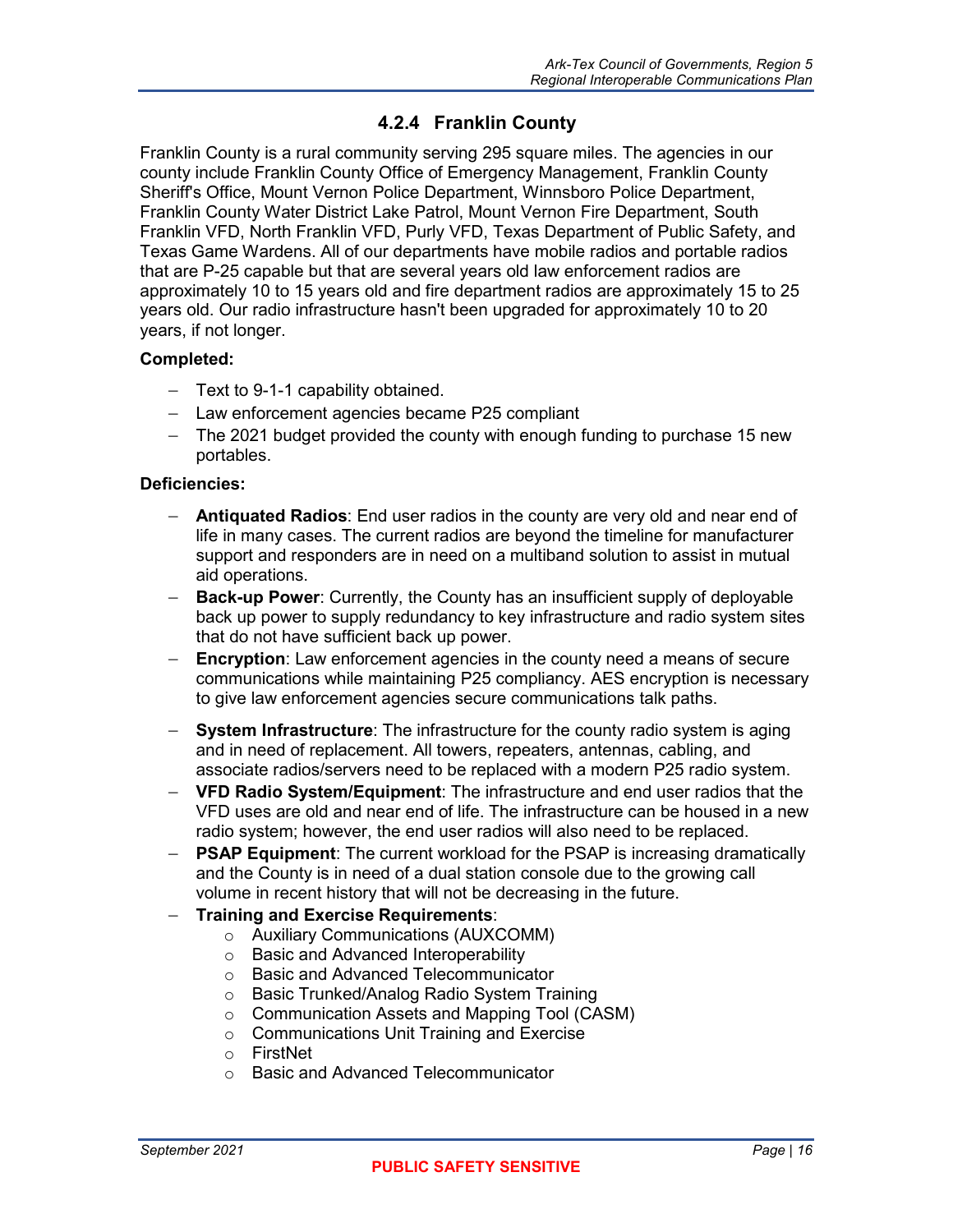o Training on SOPs for state and national interoperability frequency management

#### **Future Systems:**

- The Franklin County Sheriff's Office received a grant to provide them with 15 hand held radios for the 2021 budget year.

#### **Funding Needs:**

- \$1.0-\$1.5M in funds is needed to replace the current and antiquated radio system and end user radios.
- Franklin County needs funding to place new repeaters and equipment in three different locations within Franklin County. These locations would allow for LE and Fire to broadcast county wide. This cost is expected to be in the \$750K to \$1.0M range.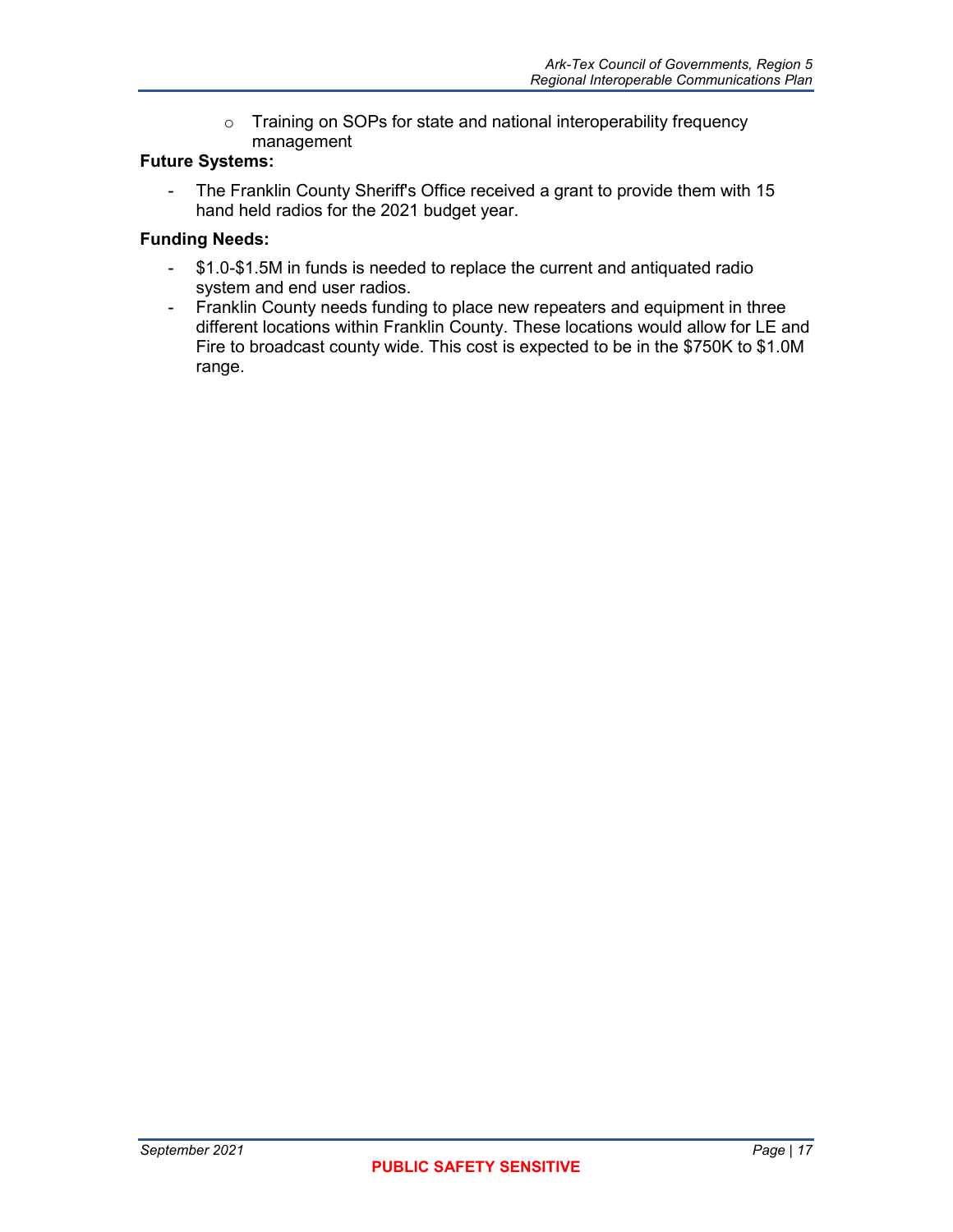### **4.2.5 Hopkins County**

<span id="page-29-0"></span>Hopkins County has a 4-site P25 radio system with 150 Mobile and 400 portable radios. The system covers two PSAPs, 2 EOCs, the County Sheriff, County Fire (both paid and volunteer), EMS, City Police, City Fire, and one hospital.

#### **Completed:**

- − Upgraded to have a CAD system for both PSAPs
- − Built and installed a communications tower and the associated antennas, repeaters, etc.
- − Mobile Communications trailer was purchased for county agencies.
- − COG networks have text to 9-1-1 capability.
- − All agencies have transitioned to complete P25 compliance.

#### **Deficiencies:**

- − **Antiquated Radios**: Agencies in the county have been unable to maintain a consistent radio replacement cycle and the mobile and portable radios are near or over end of life timeframes. Additionally, due to the neighboring counties and regions, multiband radios are needed to provide the proper levels of interoperability to allow responders to more efficiently respond in mutual aid situations.
- − **Amateur Radio Resources**: The county is in need of additional amateur radio resources to provide another level of communications redundancy.
- − **Coverage Concerns**: The Sheriff's Office has coverage concerns in the fringes of the county. The far west and far northeast sides of the county have little to no coverage. Additional sites are needed in these areas to provide sufficient coverage for public safety response.
- − **PSAP Equipment Upgrades**: The PSAP radio communications equipment is in need of update. Current radios are not as capable as newer technologies and hinder dispatch operations during busy timeframes. These radios are out of the manufacturer maintenance cycle. Current radio system does not interface with the CAD system.
- − **System Maintenance/Upgrades**: Many of pieces of equipment on each of the tower locations (antennas, cables, routers, etc.) are outdated and in need of replacement. The loss of a single site in the 4-site system would severely limit public safety communications.
- − **Medical Communications**: Currently communications with medical facilities is lacking. Additional equipment and resources are needed in order to properly operate and communicate with medical facilities. Training for medical personnel to use the radio equipment.
- − **Satellite Communications**: County agencies need to have a satellite redundancy for communications. No satellite resources are available at the local level.
- − **Training and Exercise Requirements**:
	- o Auxiliary Communications (AUXCOMM)
	- o Basic and Advanced Interoperability
	- o Basic and Advanced Telecommunicator
	- o Basic Trunked/Analog Radio System Training
	- o Communication Assets and Mapping Tool (CASM)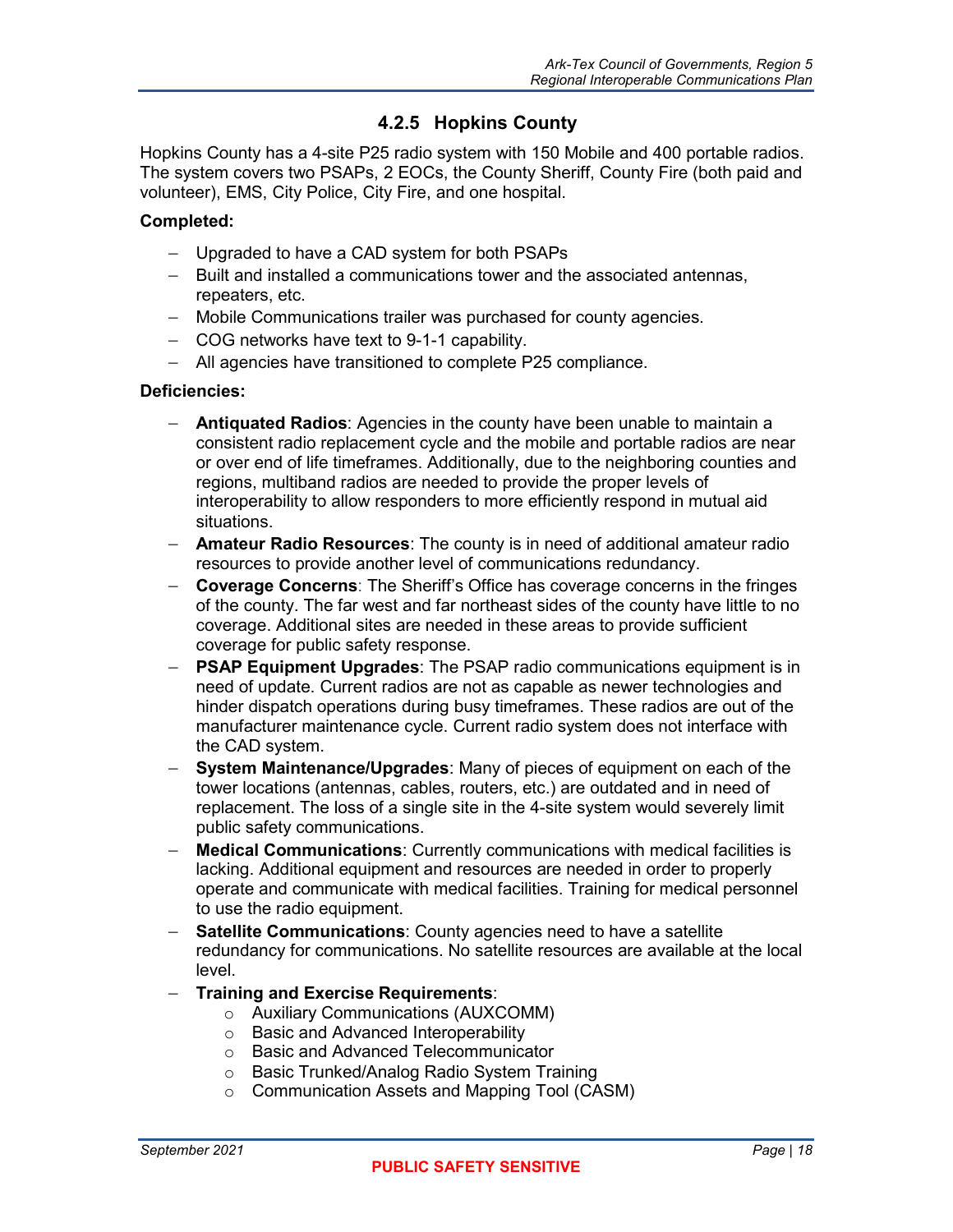- o Communications Unit Training and Exercise
- o Public Safety Broadband
- o Basic and Advanced Telecommunicator
- o Training on SOPs for state and national interoperability frequency management

#### **Future Systems:**

- − The County is in need of a new primary tower site. The current site is a 52 year old tower that has been refurbished but is in need of replacement. By updating the site the system will become much more robust. The goal of this project would to give responders more tools and functionality for communications and alleviate at least some of the county's coverage concerns.
- − PSAP radio upgrades are in need of updating in the near future. The updated CAD system and radios do not leverage the full capabilities of the CAD system due to their age and capabilities.
- − The county is in need of updating the antiquated radios, both portable and mobile. Most radio are near or at end of life.

#### **Funding Needs:**

- Assistance to Firefighters grant (AFG) will be coming up shortly and the county will be submitting for funding to replace fire and EMS radios in the near future.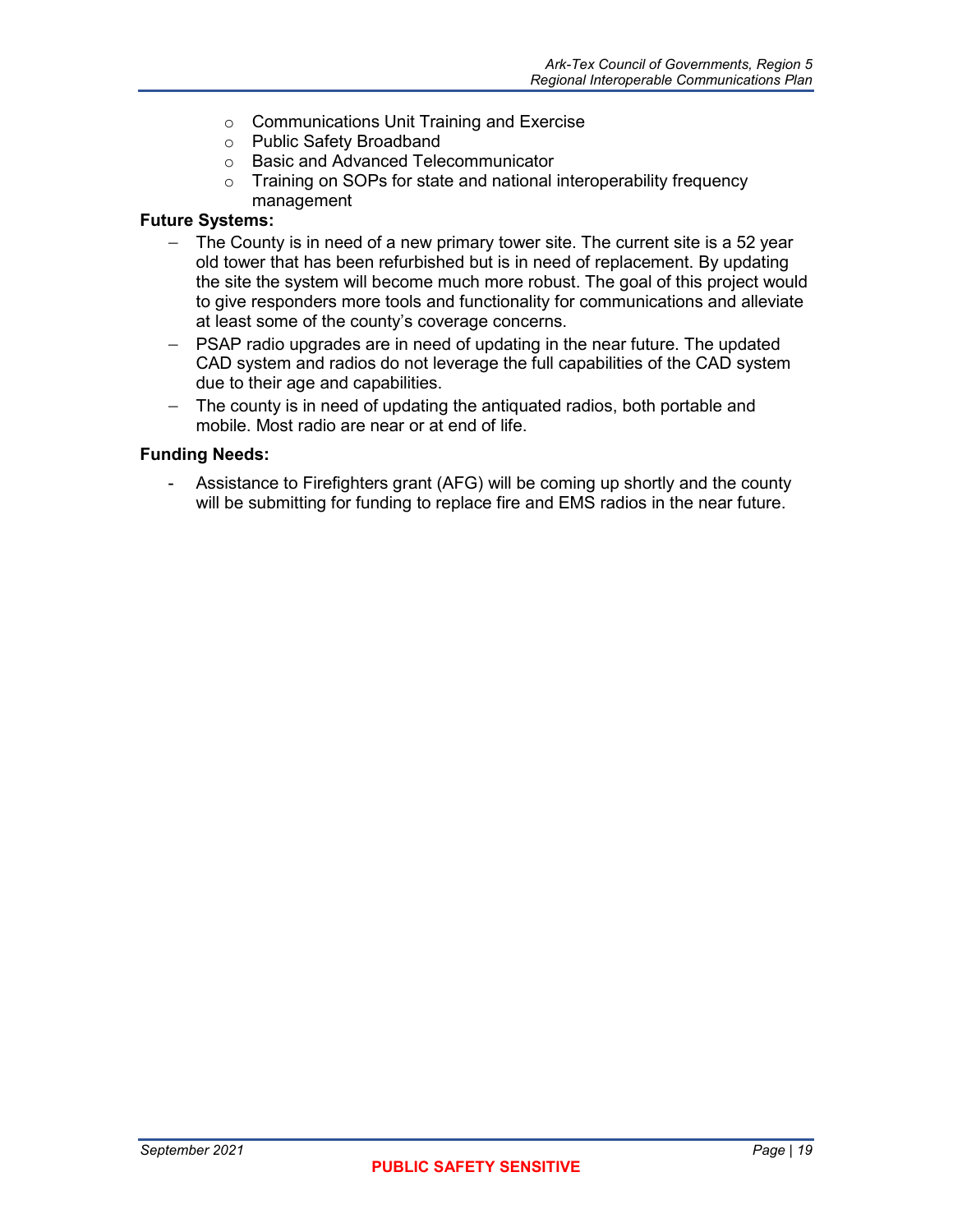## **4.2.6 Lamar County**

<span id="page-31-0"></span>Lamar County is a rural Texas county with two primary radio systems. The County agencies use a multi-site VHF system with microwave backbone. The City of Paris uses a UHF system for their operational needs. The County system has several different channels for law, fire, and administrative needs that are used by both local and county agencies. There are two PSAPs and two EOCs in the county; one each at the Sheriff and Paris PD facilities.

#### **Completed:**

- − Received a grant to upgrade dispatch consoles for the County center.
- − Currently upgrading three repeaters on one system tower.
- − COG networks have text to 9-1-1 capability
- − In the process of fully upgrading system and end user radios to P25
- − County has purchased a new trailer with additional communications capabilities.

#### **Deficiencies:**

- − **Antiquated Radios**: Although the county has received some grants recently, agencies are unable to keep up with the radio replacement cycle necessary for all responder's portable and mobile radios. Due to the makeup of surrounding counties frequency bands, multiband radios will be most effective.
- − **Amateur Radio Resources**: The County is in need of additional amateur radio resources to provide another level of communications redundancy.
- − **Coverage Concerns**: Due to terrain and county size, there are several areas of the county that lack sufficient RF coverage.
- − **Deployable Back-up Power**: Currently, the county has an insufficient supply of deployable back up power to supply redundancy to key infrastructure and radio system sites that do not have sufficient back up power.
- **Encryption**: Law enforcement agencies in the county need a means of secure communications while maintaining P25 compliancy. AES encryption is necessary to give law enforcement agencies secure communications talk paths.
- − **EOC Communications**: A new EOC is currently being built, however, funding for radio and IT capabilities is still needed to properly create the EOC space that is needed during disasters.
- − **Satellite Communications**: The County is in need of additional satellite resources for redundancy. Recent summer and winter storms have knocked out primary means and not enough satellite resources area available.
- − **System Maintenance**: The primary tower for the radio system is in need of replacement, as well as all of the system equipment, generators, cabling, internet access, and shelter. Currently, the county pays a great deal in maintenance every year, at an unknown amount due to failures of the system that need to be addressed immediately.
- − **VFD Apparatus Radios**: All of the fire agencies in the county are VFDs and new equipment for communications comes straight form their budgets. Grants will be needed to upgrade the entire set of end user radios.
- − **Training and Exercise Requirements**:
	- o Auxiliary Communications (AUXCOMM)
	- o Basic and Advanced Interoperability
	- o Basic and Advanced Telecommunicator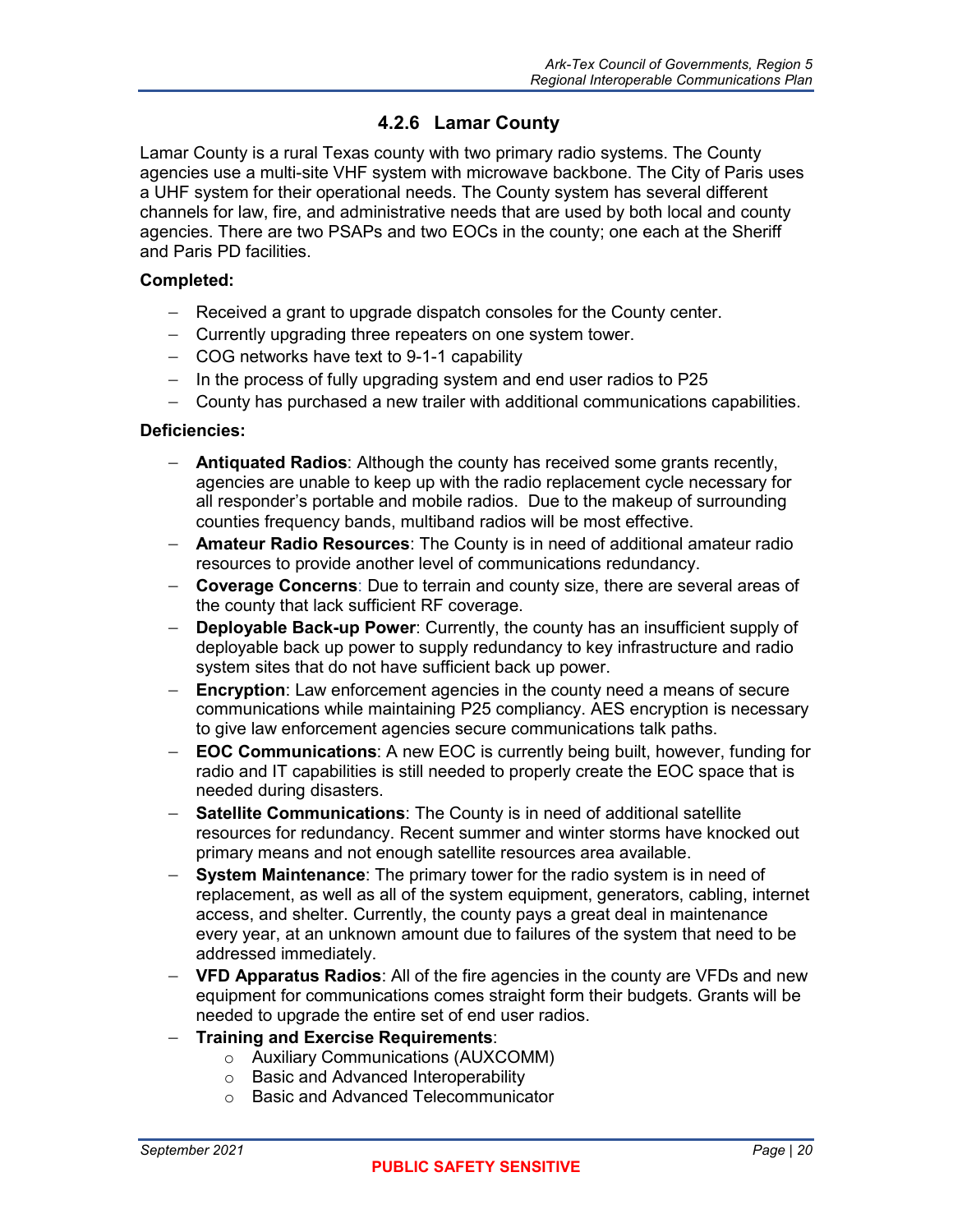- o Basic Trunked/Analog Radio System Training
- o Communication Assets and Mapping Tool (CASM)
- o Communications Unit Training and Exercise
- o FirstNet
- o Basic and Advanced Telecommunicator
- o Training on SOPs for state and national interoperability frequency management

#### **Future Systems:**

- − The highest priority for the County is to replace the aging radio system tower and associated radio equipment. Expansion of the system to include additional sites would be ideal and allow for coverage dead zones to be smaller or nonexistent.
- − Portable and mobile radios needs to be updated for all personnel and need to be multiband radios for both internal and external county communications.
- − Upgrading to a CAD system that is available in all communications centers and vehicles.

#### **Funding Needs:**

- Although funding is identified from annual budgets, it is not enough for the entirety of the radio system and radios that the county needs to update.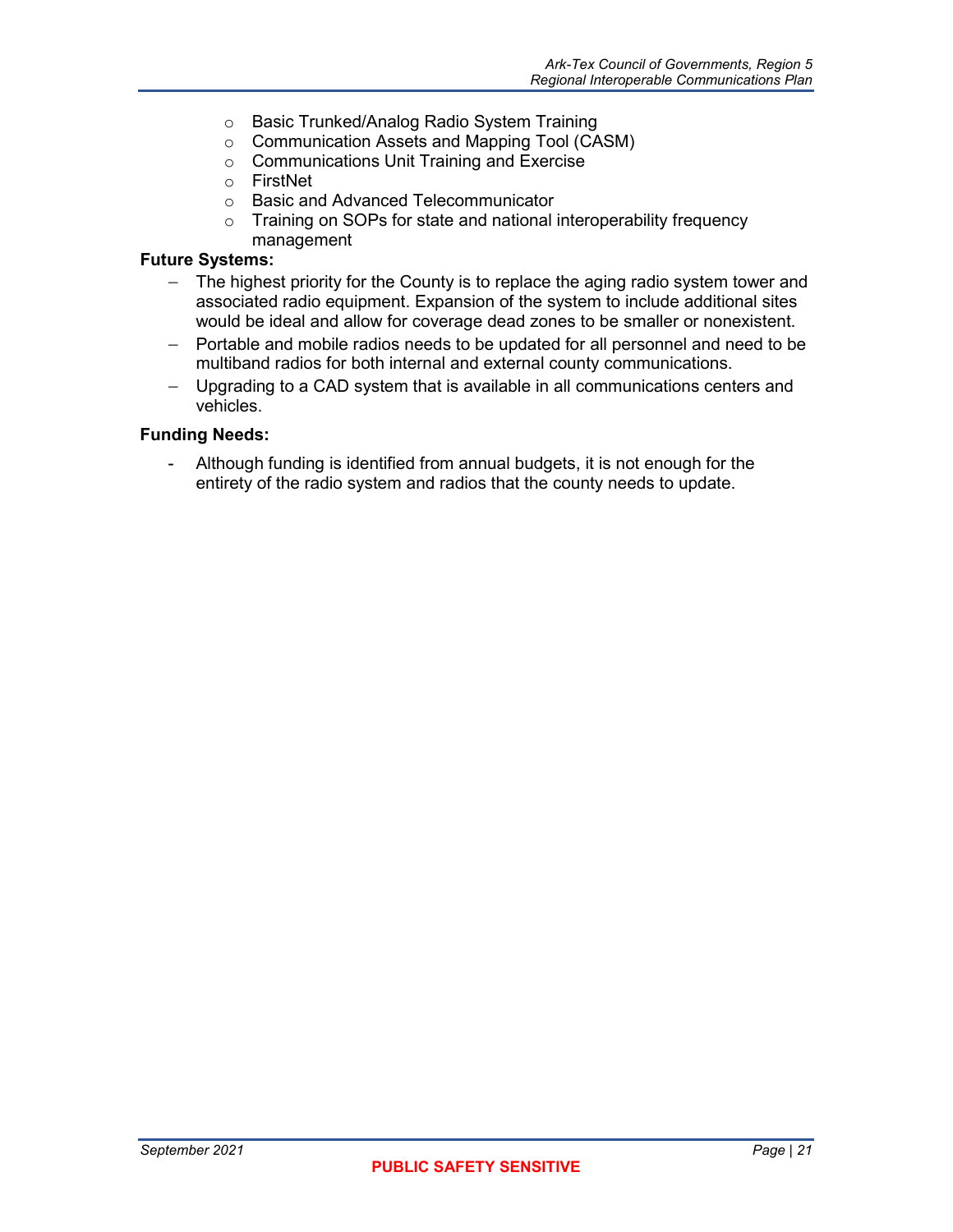## **4.2.7 Morris County**

#### <span id="page-33-0"></span>[Add County Summary]

#### **Completed:**

− [What was completed]

#### **Deficiencies:**

- − **Antiquated Radios**: [Add antiquated radio information if applicable]
- − **Backup Power Sources**: [Add information if applicable]
- − **Back-up Power**: [Add backup power information if applicable]
- − **Broadband**: [Add information if applicable]
- − **CAD System Upgrade**: [Add information if applicable]
- − **Coverage Concerns**: [Add information if applicable]
- − **Dead Zones:** [Add dead zones information if applicable]
- − **EMS Dispatch Upgrades**: [Add EMS dispatch upgrade information if applicable]
- − **Encryption**: [Add information if applicable]
- − **EOC Equipment Upgrades**: [Add EOC equipment information if applicable]
- − **Funding:** [Add information if applicable]
- − **In-Building Coverage in the Hospital**:
- − **In-building Coverage**: [Add inbuilding coverage information if applicable]
- − **Interference**: [Add information if applicable]
- − **Interoperability**: [Add information if applicable]
- − **Hospital/Medical Communications**: [Add information if applicable]
- − **M&E**: [Add information if applicable]
- − **Mutual Aid Radios/Communications**: [Add information if applicable]
- − **System-of-System Issues**: [Add information if applicable]
- − **System Maintenance**: [Add information if applicable]
- − **Medical Communications**: [Add information if applicable]
- − **P25 Compatible Encryption**: [Add information if applicable]
- − **Public Safety Broadband**: [Add information if applicable]
- − **Redundant Power**: [Add information if applicable]
- − **Satellite Device Upgrade**: [Add information if applicable]
- − **Satellite Communications**: [Add backup power information if applicable]
- − **Temporary Equipment**: [Add temporary equipment usage information if applicable]
- − **Update End User Radios**: [Add information if applicable]
- − **Upgrades**: [Add information if applicable]
- − **Upgrade Needed in EOC PSAP**: [Add information if applicable]
- − **VFD Apparatus Radios**: [Add information if applicable]
- − **VFD Funding**: [Add information if applicable]
- − **VFD Radio System/Equipment**: [Add information if applicable]
- − **Training and Exercise Requirements**: [modify below bulleted list]
	- o Auxiliary Communications (AUXCOMM)
	- o Basic and Advanced Interoperability
	- o Basic and Advanced Telecommunicator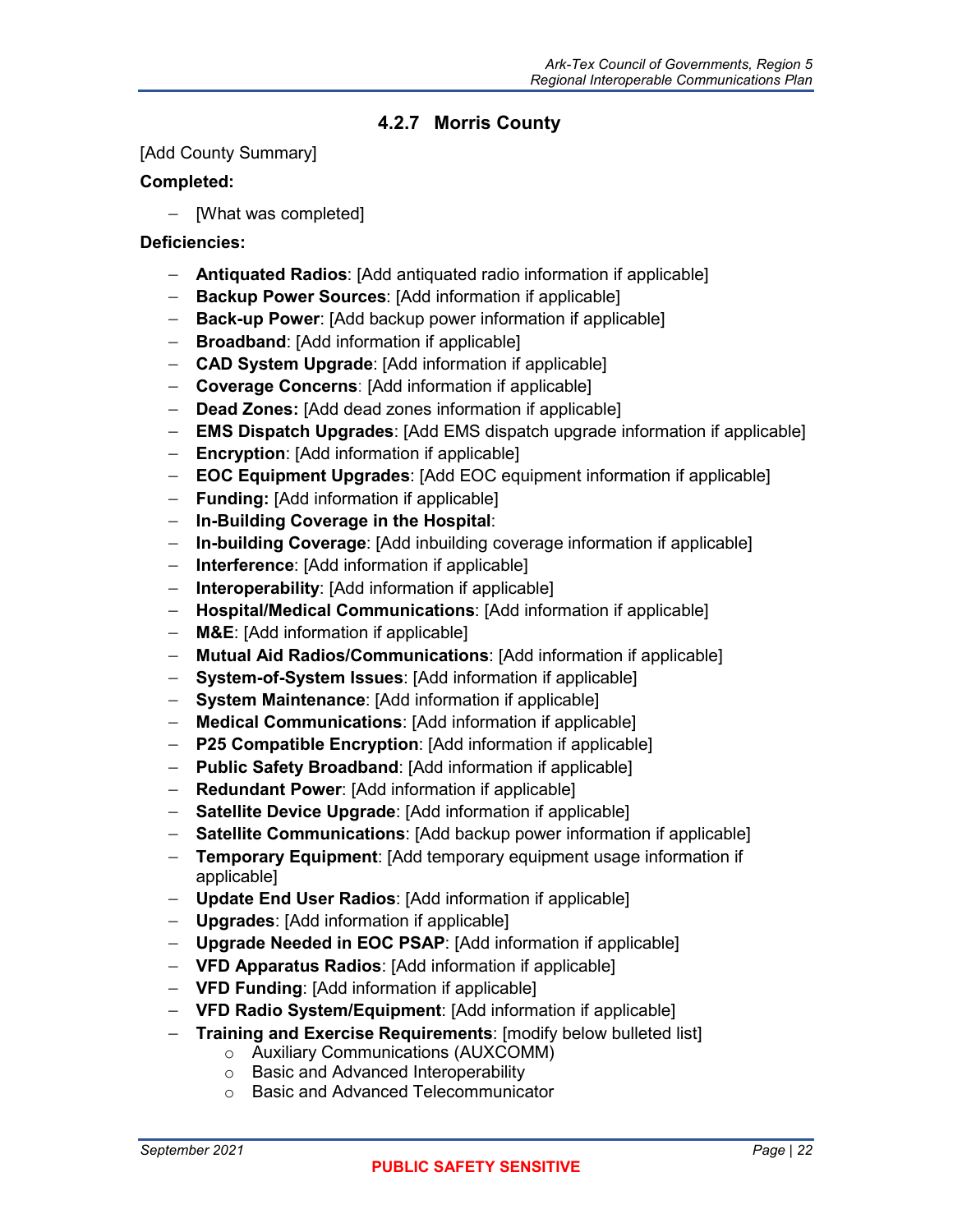- o Basic Trunked/Analog Radio System Training
- o Communication Assets and Mapping Tool (CASM)
- o Communications Unit Training and Exercise
- o FirstNet
- o Basic and Advanced Telecommunicator
- o Training on SOPs for state and national interoperability frequency management

#### **Future Systems:**

− [Add future system information if applicable].

#### **Funding Needs:**

- Although funding is identified from annual budgets, it is not enough for the entirety of the radio system and radios that the county needs to update.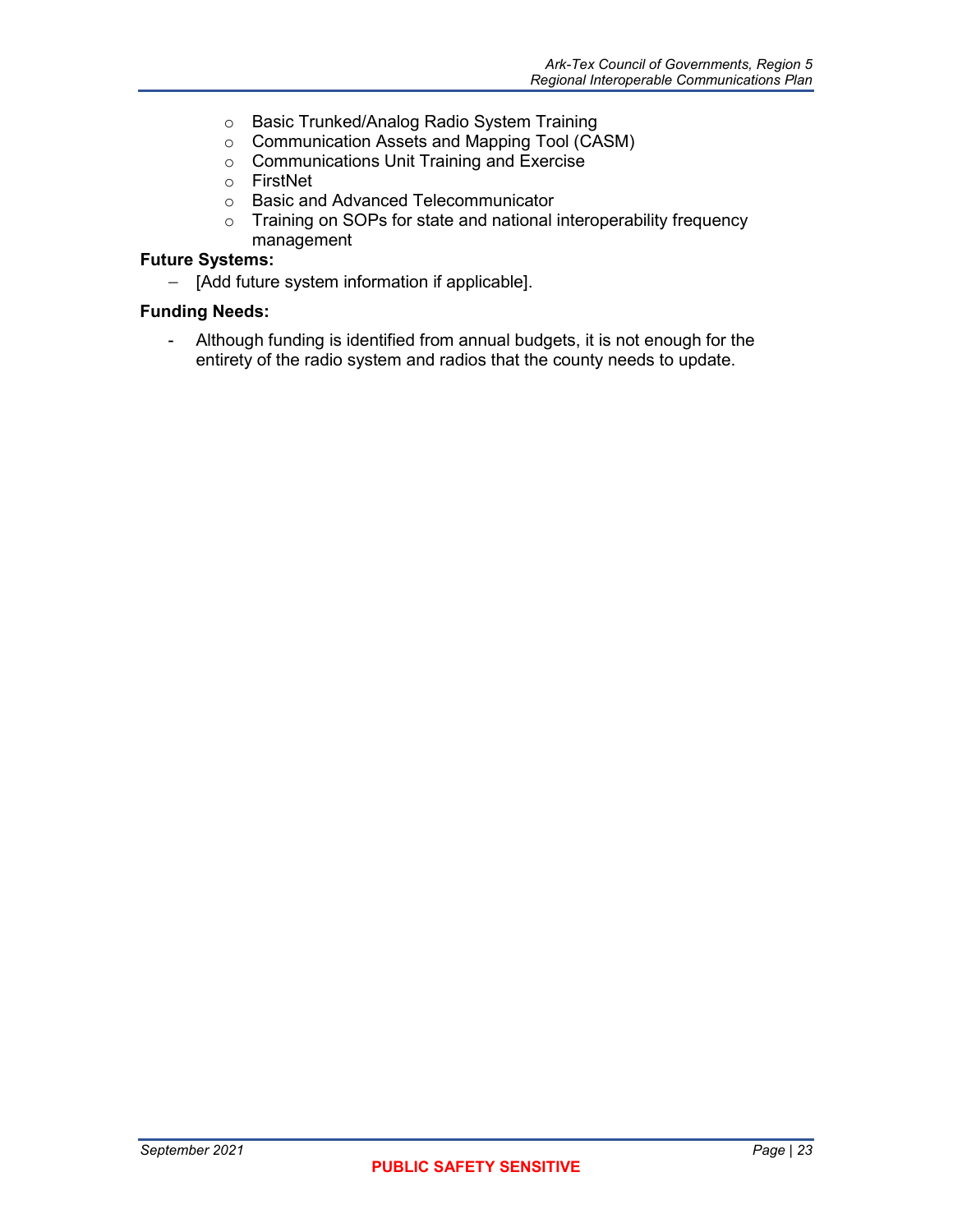### **4.2.8 Red River County**

<span id="page-35-0"></span>Red River County is a rural Texas county with a single site radio system that serves the entire county. Agencies in the county are comprised of 11 volunteer fire departments, with four full time fire fighters, four local police departments, and the county Sheriff. Emergency medical services are provided through a private vendor and there are two clinics and no hospital in the county. The agencies within the county do not have a CAD system and overall the radio system and radios are antiquated and in need of replacement.

#### **Completed:**

− New portable and mobile radios have been purchased for county agencies using grant funds.

#### **Deficiencies:**

- − **Antiquated Radios**: Although the county has received some grants recently, agencies are unable to keep up with the radio replacement cycle necessary for all responder's portable and mobile radios. Due to the makeup of surrounding counties' frequency bands, multiband radios will be most effective.
- **CAD System:** Currently the County has no CAD system for any of the agencies. Purchasing CAD will allow agencies to maintain better situational awareness during an incident and better records after.
- − **Coverage Concerns**: There are two areas of concern in the county where coverage is lacking. The entire northern portion of the county and the southeast portion of the county are both in need of supplemental coverage considerations.
- − **Encryption**: Law enforcement agencies in the county need a means of secure communications while maintaining P25 compliancy. AES encryption is necessary to give law enforcement agencies secure communications talk paths.
- − **System Maintenance**: The primary tower for the radio system is in need of replacement, as well as all of the system equipment, generators, cabling, internet access, and shelter. Currently, the County pays a great deal in maintenance every year, at an unknown amount due to failures of the system that need to be addressed immediately. A new system should have additional sites to ensure coverage issues are addressed.
- − **VFD Apparatus Radios**: All of the fire agencies in the county are VFDs and new equipment for communications comes straight form their budgets. Grants will be needed to upgrade the entire set of end user radios.

#### − **Training and Exercise Requirements**:

- o Auxiliary Communications (AUXCOMM)
- o Basic and Advanced Interoperability
- o Basic and Advanced Telecommunicator
- o Basic Trunked/Analog Radio System Training
- o Communication Assets and Mapping Tool (CASM)
- o Communications Unit Training and Exercise
- o FirstNet<br>o Basic an
- Basic and Advanced Telecommunicator
- o Training on SOPs for state and national interoperability frequency management

#### **Future Systems:**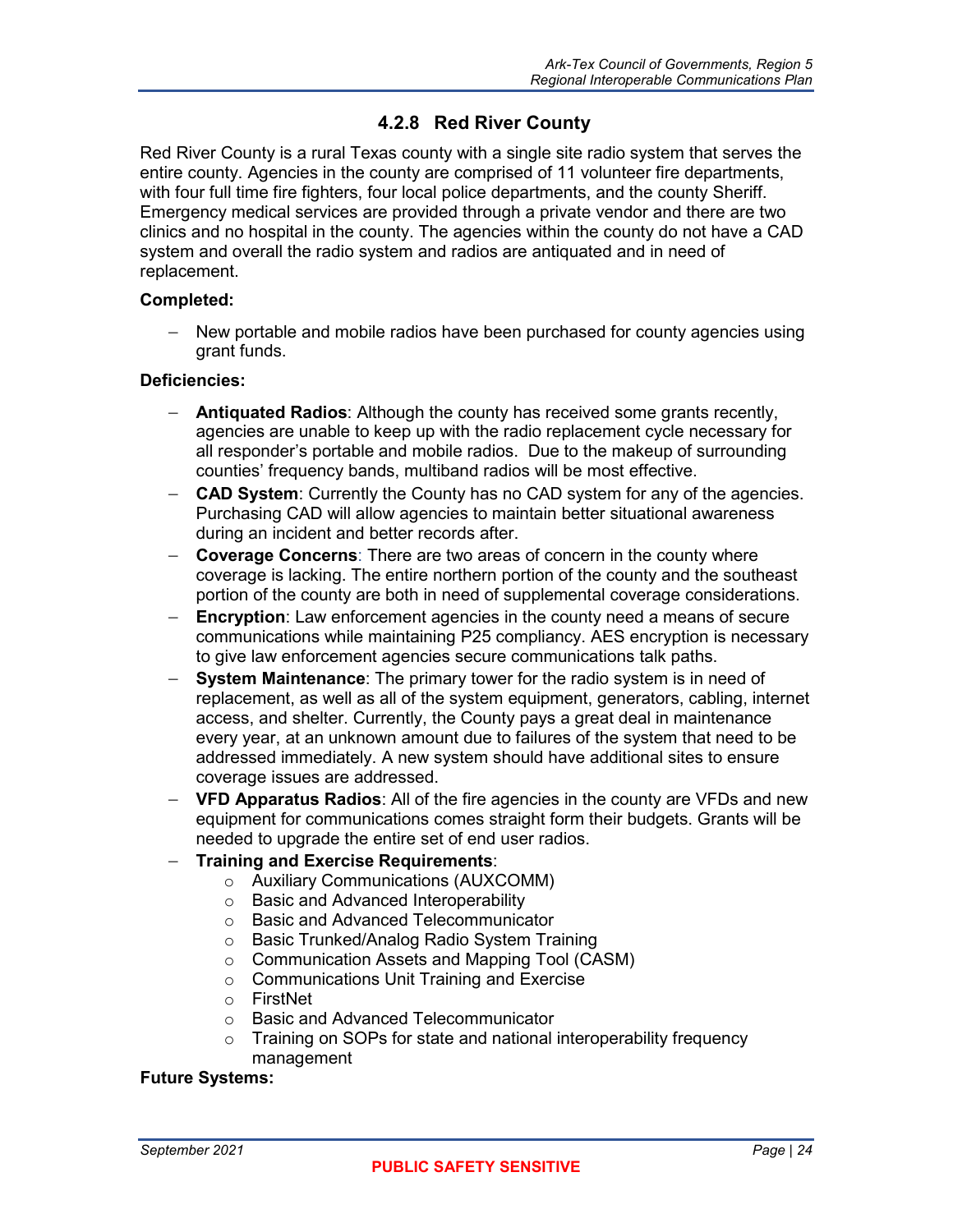- − The highest priority for the county is to replace the aging radio system tower and associated radio equipment. Expansion of the system to include additional sites would be ideal and allow for coverage dead zones to be smaller or nonexistent.
- − Many radios in the full time and volunteer agencies are in need of an upgrade or replacement. The need for multiband radios is becoming more prominent due to other surrounding counties being on disparate radio frequency bands.
- − The agencies in the county could use a CAD system to help them maintain situational awareness of activities during an incident and help with record keeping after.

#### **Funding Needs:**

- Grants have been received to replace some of the antiquated radios.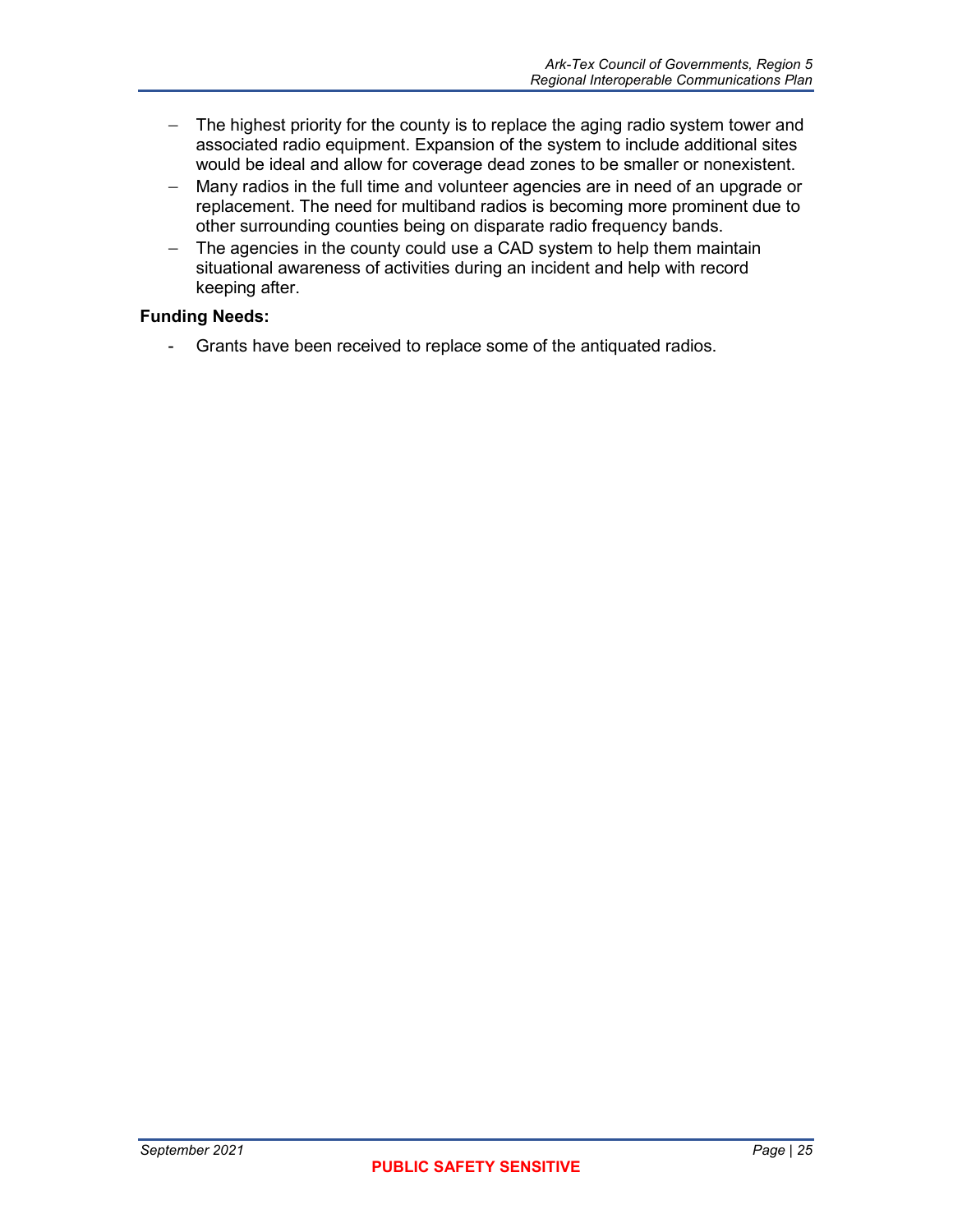### **4.2.9 Titus County**

<span id="page-37-0"></span>Titus County is approximately 400 square miles. It is quite diverse in the land use and population. In 2019 the estimated population was 33,000. It contains 3 incorporated cities: Mt. Pleasant, which is the county seat; Winfield; and Talco. The land use in the unincorporated areas ranges from open pasture land to pine plantations and hardwood stands with numerous subdivisions and large homes scattered throughout. Two independent school districts and a junior college as well as an electrical power plant are located in the incorporated areas. There are many miles of roads including 20 miles of Interstate 30. Additionally, there is 15 miles of rail line that runs through the county as well as the City of Mt. Pleasant downtown area. There are 3 large lakes in the county and a state park that attract large numbers of people to the county. All the above sets the stage for the possibility of a natural or manmade disaster where critical communication is required. Emergency services are provided by the following agencies: Mt. Pleasant Police Department, Titus County Sheriff's Department, Mt. Pleasant Fire Department, 5-Star, Argo, Cookville, Nortex, Sugar Hill, Talco, and Tri-Lakes VFDs, Titus Regional Medical Center (TRMC) EMS, Pct. 1 & 2 Constables, Sandlin Lake Patrol, Texas Game Wardens and DPS. Mt. Pleasant, Chapel Hill and Northeast Texas Community College have their own police departments. Mt. Pleasant Police Department dispatches their resources and all fire resources, TRMC EMS's dispatch center is located in Texarkana and dispatches their resources, and Titus County SO dispatches the rest of the resources. Mt. Pleasant Public Works and Titus County Commissioners provide support services as well. All agencies operate on conventional VHF radio systems with the exception of TRMC and Titus County Commissioners, which operate on UHF, and the Mt. Pleasant Police Department, which operates on a 700 MHz trunked system. The majority of the portables, mobiles and repeaters were purchased with Homeland Security Grant Funds and are from 10-17 years old. The exceptions are the Mt. Pleasant Police Department, which installed a 700 MHz trunked system in 2018, and the Mt. Pleasant Fire Department, which purchased portable radios in 2018. Mt. Pleasant Fire also has a mobile communications/command platform equipped with VHF/UHF/700/800 radios and gateway. It is also equipped with satellite internet and sat phone. It is a registered resource with Texas Department of Public Safety Communications Coordination Group for regional and/or state deployment.

#### **Completed:**

− There was nothing to be accomplished from the last one

#### **Deficiencies:**

- − **Antiquated Radios**: As stated above most radios are old and nearing end of life. Exceptions are Mt. Pleasant Police Department that installed a 700 MHz system in 2017 and the Mt. Pleasant Fire Department that replaced all the VHF portable radios in 2018 with P25 capable and has replaced some of the mobile radios since then as well.
- − **CAD System Upgrade**: End of life, consider standardization across the county and a unified dispatch.
- − **Coverage Concerns**: SO, EMS, FD has dead zones north of town, 271 south, Chapel Hill/NTCC.
- − **Dead Zones:** See cover concerns above.
- − **EMS Dispatch Upgrades**: Moving to a central dispatch with fire, sheriff, and police. LifeNet contract renewed in Fall of 2020 for 12 mos.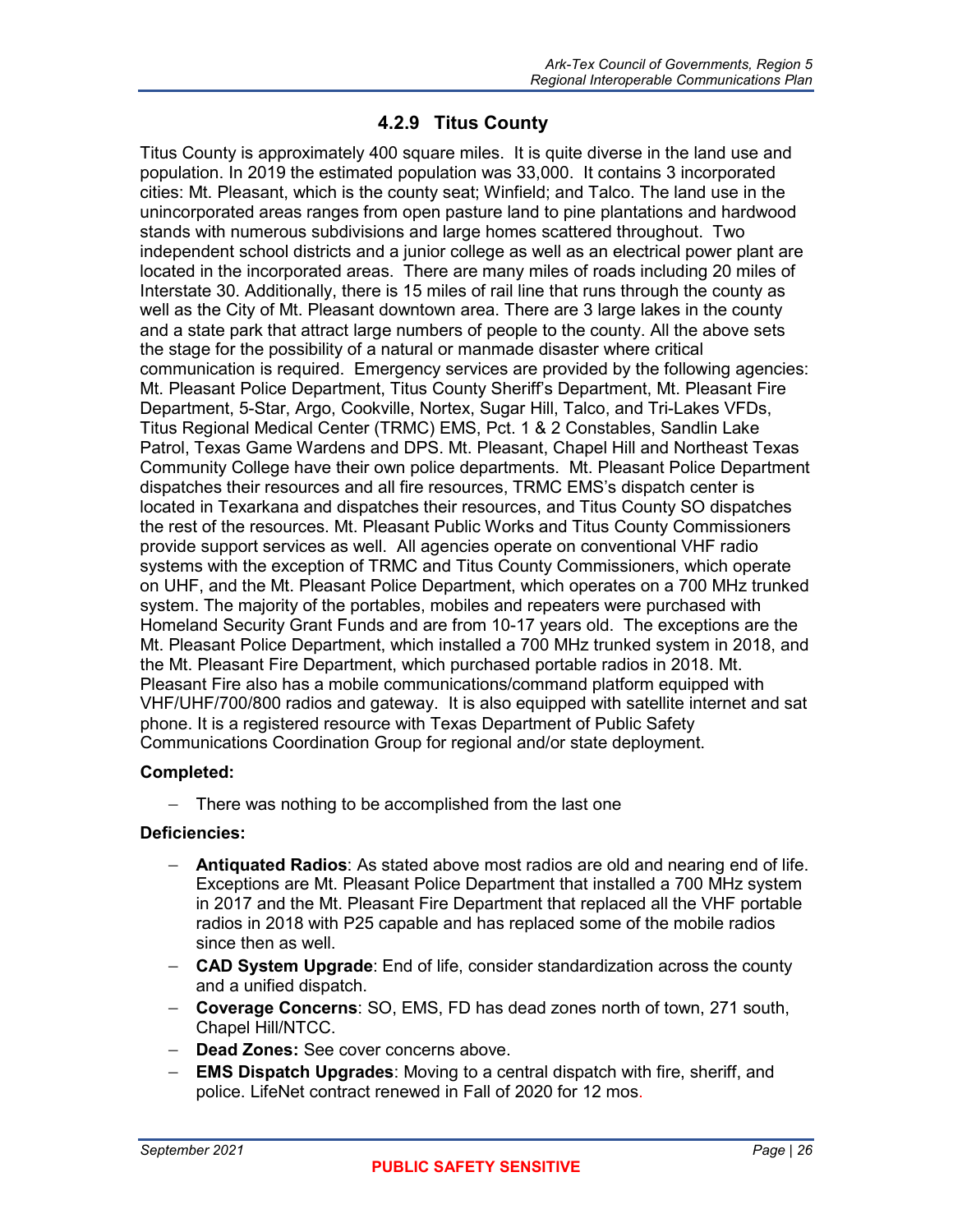- − **In-building Coverage**: Fire/SO/EMS: There are some buildings in town, mainly big box stores where it is hard to communicate out of. Metal buildings and roofs are problematic. The problem increases the further resources get from the communications towers in Mt. Pleasant, even in residences, which can jeopardize responder safety.
- − **Interference**: MPFD: There are times when some fire departments in Oklahoma interfere with our repeater channel. We hear them very clearly. We also have some departments in Texas near us that use the same frequencies but different sub-audible tones. We can hear them when we have open squelch but when the squelch is closed one can tell the signal is distorted, similar to when two people are trying to talk at the same time.
- − **Interoperability**: All VHF portable and mobile radios should be programmed with all the VHF interoperable channels. Mt. Pleasant Fire also has multiple gateways with VHF/UHF and 700/800 radios attached.
- − **System-of-System Issues**: Multiple systems being used in the county, consider standardization. See future systems below.
- − **Public Safety Broadband**: Until AT&T can provide a strong reliable signal here, connecting to FirstNet is not possible. However, when and if that time comes, then funding will be needed to accomplish this.
- − **Satellite Device Upgrade**: Upgrade to comm trailer and SAT phones.
- − **Satellite Communications**: Upgrade to comm trailer and SAT phones.
- − **Update End User Radios**: See future systems below.
- − **Upgrades**: Establish a Central Dispatch Center for all law enforcement, fire and EMS in Titus County.
- − **VFD Apparatus Radios**: As stated above, many of the radios in the VFDs are old with some nearing end of life use, and parts are not available to repair them.
- − **VFD Funding**: Funding is a major problem for VFDs. They receive monthly payments from the Count; however, it is used mostly for maintenance of buildings and apparatus. Some of the VFDs have fund raisers but these two funding sources will not support wholesale replacement of their mobile and portable radios, especially if it is with P25 compliant radios.
- − **VFD Radio System/Equipment**: The VFDs, with the exception of Talco, operate on the Mt. Pleasant Fire Department radio system. The VFDs are responsible for the purchase and repair of the portable and mobile radios. MPFD is responsible for the maintenance of the repeater. Mt. Pleasant Police Department does all the dispatching of fire resources, including Talco.
- − **Training and Exercise Requirements**:
	- o Auxiliary Communications (AUXCOMM)
	- o Basic and Advanced Interoperability
	- o Basic and Advanced Telecommunicator
	- o Basic Trunked/Analog Radio System Training
	- o Communication Assets and Mapping Tool (CASM)
	- o Communications Unit Training and Exercise
	- o FirstNet
	- o Basic and Advanced Telecommunicator, EMD and cross training for dispatch.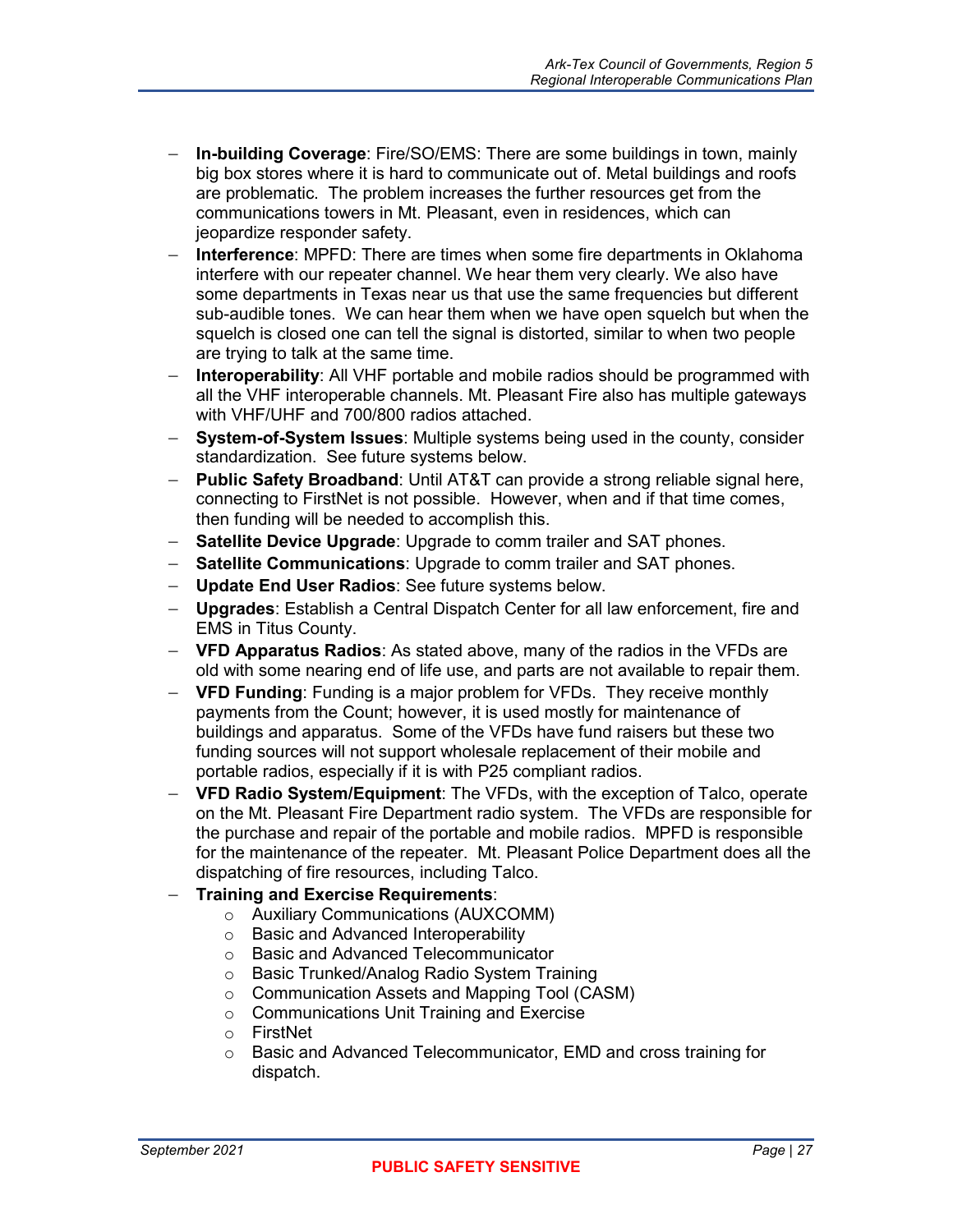o Training on SOPs for state and national interoperability frequency management

#### **Future Systems:**

− As stated above, the portables, mobiles, and repeaters are all aging and nearing end of life except for the Mt. Pleasant Police Department's (MPPD) 700 MHz trunked system. In 2018 the City of Mt. Pleasant purchased the 700 MHz system for approximately \$900,000. The system is only being used by the MPPD which only has about 40 personnel. The abilities of the system are far from being exceeded by the number of radios on the system. To provide more reliable communications, safety for first responders countywide, and to fully utilize the 700 MHz system, we are working towards having all first responder agencies migrate to the 700 MHz system. This will be done over several years. To accomplish this, talk groups will be established on the 700 MHz system for all first responder agencies, and the agencies will begin to integrate dual band P25 radios that are 700 MHz and agencies' specific frequencies (UHF or VHF) into the agencies. The 700 MHz talk group will be patched via gateway to the agency's UHF or VHF frequency until total integration is achieved. This will allow those that are using the 700 MHz radios and those still using the VHF and UHF radios to still communicate. The VHF/UHF channels in the radio are also necessary to communicate with agencies in our region that use those frequencies for operable communications as well as the use of the interoperable frequencies.

#### **Funding Needs:**

The estimated cost for all first responder agencies to migrate to the 700 MHz system with all vehicles and personnel equipped with P25 dual band radios is approximately \$1.8 million.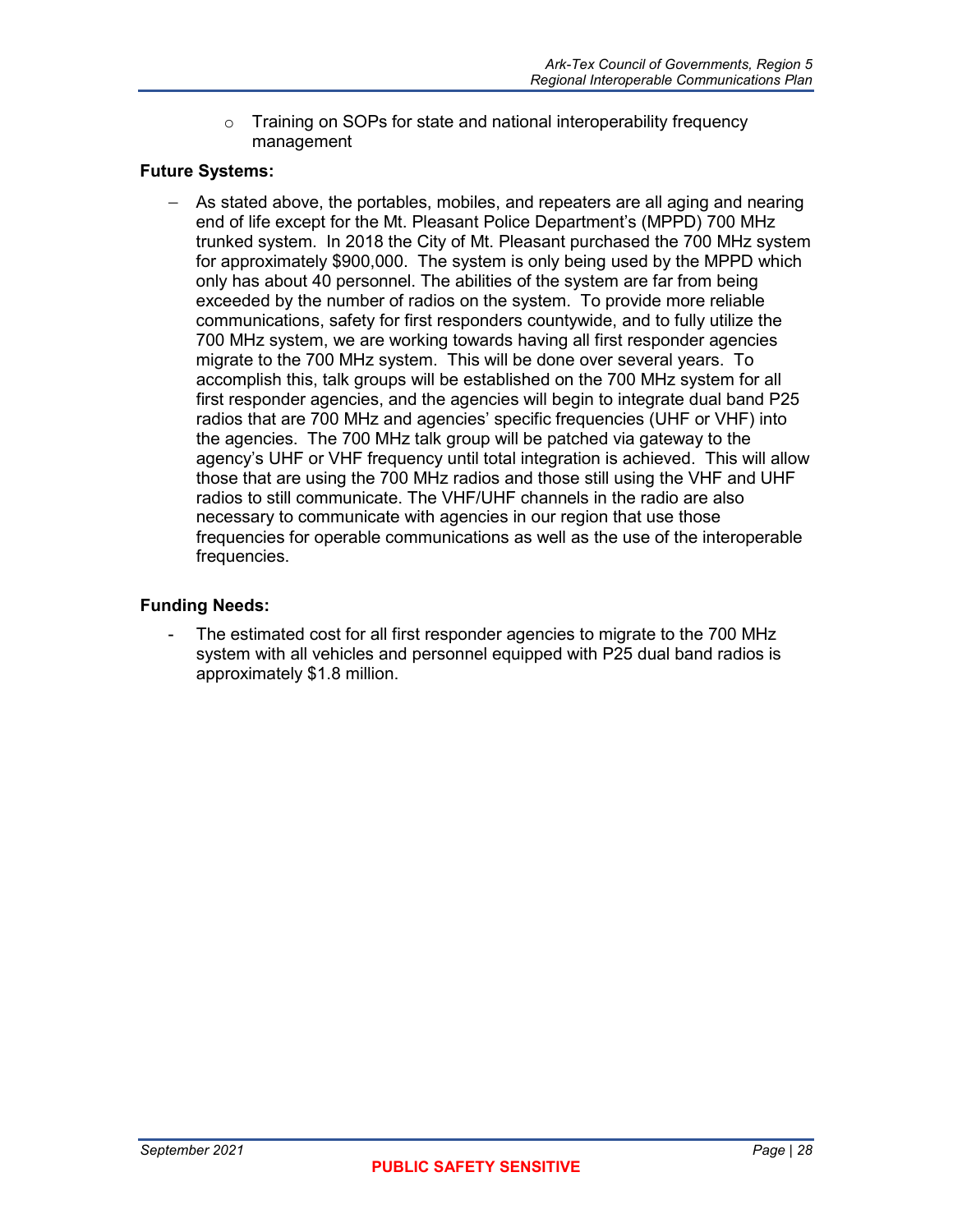## <span id="page-40-0"></span>**5 Priorities**

This section summarizes the ATCOG goals, including a description of timelines associated with short-, medium-, and long-term goals. The goals of this RICP are aligned with the major lanes of the SAFECOM Interoperability Continuum as well as the NECP.

Goal timelines are defined as the following:

- − **Short-term**: includes priorities projected for completion within 3 years from ratification of the RICP
- − **Medium-term**: includes priorities projected for completion between 3 and 5 years from ratification of the RICP
- − **Long-term**: includes priorities projected for completion between 6 and 10 years from ratification of the RICP

### <span id="page-40-1"></span>**5.1 Bowie County**

#### <span id="page-40-2"></span>**5.1.1 Priority/Goal Description: Multiband Radio Replacement Cycle**

**Priority Level: High Priority Time: High** 

**Lead Agency:** Bowie County Emergency Management/Sheriff's Office

#### **Point of Contact:**

Agency Name: Bowie County POC Name: Lance Hall Title: Emergency Manager Address: 710 James Bowie Drive, New Boston, Texas Office Phone 903-628-6776: Cell Phone: 903-277-1531 24/7 Phone: 903-277-1531 or 24 hour dispatch 903-798-3189 E-Mail: lhall@txkusa.org

**Action plan***:* [Insert known text here such as migration plan, known milestones, order of operations, etc.]

#### **Funding:**

- − Identified funding streams
	- None Identified
- − Additional funding needs
	- Grant and future budget monies will be needed

#### <span id="page-40-3"></span>**5.1.2 Priority/Goal Description: Acquisition and Installation of a Standalone Tower on the 800 MHz System**

**Priority Level: Medium Priority Time: Medium** 

**Lead Agency:** Bowie County Emergency Management

**Point of Contact: Lance Hall**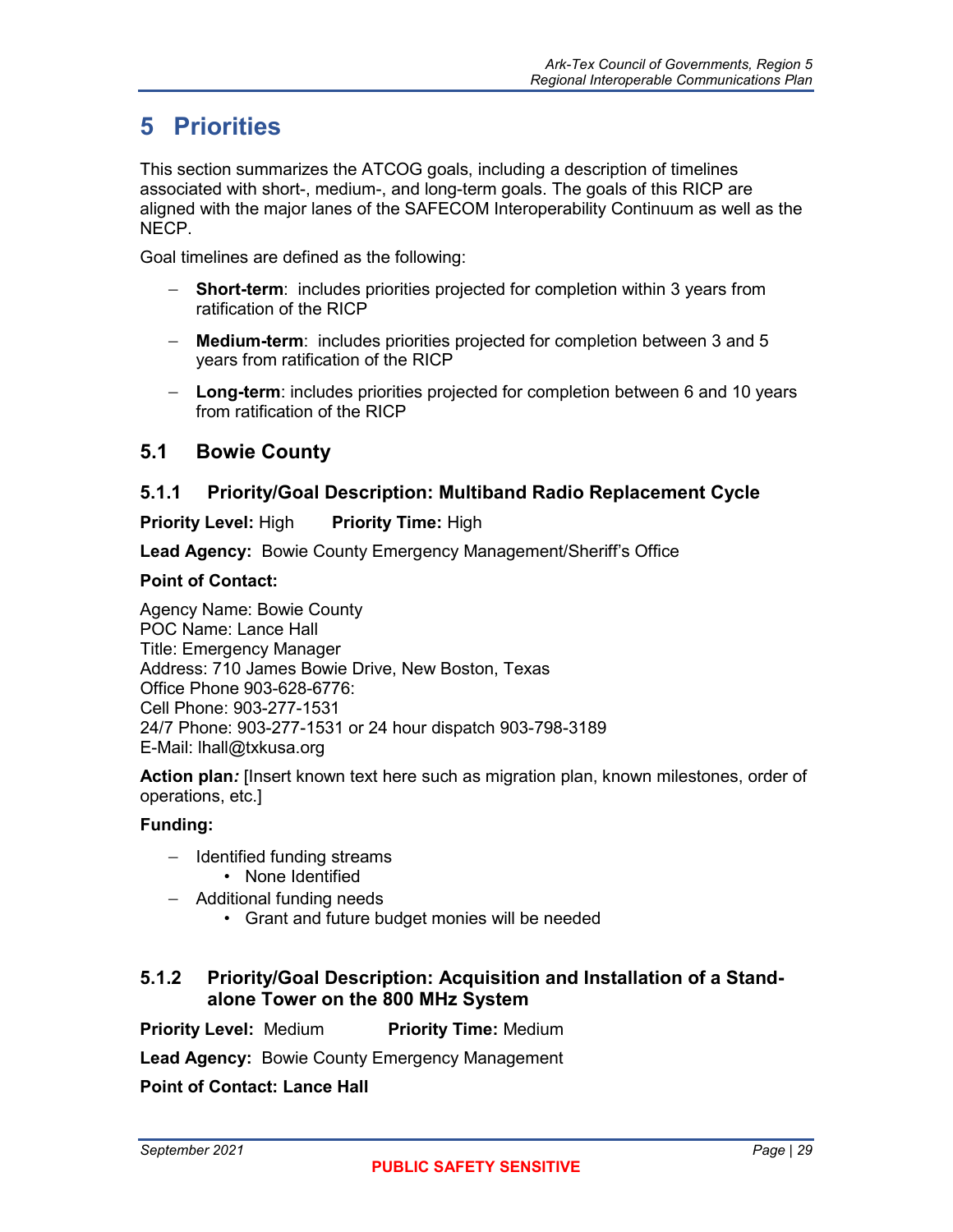Agency Name: Bowie County Emergency management POC Name: Lance Hall Title: Emergency Manager Address: 710 James Bowie Drive, New Boston, Texas Office Phone: 903-628-6776 Cell Phone: 903-277-1531 24/7 Phone: 903-277-1531 E-Mail: lhall@txkusa.org

**Action plan***:* [Insert known text here such as migration plan, known milestones, order of operations, etc.]

#### **Funding:**

- − Identified funding streams
	- None Identified
- − Additional funding needs
	- Grant and future budget monies will be needed

#### <span id="page-41-0"></span>**5.1.3 Priority/Goal Description: Consolidated VFD onto the 800 MHz System or Countywide VHF (engineering study needed)**

#### **Priority Level: Low Priority Time: Low**

**Lead Agency:** Bowie County Emergency Management

#### **Point of Contact: Lance Hall**

Agency Name: Bowie County Emergency Management POC Name: Lance Hall Title: Bowie County Emergency Manager Address: 710 James Bowie Drive, New Boston, Texas Office Phone: 903-628-6776 Cell Phone: 903-277-1531 24/7 Phone: 903-277-1531 E-Mail: lhall@txkusa.org

**Action plan***:* [Insert known text here such as migration plan, known milestones, order of operations, etc.]

- − Identified funding streams
	- None Identified
- − Additional funding needs
	- Grant and future budget monies will be needed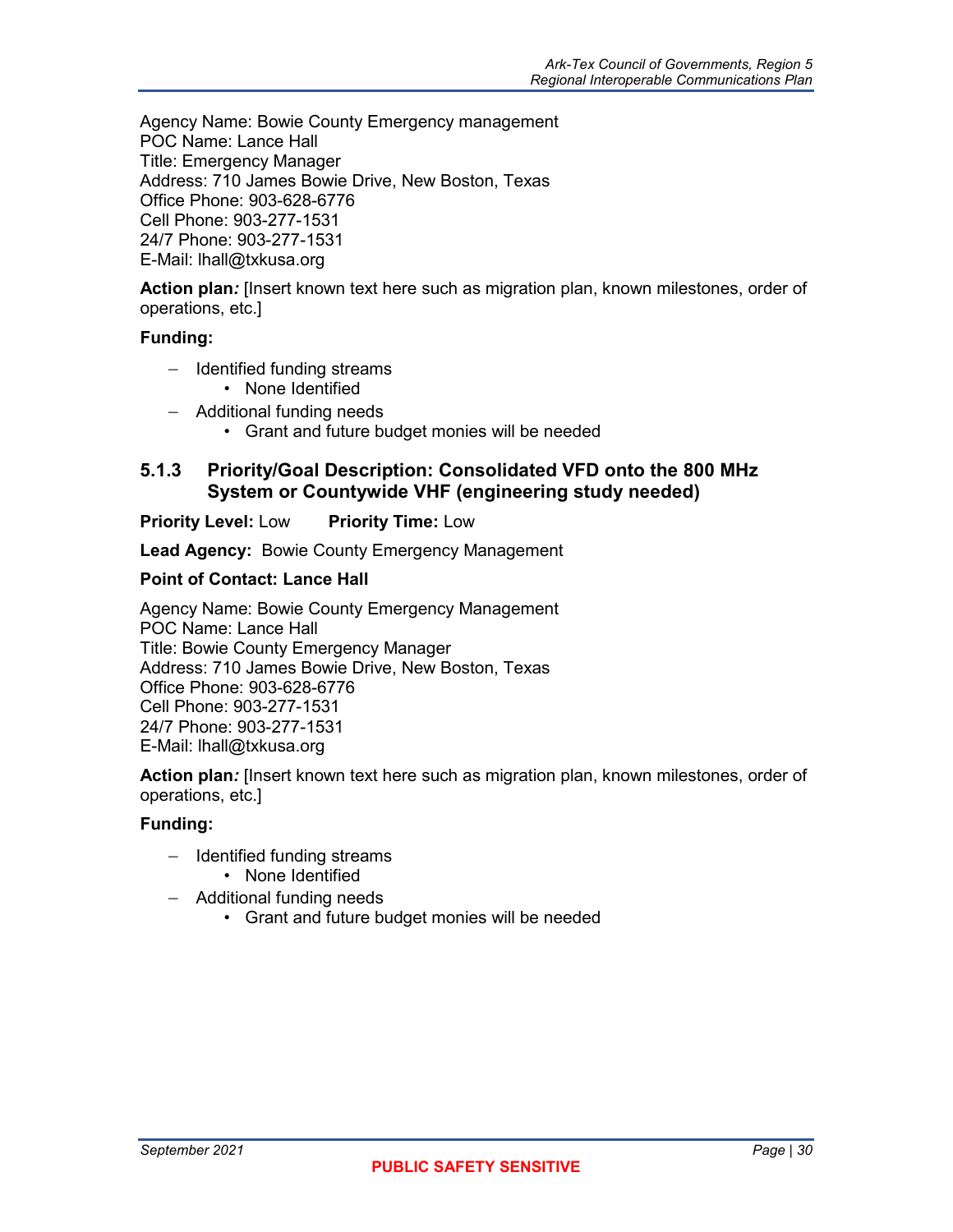## <span id="page-42-0"></span>**5.2 Cass County**

**Priority/Goal Description:** [Add description]

**Priority Level:** High **Priority Time:** High

**Lead Agency:** Ark Tex Council of Governments

#### **Point of Contact: Robin Betts**

Agency Name: City of Atlanta Title: EMC Address: Office Phone:<br>Cell Phone: 903-799-0542 E-Mail: rbetts@atlantatexas.org

**Action plan***:* [Insert known text here such as migration plan, known milestones, order of operations, etc.]

- − Identified funding streams
	- [Add Funding Streams]
	- [Add Funding Streams]
- − Additional funding needs
	- [Add Funding Needs]
	- [Add Funding Needs]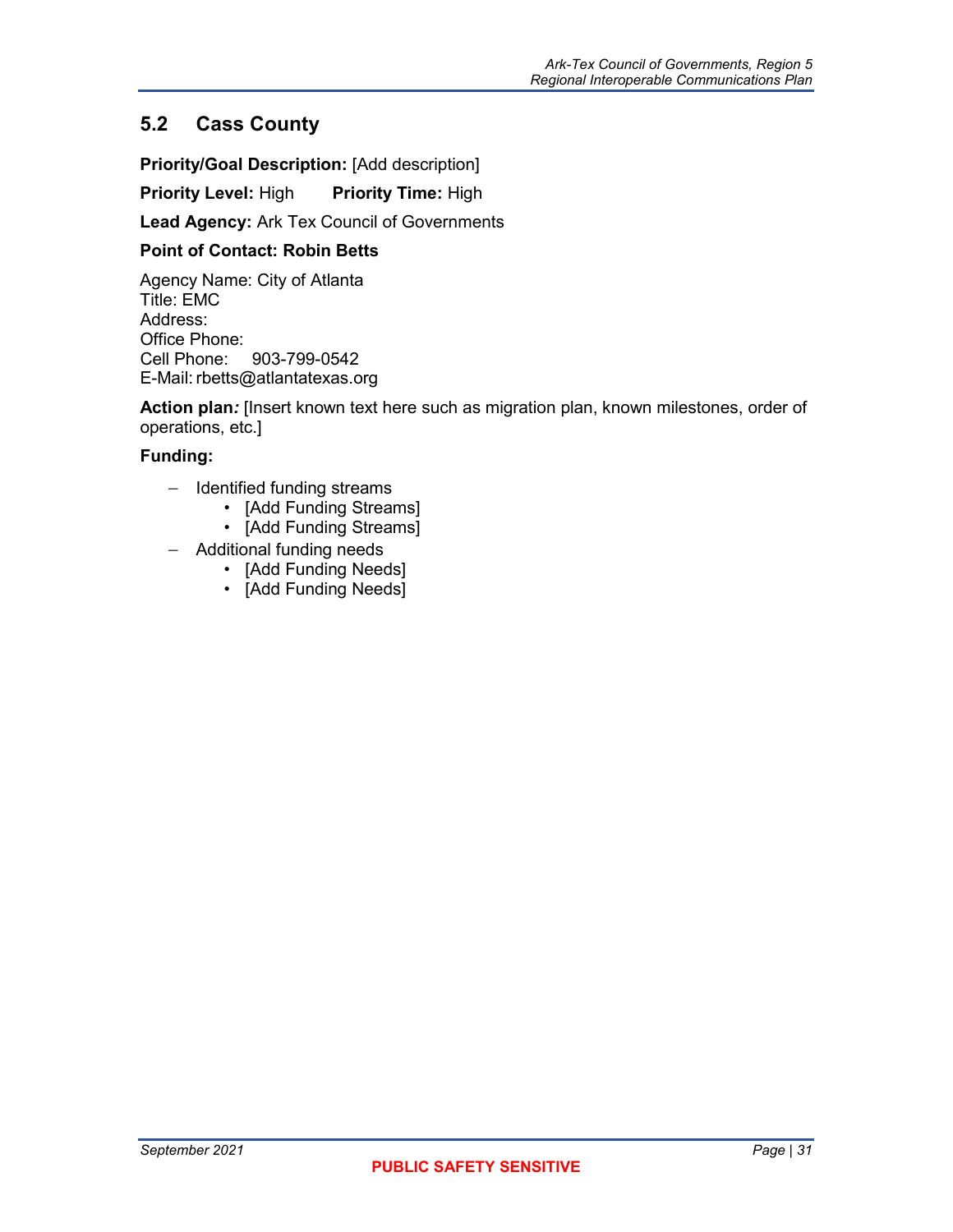## <span id="page-43-0"></span>**5.3 Delta County**

#### <span id="page-43-1"></span>**5.3.1 Priority/Goal Description: Radio Replacement Cycle for Portables and Mobiles**

**Priority Level:** High **Priority Time:** High

**Lead Agency:** Ark Tex Council of Governments

#### **Point of Contact: Tanner Crutcher**

Agency Name: Delta County Title: EMC Address: 200 W Dallas Ave, Cooper Tx 75432 Office Phone: 903-395-4400 Cell Phone: 903-395-2146 24/7 Phone: E-Mail: tcrutcher@deltacountytx.com

**Action plan***:* [Insert known text here such as migration plan, known milestones, order of operations, etc.]

#### **Funding:**

- − Identified funding streams
	- [Add Funding Streams]
	- [Add Funding Streams]
- − Additional funding needs
	- [Add Funding Needs]
	- [Add Funding Needs]

#### <span id="page-43-2"></span>**5.3.2 Priority/Goal Description: Updating PSAP Consoles to IP Based**

**Priority Level:** Low/Medium/High **Priority Time:** Low/Medium/High

**Lead Agency:** Ark Tex Council of Governments

#### **Point of Contact: Tanner Crutcher**

Agency Name: Delta County Title: EMC Address: 200 W Dallas Ave, Cooper Tx 75432 Office Phone: 903-395-4400 Cell Phone: 903-395-2146 24/7 Phone: E-Mail: tcrutcher@deltacountytx.com

**Action plan***:* [Insert known text here such as migration plan, known milestones, order of operations, etc.]

- − Identified funding streams
	- [Add Funding Streams]
	- [Add Funding Streams]
- − Additional funding needs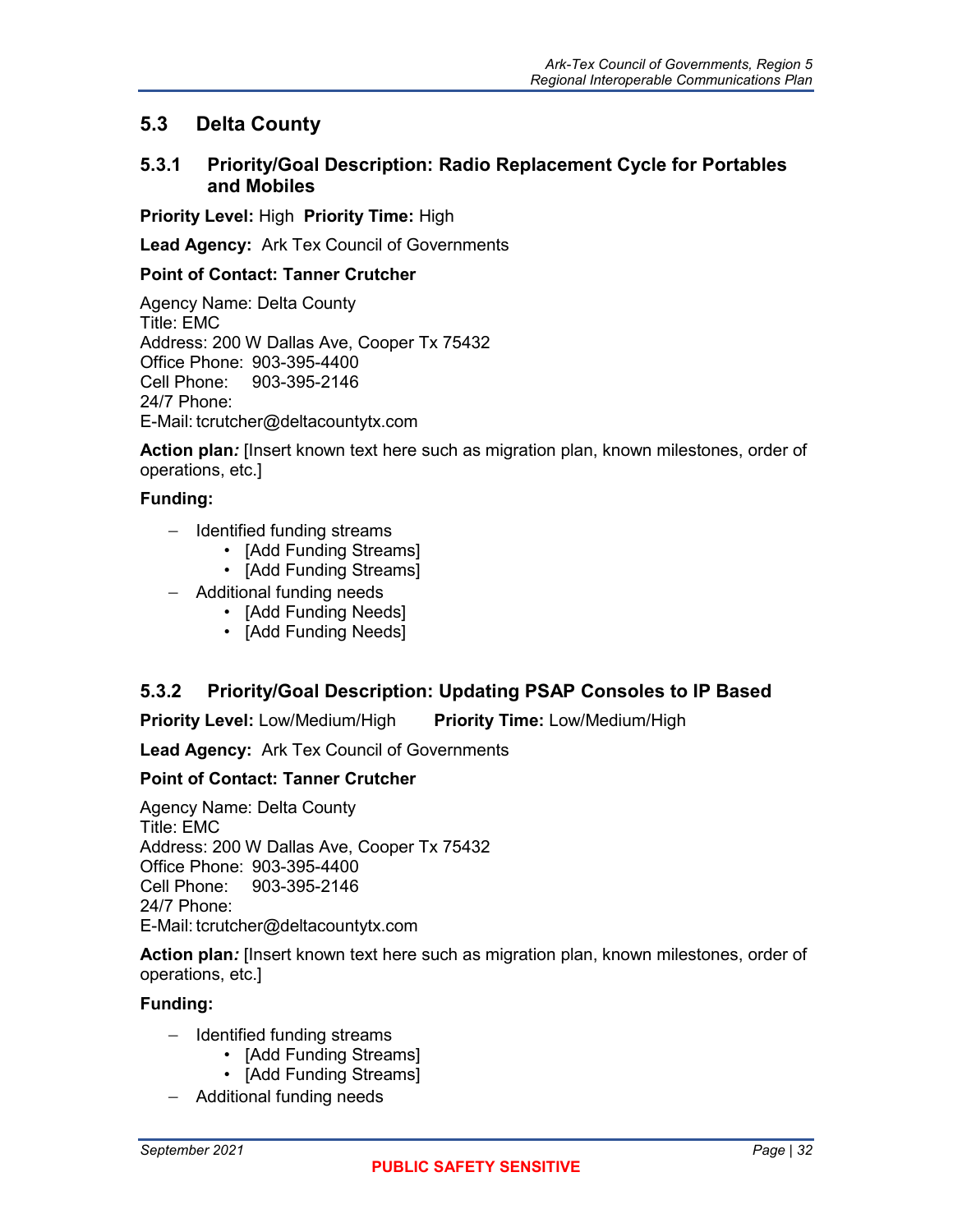- [Add Funding Needs]
- [Add Funding Needs]

### <span id="page-44-0"></span>**5.3.3 Priority/Goal Description: Three Additional Repeater Sites Needed**

**Priority Level:** High **Priority Time:** High

**Lead Agency:** Ark Tex Council of Governments

#### **Point of Contact: Tanner Crutcher**

Agency Name: Delta County Title: EMC Address: 200 W Dallas Ave, Cooper Tx 75432 Office Phone: 903-395-4400<br>Cell Phone: 903-395-2146 Cell Phone: 903-395-2146 24/7 Phone: E-Mail: tcrutcher@deltacountytx.com

**Action plan***:* [Insert known text here such as migration plan, known milestones, order of operations, etc.]

- − Identified funding streams
	- [Add Funding Streams]
	- [Add Funding Streams]
- − Additional funding needs
	- [Add Funding Needs]
	- [Add Funding Needs]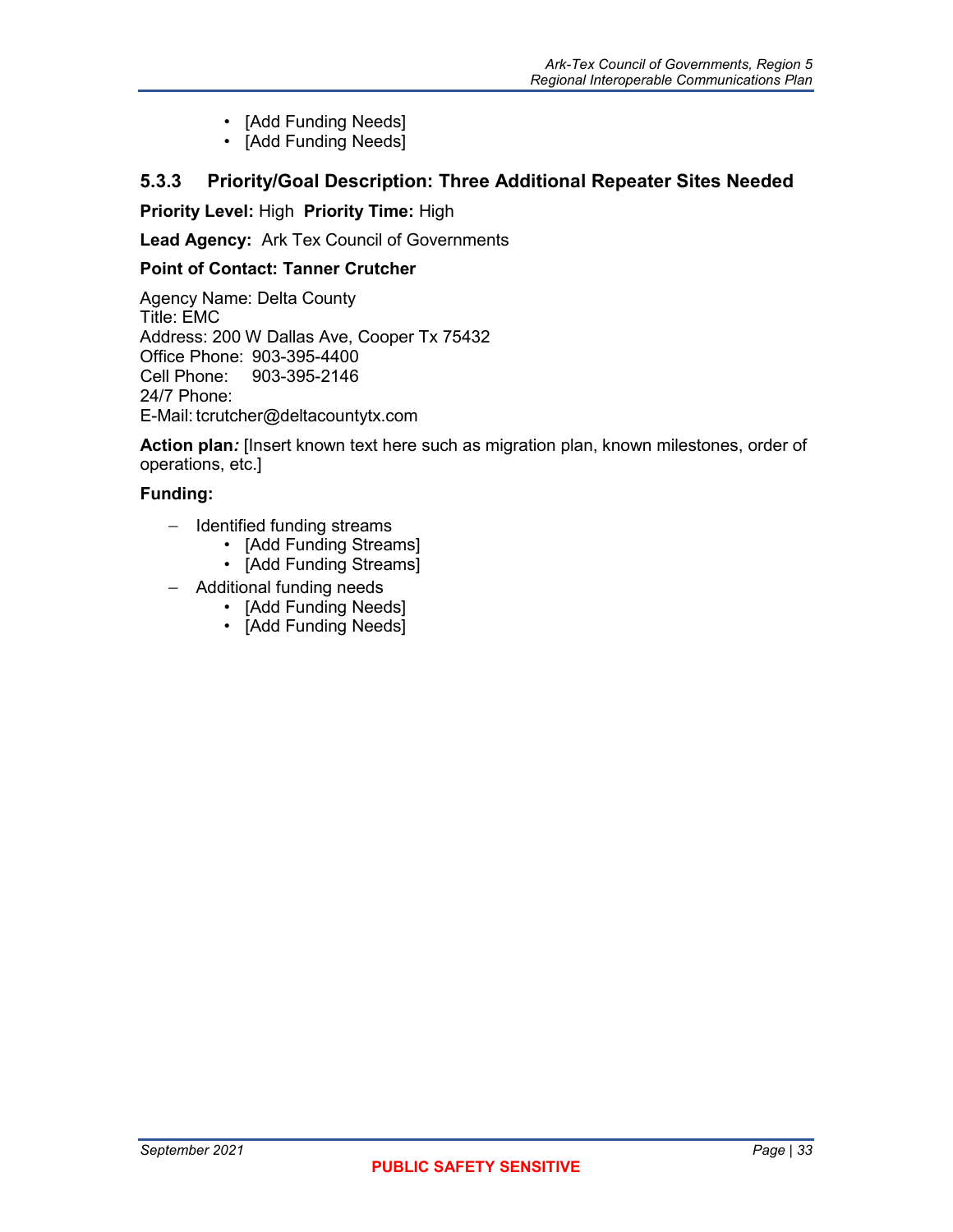### <span id="page-45-0"></span>**5.4 Franklin County**

#### <span id="page-45-1"></span>**5.4.1 Priority/Goal Description: Replace Radio Infrastructure for County Radio System**

**Priority Level:** High **Priority Time:** High

**Lead Agency:** Ark Tex Council of Governments

#### **Point of Contact: Josh Dailey**

Agency Name: Franklin County Title: EMC Address: 208 TX-37, Mt Vernon, TX 75457 Office Phone: 903-537-4539 Cell Phone: E-Mail: [Jdaily@co.franklin.tx.us](mailto:Jdaily@co.franklin.tx.us) 

**Action plan***:* [Insert known text here such as migration plan, known milestones, order of operations, etc.]

- − Identified funding streams
	- [Add Funding Streams]
- − Additional funding needs
	- 1-1.5 Million needed to replace the Radio System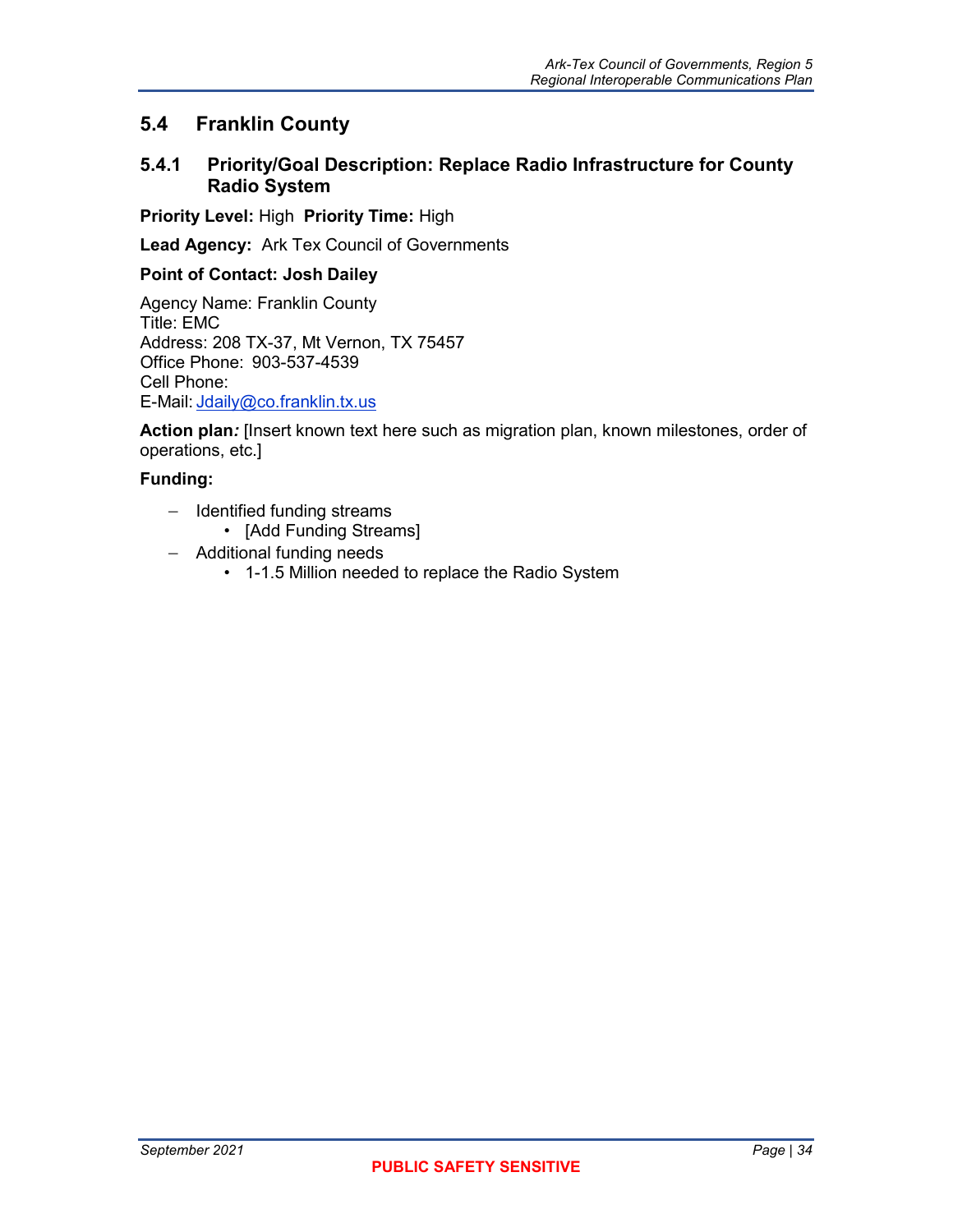## <span id="page-46-0"></span>**5.5 Hopkins County**

### <span id="page-46-1"></span>**5.5.1 Priority/Goal Description: Upgrading the Primary Radio Tower Site**

**Priority Level:** High **Priority Time:** High

**Lead Agency:** Ark Tex Council of Governments

#### **Point of Contact: Andy Endsley**

Agency Name: Hopkins County Fire Department Title: EMC Address: 1286 Texas St # B, Sulphur Springs, TX Office Phone: 903-439-6217 Cell Phone: E-Mail: aendsley@hopkinscountytx.org

**Action plan***:* [Insert known text here such as migration plan, known milestones, order of operations, etc.]

#### **Funding:**

- − Identified funding streams
	- [Add Funding Streams]
	- [Add Funding Streams]
- − Additional funding needs
	- [Add Funding Needs]
	- [Add Funding Needs]

### <span id="page-46-2"></span>**5.5.2 Priority/Goal Description: Updating PSAP Radio Equipment**

**Priority Level:** High **Priority Time:** High

**Lead Agency:** Ark Tex Council of Governments

#### **Point of Contact: Andy Endsley**

Agency Name: Hopkins County Fire Department Title: EMC Address: 1286 Texas St # B, Sulphur Springs, TX Office Phone: 903-439-6217 Cell Phone:

E-Mail: aendsley@hopkinscountytx.org **Action plan***:* [Insert known text here such as migration plan, known milestones, order of operations, etc.]

- − Identified funding streams
	- [Add Funding Streams]
	- [Add Funding Streams]
- − Additional funding needs
	- [Add Funding Needs]
	- [Add Funding Needs]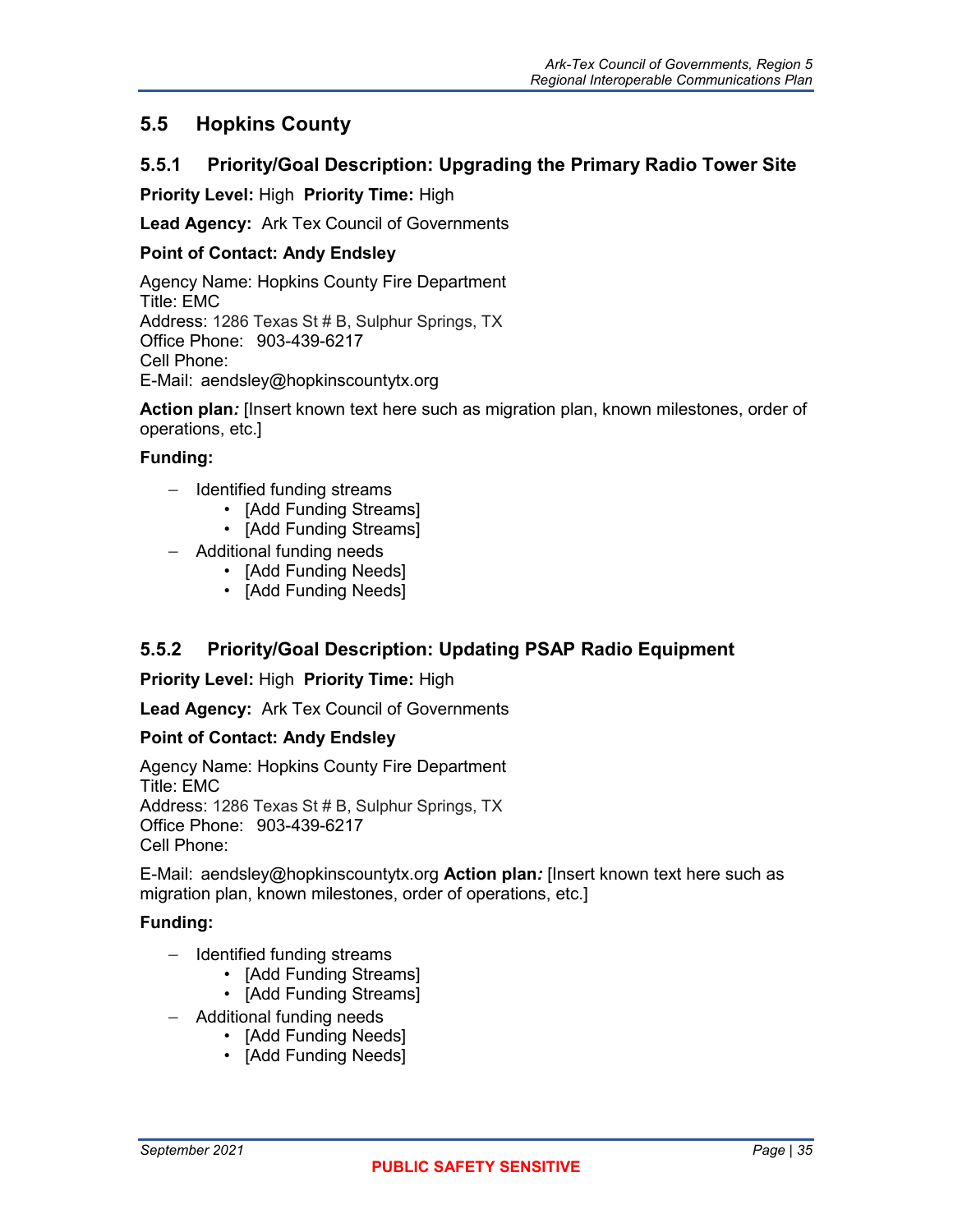#### <span id="page-47-0"></span>**5.5.3 Priority/Goal Description: Radio Replacement Cycle**

#### **Priority Level:** High **Priority Time:** High

**Lead Agency:** Ark Tex Council of Governments

#### **Point of Contact: Andy Endsley**

Agency Name: Hopkins County Fire Department Title: EMC Address: 1286 Texas St # B, Sulphur Springs, TX Office Phone: 903-439-6217 Cell Phone: E-Mail: aendsley@hopkinscountytx.org

**Action plan***:* [Insert known text here such as migration plan, known milestones, order of operations, etc.]

- − Identified funding streams (Where is the money for this project)
	- Or we have identified 0 dollars for this funding
	- [Add Funding Streams]
	- [Add Funding Streams]
- − Additional funding needs
	- [Add Funding Needs]
	- [Add Funding Needs]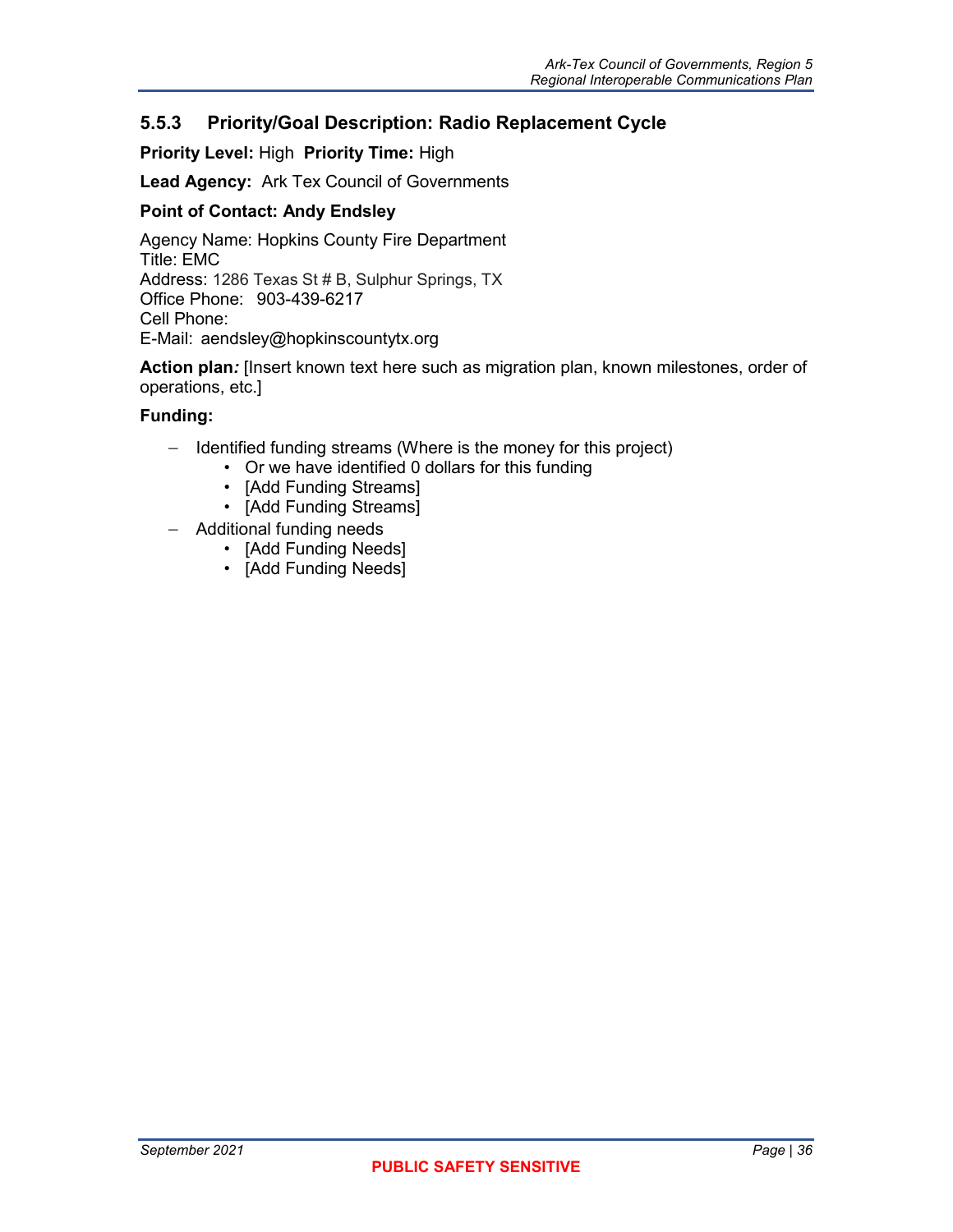### <span id="page-48-0"></span>**5.6 Lamar County**

#### <span id="page-48-1"></span>**5.6.1 Priority/Goal Description: Replace and Upgrade Existing Radio System to a Multi System**

**Priority Level:** High **Priority Time:** High

**Lead Agency:** Ark Tex Council of Governments

#### **Point of Contact: Quincy Blount**

Agency Name: Lamar County Title: EMC Address: 231 Lamar Ave, Paris Texas 75460 Office Phone: 903-782-1118 Cell Phone: E-Mail: qblount@co.lamar.tx.us

**Action plan***:* [Insert known text here such as migration plan, known milestones, order of operations, etc.]

#### **Funding:**

- − Identified funding streams
	- None Identified
- − Additional funding needs
	- Grants Needed

**Priority/Goal Description:** Replace antiquated portable and Mobile radios with Multiband radios

**Priority Level:** High **Priority Time:** High

**Lead Agency:** Ark Tex Council of Governments

#### **Point of Contact: Quincy Blount**

Agency Name: Lamar County Title: EMC Address: 231 Lamar Ave, Paris Texas 75460 Office Phone: 903-782-1118 Cell Phone: E-Mail: qblount@co.lamar.tx.us

**Action plan***:* [Insert known text here such as migration plan, known milestones, order of operations, etc.]

#### **Funding:**

- − Identified funding streams
	- None Identified
- − Additional funding needs
	- Grants Needed

#### <span id="page-48-2"></span>**5.6.2 Priority/Goal Description: Purchase CAD System for County Agencies and Vehicles**

**Priority Level:** High **Priority Time:** High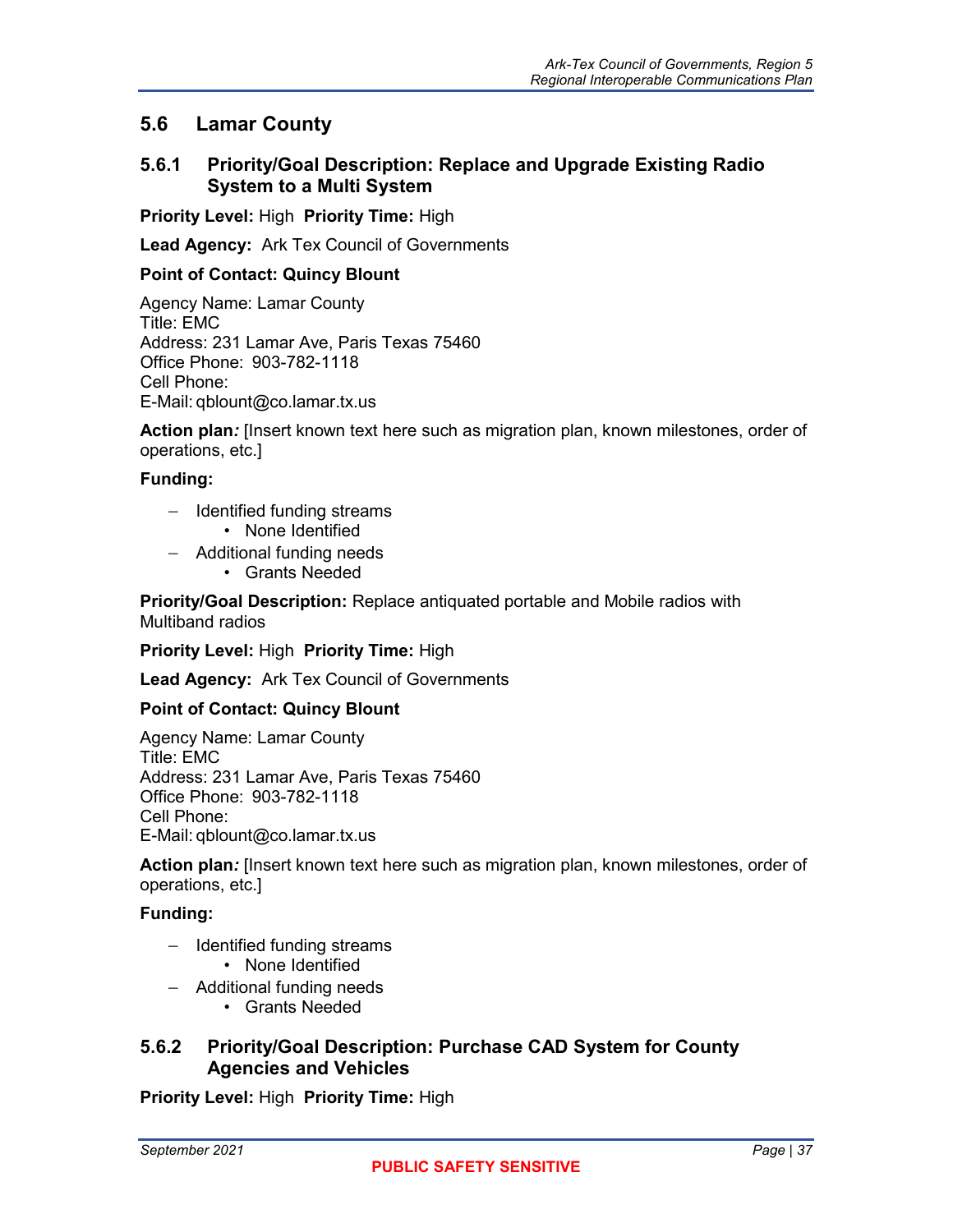#### **Lead Agency:** Ark Tex Council of Governments

#### **Point of Contact: Quincy Blount**

Agency Name: Lamar County Title: EMC Address: 231 Lamar Ave, Paris Texas 75460 Office Phone: 903-782-1118 Cell Phone: E-Mail: qblount@co.lamar.tx.us

**Action plan***:* [Insert known text here such as migration plan, known milestones, order of operations, etc.]

- − Identified funding streams • None Identified
	-
- − Additional funding needs
	- Grants Needed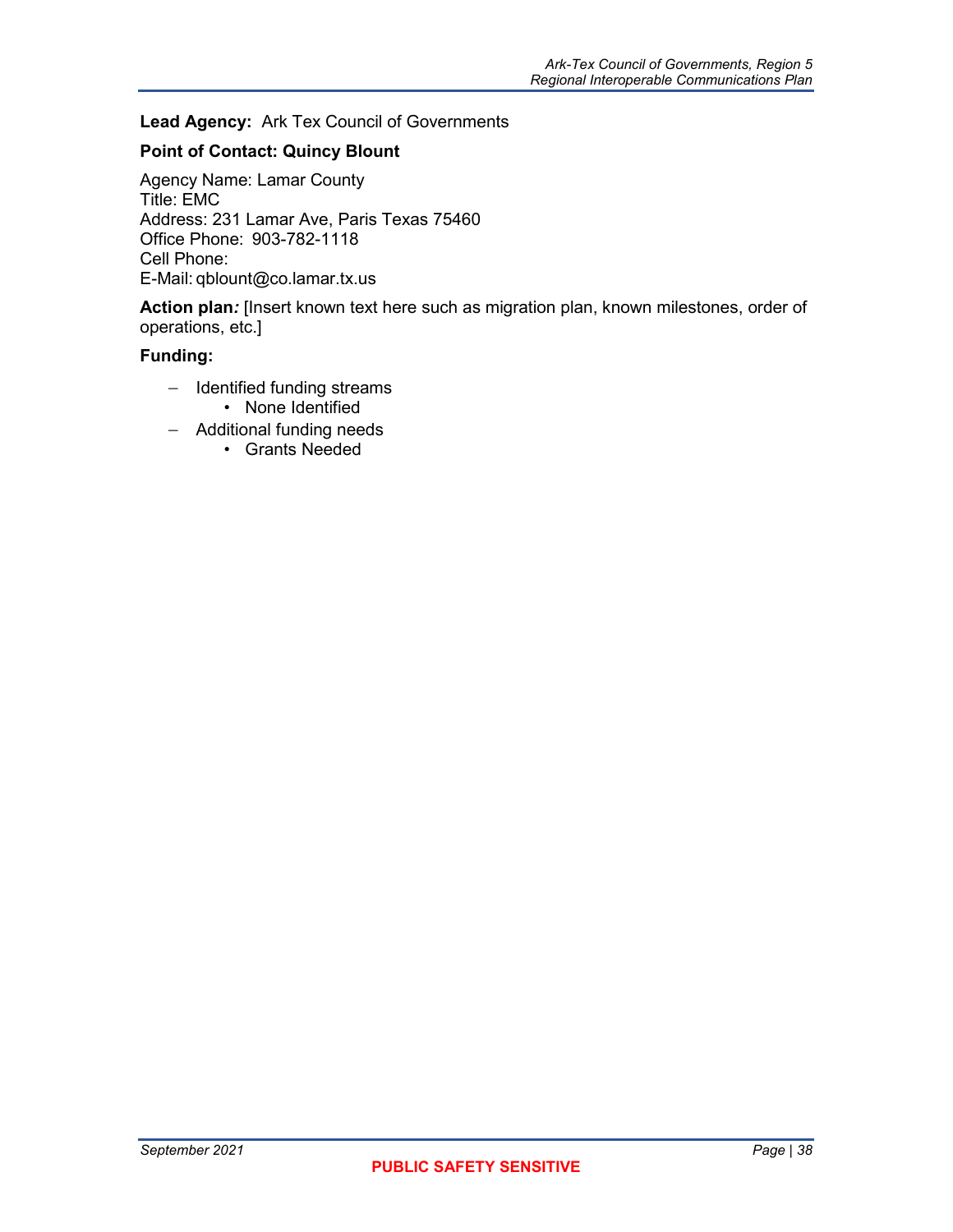## <span id="page-50-0"></span>**5.7 Morris County**

**Priority/Goal Description:** [Add description]

**Priority Level:** High **Priority Time:** High

**Lead Agency:** Ark Tex Council of Governments

#### **Point of Contact: Brandon Singletary**

Agency Name: Morris County Title: EMC Address: 500 Broadnax, Ste B Daingerfield Tx 75638 Office Phone: 903-563-4103 Cell Phone: 903-563-4103 E-Mail: brandon.singletary@co.morris.tx.us

**Action plan***:* [Insert known text here such as migration plan, known milestones, order of operations, etc.]

- − Identified funding streams (Where is the money for this project)
	- Or we have identified 0 dollars for this funding
	- [Add Funding Streams]
	- [Add Funding Streams]
- − Additional funding needs
	- [Add Funding Needs]
	- [Add Funding Needs]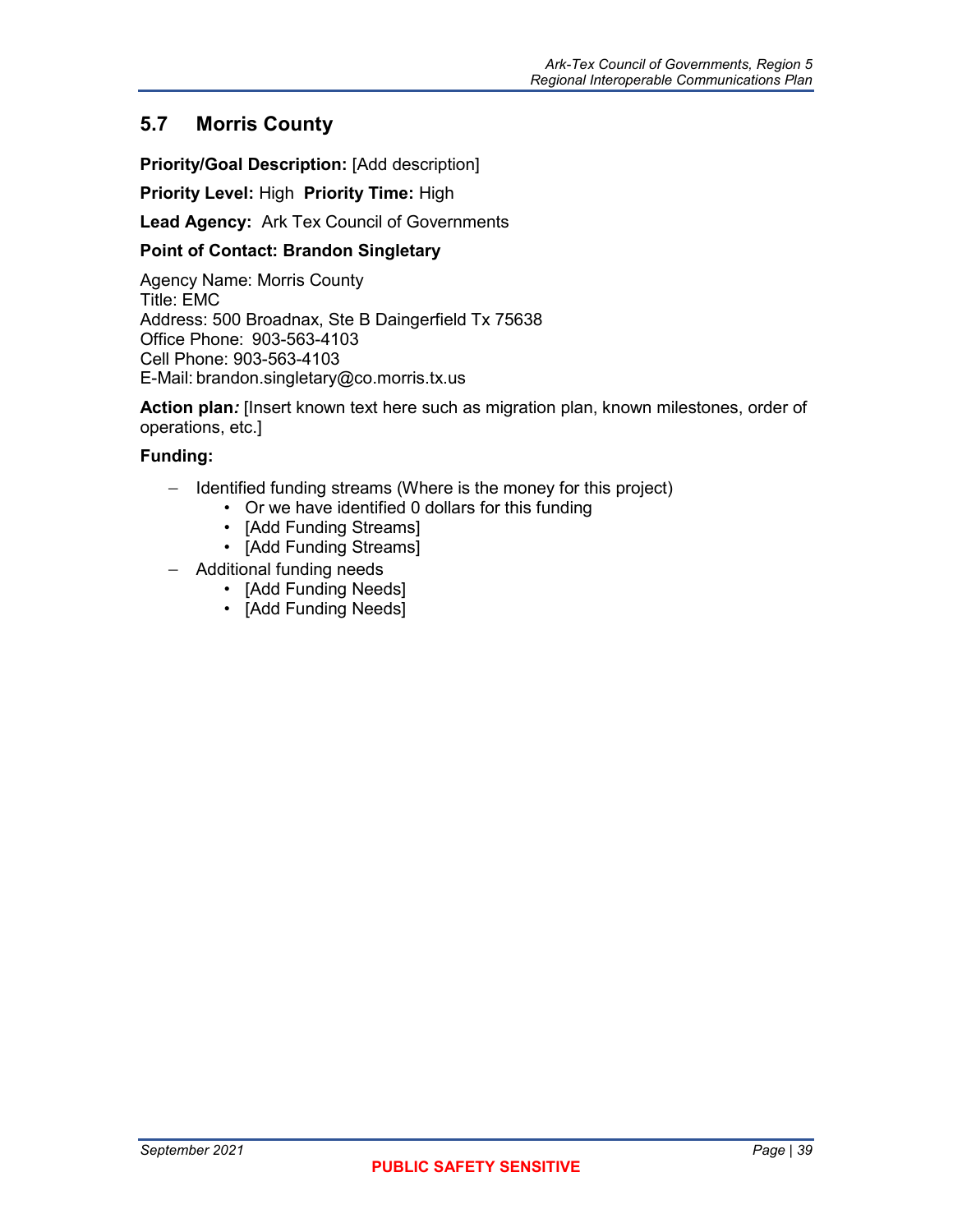## <span id="page-51-0"></span>**5.8 Red River County**

#### <span id="page-51-1"></span>**5.8.1 Priority/Goal Description: Replace and Upgrade Existing Radio System to a 3-Site System**

**Priority Level:** High **Priority Time:** High

**Lead Agency:** Ark Tex Council of Governments

#### **Point of Contact: Amanda Willow**

Agency Name: Red River County Title: EMC Address: 400 N Walnut Street, Clarksville Texas, 75426 Office Phone: Cell Phone: 903-732-7860 24/7 Phone: E-Mail: emc@co.red-river.tx.us

**Action plan***:* [Insert known text here such as migration plan, known milestones, order of operations, etc.]

#### **Funding:**

- − Identified funding streams
	- None Identified
- − Additional funding needs
	- Grants Needed

#### <span id="page-51-2"></span>**5.8.2 Priority/Goal Description: Replace Antiquated Portable and Mobile Radios with Multiband Radios**

**Priority Level:** High **Priority Time:** High

**Lead Agency:** Ark Tex Council of Governments

#### **Point of Contact: Amanda Willow**

Agency Name: Red River County Title: EMC Address: 400 N Walnut Street, Clarksville Texas, 75426 Office Phone: Cell Phone: 903-732-7860 24/7 Phone: E-Mail: emc@co.red-river.tx.us

**Action plan***:* [Insert known text here such as migration plan, known milestones, order of operations, etc.]

- − Identified funding streams
	- None Identified
- − Additional funding needs
	- Grants Needed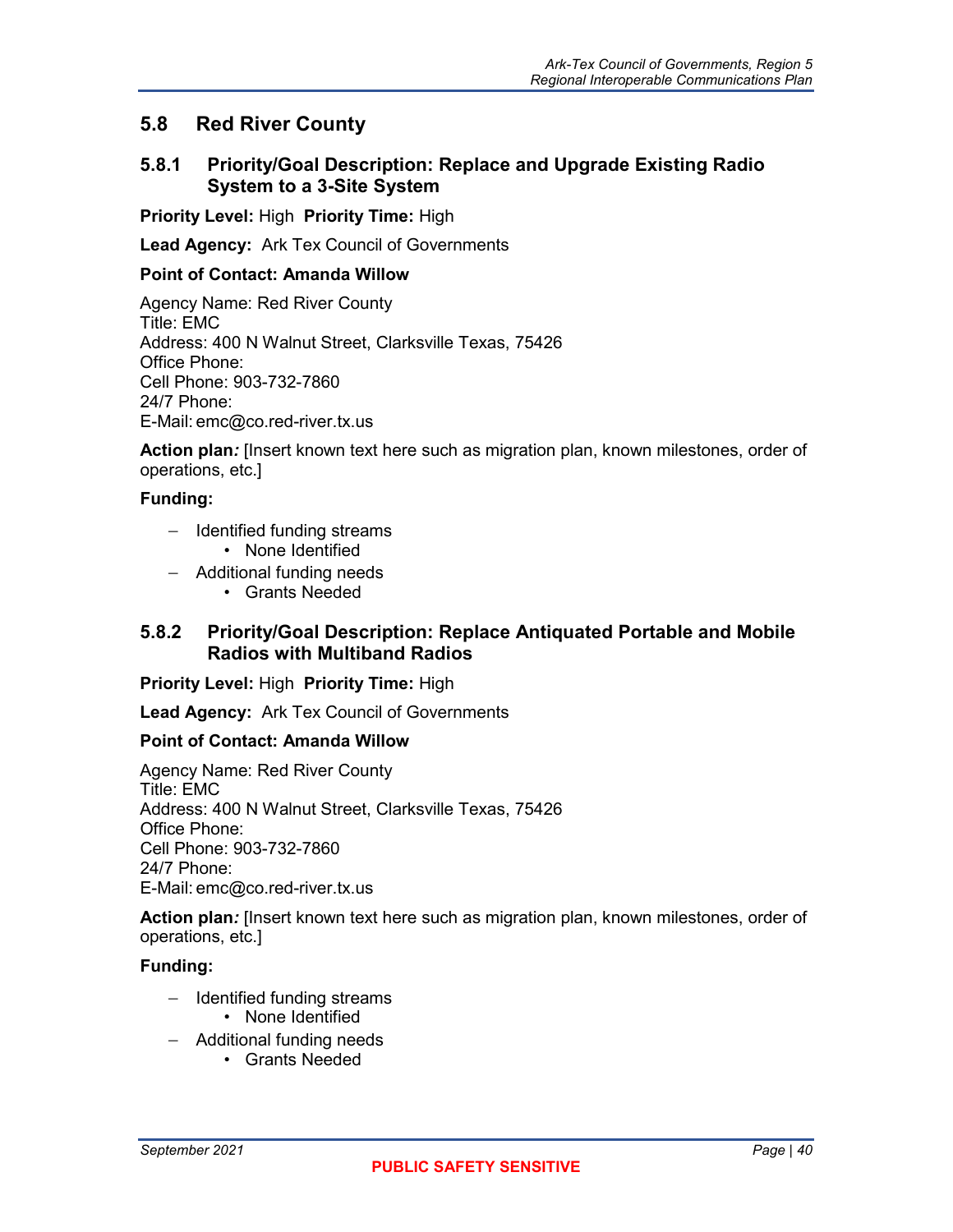### <span id="page-52-0"></span>**5.8.3 Priority/Goal Description: Purchase CAD System for County Agencies**

**Priority Level:** High **Priority Time:** High

**Lead Agency:** Ark Tex Council of Governments

#### **Point of Contact: Amanda Willow**

Agency Name: Red River County Title: EMC Address: 400 N Walnut Street, Clarksville Texas, 75426 Office Phone: Cell Phone: 903-732-7860 24/7 Phone: E-Mail: emc@co.red-river.tx.us

**Action plan***:* [Insert known text here such as migration plan, known milestones, order of operations, etc.]

- − Identified funding streams • None Identified
- − Additional funding needs
	- Grants Needed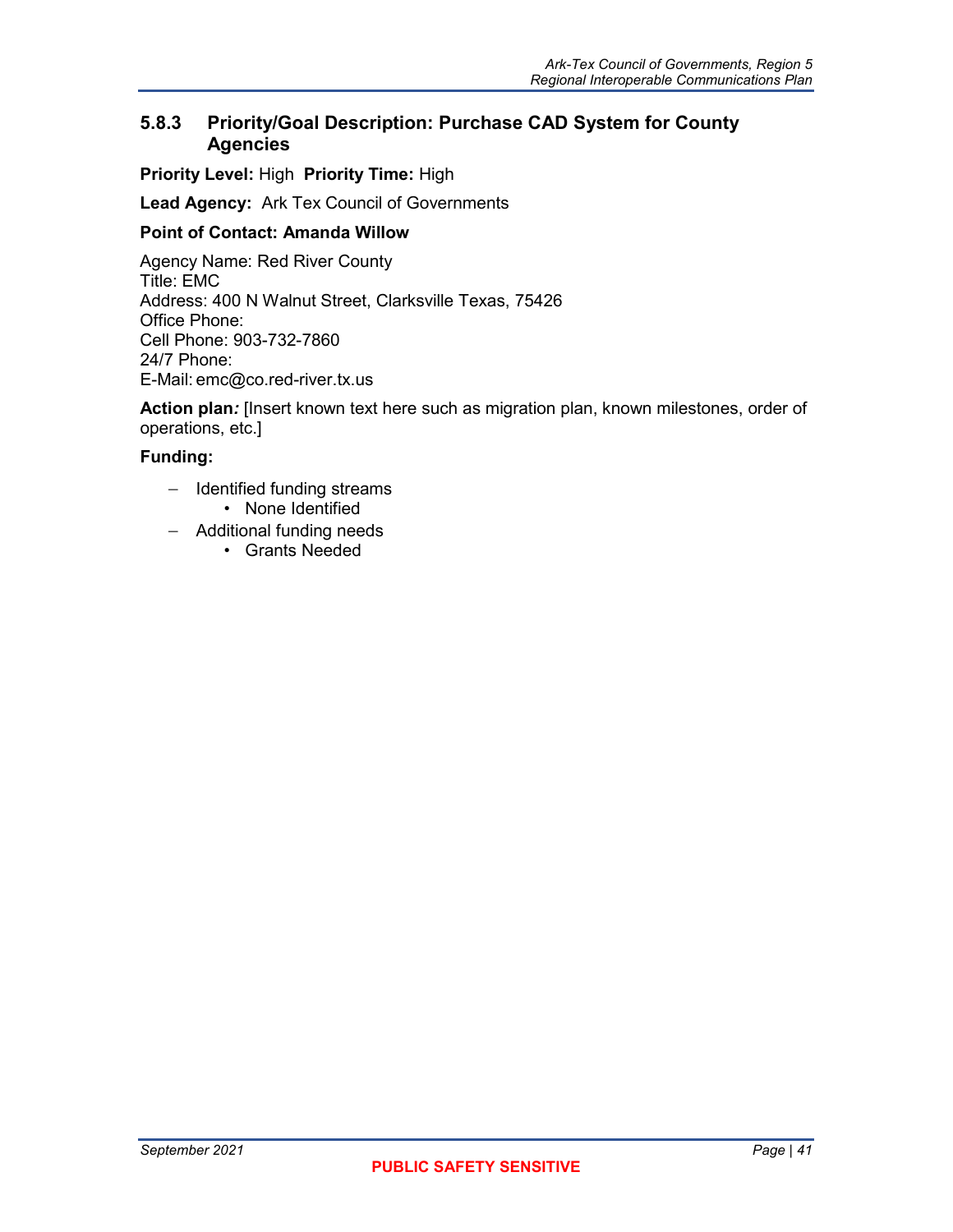## <span id="page-53-0"></span>**5.9 Titus County**

#### <span id="page-53-1"></span>**5.9.1 Priority/Goal Description: Antiquated Radio System Infrastructure**

**Priority Level:** High **Priority Time:** High

**Lead Agency:** Ark Tex Council of Governments

#### **Point of Contact: Larry McRae**

Agency Name: Titus County Title: EMC Address: 100 West First Street Mt Pleasant, Texas, 75455 Office Phone: 903-575-4144 E-Mail: lmcrae@mpcity.org

**Action plan***:* [Insert known text here such as migration plan, known milestones, order of operations, etc.]

#### **Funding:**

- − Identified funding streams (Where is the money for this project)
	- Or we have identified 0 dollars for this funding
	- [Add Funding Streams]
	- [Add Funding Streams]
- − Additional funding needs
	- [Add Funding Needs]
	- [Add Funding Needs]

### <span id="page-53-2"></span>**5.9.2 Priority/Goal Description: Antiquated Radio Replacement**

**Priority Level:** High **Priority Time:** High

**Lead Agency:** Ark Tex Council of Governments

#### **Point of Contact: Larry McRae**

Agency Name: Titus County Title: EMC Address: 100 West First Street Mt Pleasant, Texas, 75455 Office Phone: 903-575-4144 E-Mail: lmcrae@mpcity.org

**Action plan***:* [Insert known text here such as migration plan, known milestones, order of operations, etc.]

#### **Funding:**

- − Identified funding streams (Where is the money for this project)
	- Or we have identified 0 dollars for this funding
	- [Add Funding Streams]
	- [Add Funding Streams]
- − Additional funding needs
	- [Add Funding Needs]

[Add Funding Needs]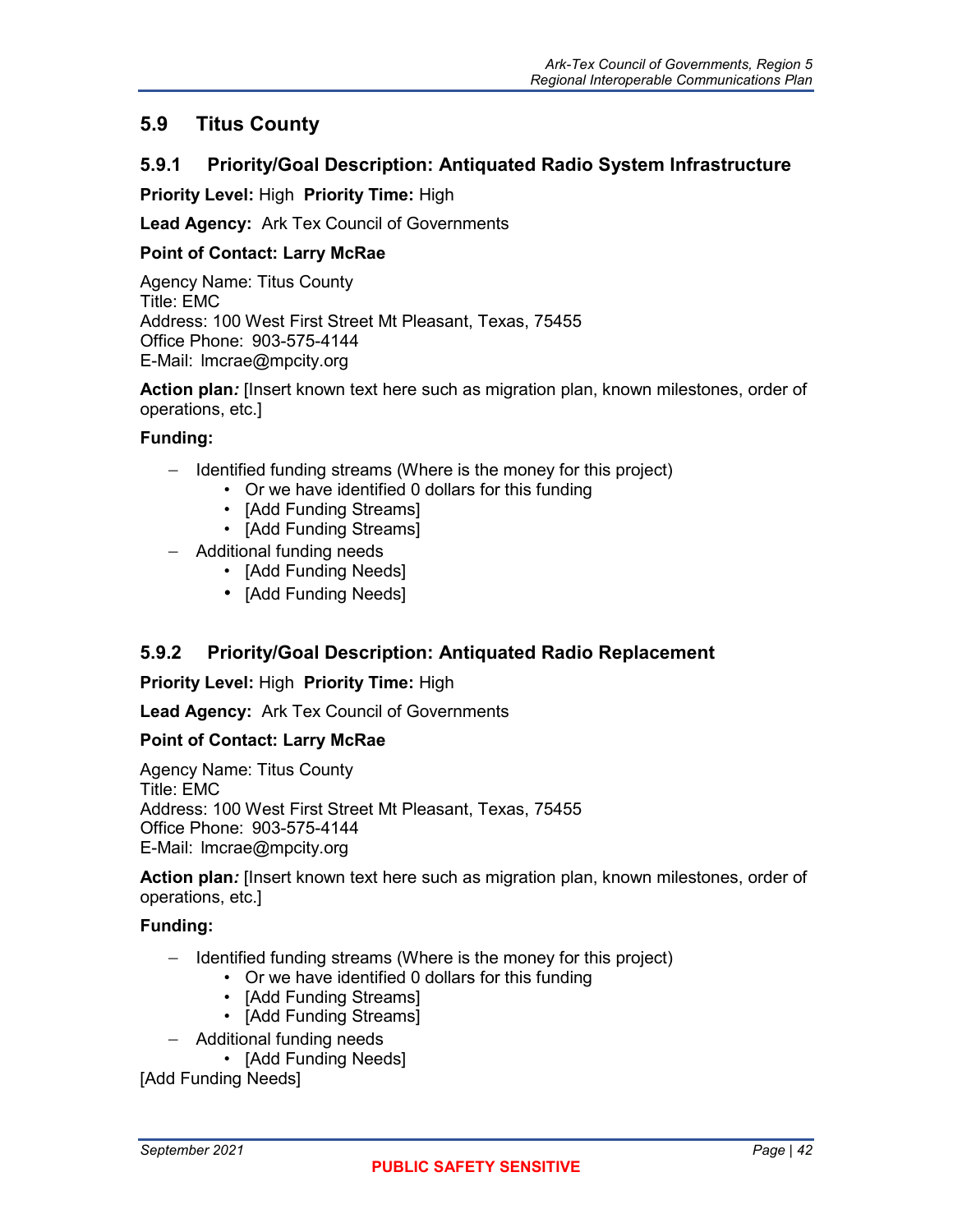## <span id="page-54-0"></span>**6 ATCOG Regional Priorities**

This section summarizes the ATCOG goals, including a description of timelines associated with short-, medium-, and long-term goals. The goals of this RICP are aligned with the major lanes of the SAFECOM Interoperability Continuum as well as the NECP.

Goal timelines are defined as the following:

- − **Short-term**: includes priorities projected for completion within 3 years from ratification of the RICP
- − **Medium-term**: includes priorities projected for completion between 3 and 5 years from ratification of the RICP
- − **Long-term**: includes priorities projected for completion between 6 and 10 years from ratification of the RICP

## <span id="page-54-1"></span>**6.1 ATCOG Priority Regionwide Engineering Assessment**

**Priority/Goal Description:** ATCOG has 9 counties and a number of municipalities in the region that are in need of updated or new radio system infrastructure, including towers, antenna, repeaters, cabling, protective structures, etc. Every county in the COG has some type of radio system infrastructure upgrade or replacement as a top priority of the county. An engineering study to identify the best approach for combined efforts for the reason is needed to ensure the most efficient and cost effective method moving forward.

**Priority Level:** High **Priority Time:** Short-Term

**Lead Agency:** ATCOG

#### **Point of Contact:**

| Agency Name:  | Ark-Tex Council of Governments (ATCOG)        |
|---------------|-----------------------------------------------|
| POC Name:     | <b>Whitney Fezell</b>                         |
| Title:        | <b>Homeland Security Planner</b>              |
| Address:      | 4808 Elizabeth Street, Texarkana, Texas 75503 |
| Office Phone: | 903-255-3554                                  |
| E-Mail:       | wfezel@atcog.org                              |

**Action plan***:* ATCOG representatives contacted the Texas SWIC's office to request a CISA/ICTAP Technical Assistance project in the form of a regional engineering assessment. The Assessment was approved and will be conducted in early 2022.

- − Identified funding streams
	- Statewide Emergency Radio Infrastructure (SERI) grant
	- CISA ICTAP Technical Assistance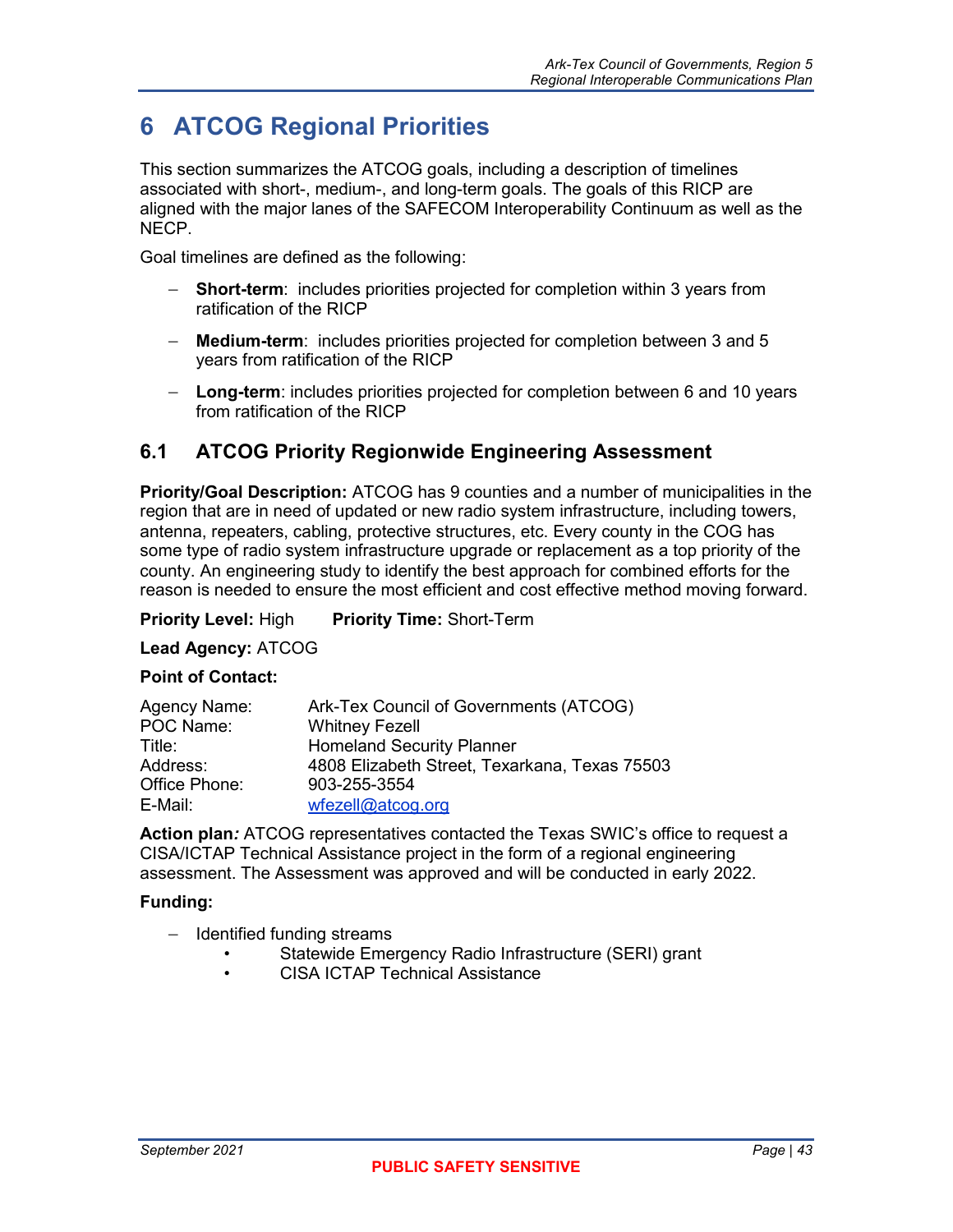## <span id="page-55-0"></span>**6.2 ATCOG Priority Updating Antiquated Radio Infrastructure**

**Priority/Goal Description:** ATCOG has 9 counties and a number of municipalities in the region that are in need of updated or new radio system infrastructure, including towers, antenna, repeaters, cabling, protective structures, etc. Every county in the COG has some type of radio system infrastructure upgrade or replacement as a top priority of the county.

**Priority Level:** High **Priority Time:** Medium-Term

**Lead Agency:** ATCOG

#### **Point of Contact:**

| Agency Name:  | Ark-Tex Council of Governments (ATCOG)        |
|---------------|-----------------------------------------------|
| POC Name:     | <b>Whitney Fezell</b>                         |
| Title:        | <b>Homeland Security Planner</b>              |
| Address:      | 4808 Elizabeth Street, Texarkana, Texas 75503 |
| Office Phone: | 903-255-3554                                  |
| E-Mail:       | wfezel@atcog.org                              |

**Action plan***:* ATCOG representatives contacted the Texas SWIC's office to request a CISA/ICTAP Technical Assistance project in the form of a regional engineering assessment. The Assessment was approved and will be conducted in early 2022.

- − Identified funding streams
	- Statewide Emergency Radio Infrastructure (SERI) grant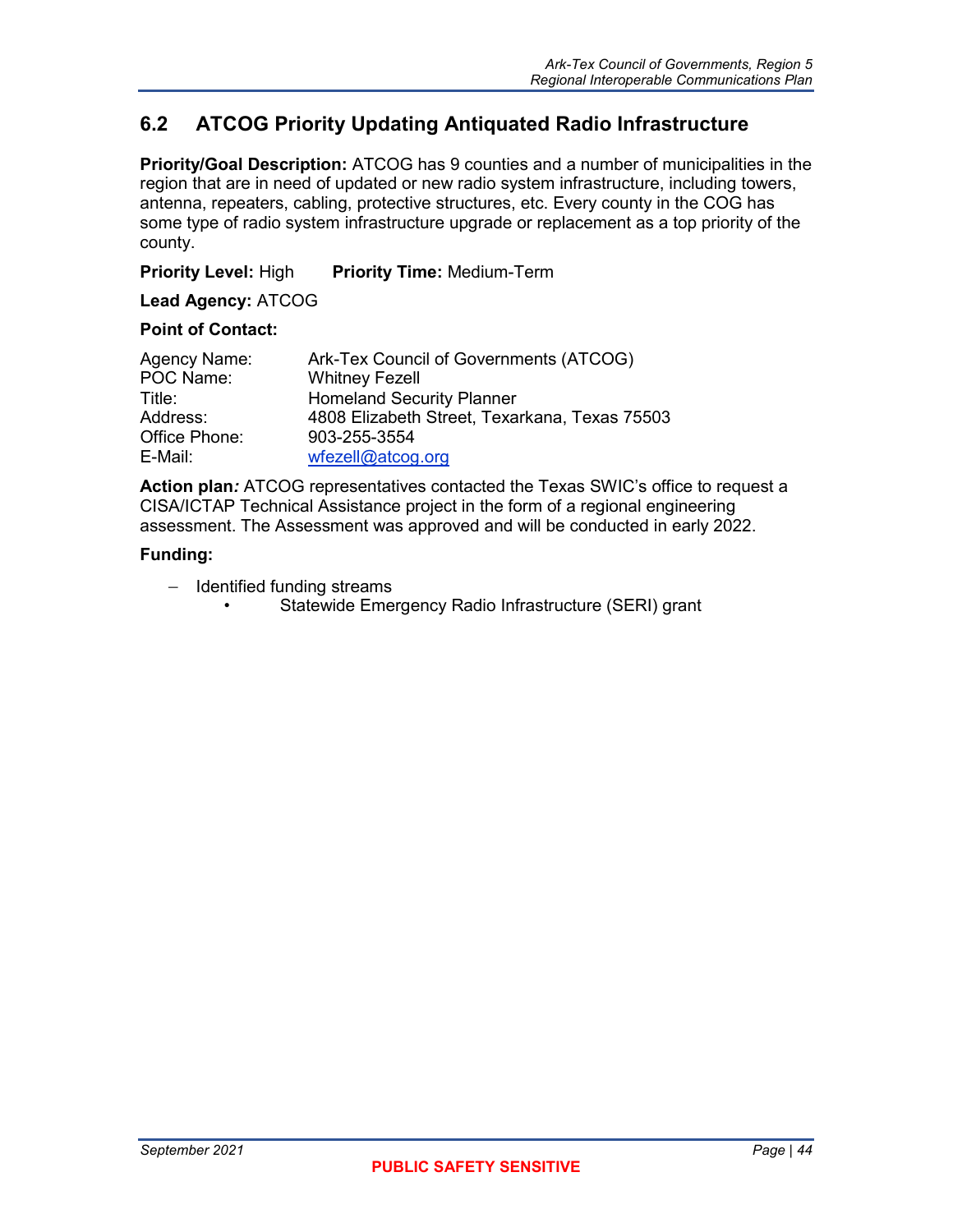### <span id="page-56-0"></span>**6.3 ATCOG Priority Updating Antiquated Portable and Mobile Radios**

**Priority/Goal Description:** Every county in the COG had as one of their top priorities to replace aging portable and mobile radio for nearly all agencies within their counties. The logical step to take is to include any radio purchases with an associated update or replacement to the radio system infrastructure, if contracted.

**Priority Level:** High **Priority Time:** Medium-Term

**Lead Agency:** ATCOG

#### **Point of Contact:**

| Agency Name:  | Ark-Tex Council of Governments (ATCOG)        |
|---------------|-----------------------------------------------|
| POC Name:     | <b>Whitney Fezell</b>                         |
| Title:        | <b>Homeland Security Planner</b>              |
| Address:      | 4808 Elizabeth Street, Texarkana, Texas 75503 |
| Office Phone: | 903-255-3554                                  |
| E-Mail:       | wfezell@atcog.org                             |

**Action plan***:* ATCOG representatives contacted the Texas SWIC's office to request a CISA/ICTAP Technical Assistance project in the form of a regional engineering assessment. The Assessment was approved and will be conducted in early 2022.

#### **Funding:**

− Identified funding streams

### <span id="page-56-1"></span>**6.4 ATCOG Priority Updated PSAP Equipment and Software**

**Priority/Goal Description:** Several of the counties in the region identified some kind of PSAP capability or technology to be updated or replaced.

**Priority Level:** High **Priority Time:** Short-Term

#### **Lead Agency:** ATCOG

#### **Point of Contact:**

| Agency Name:  | Ark-Tex Council of Governments (ATCOG)        |
|---------------|-----------------------------------------------|
| POC Name:     | <b>Whitney Fezell</b>                         |
| Title:        | <b>Homeland Security Planner</b>              |
| Address:      | 4808 Elizabeth Street, Texarkana, Texas 75503 |
| Office Phone: | 903-255-3554                                  |
| E-Mail:       | wfezel@atcog.org                              |

**Action plan***:* ATCOG representatives contacted the Texas SWIC's office to request a CISA/ICTAP Technical Assistance project in the form of a regional engineering assessment. The Assessment was approved and will be conducted in early 2022.

#### **Funding:**

− Identified funding streams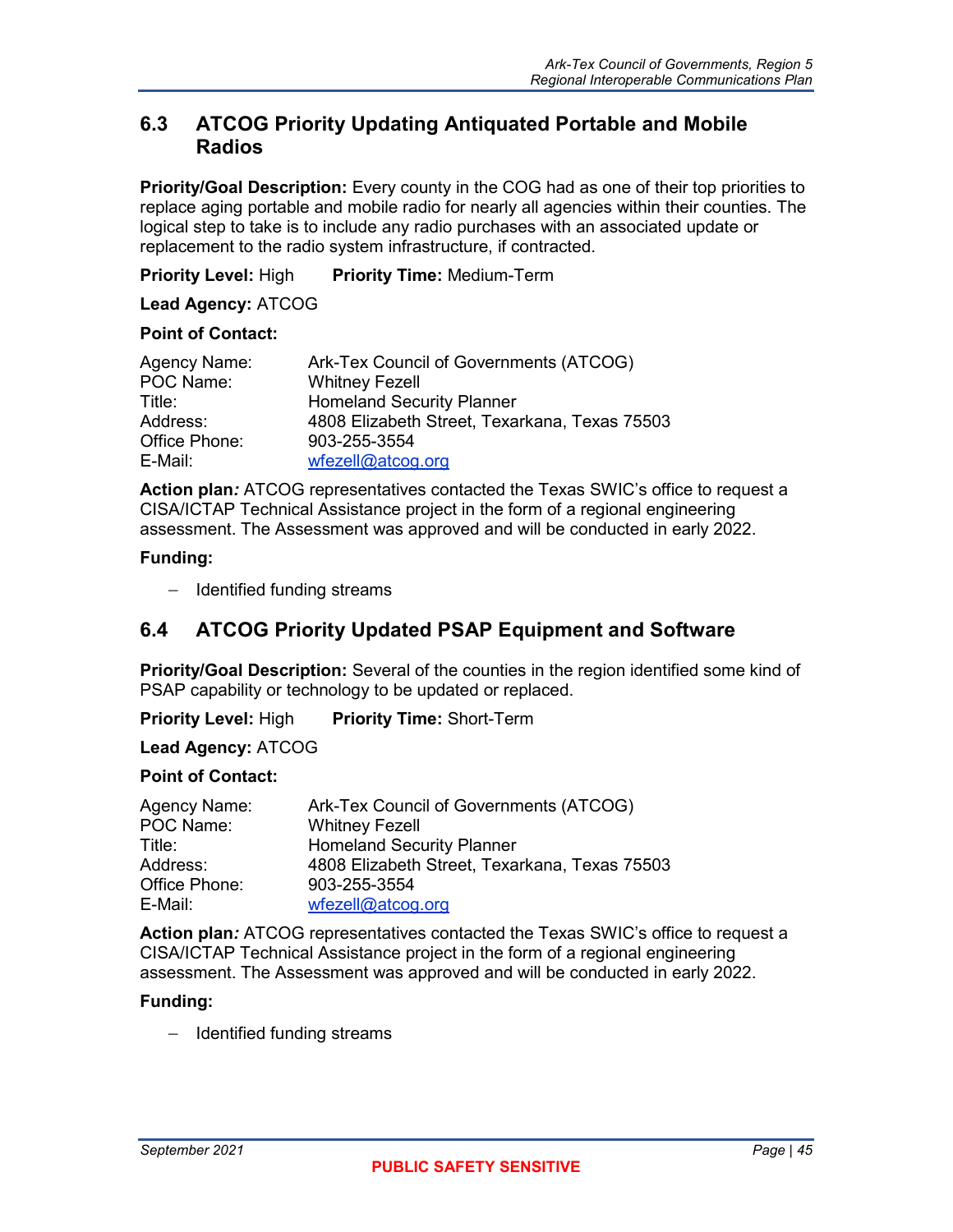## <span id="page-57-0"></span>**6.5 Planning Summary**

The timeline, milestones, and projected costs for the plans delineated above are summarized in Appendix B.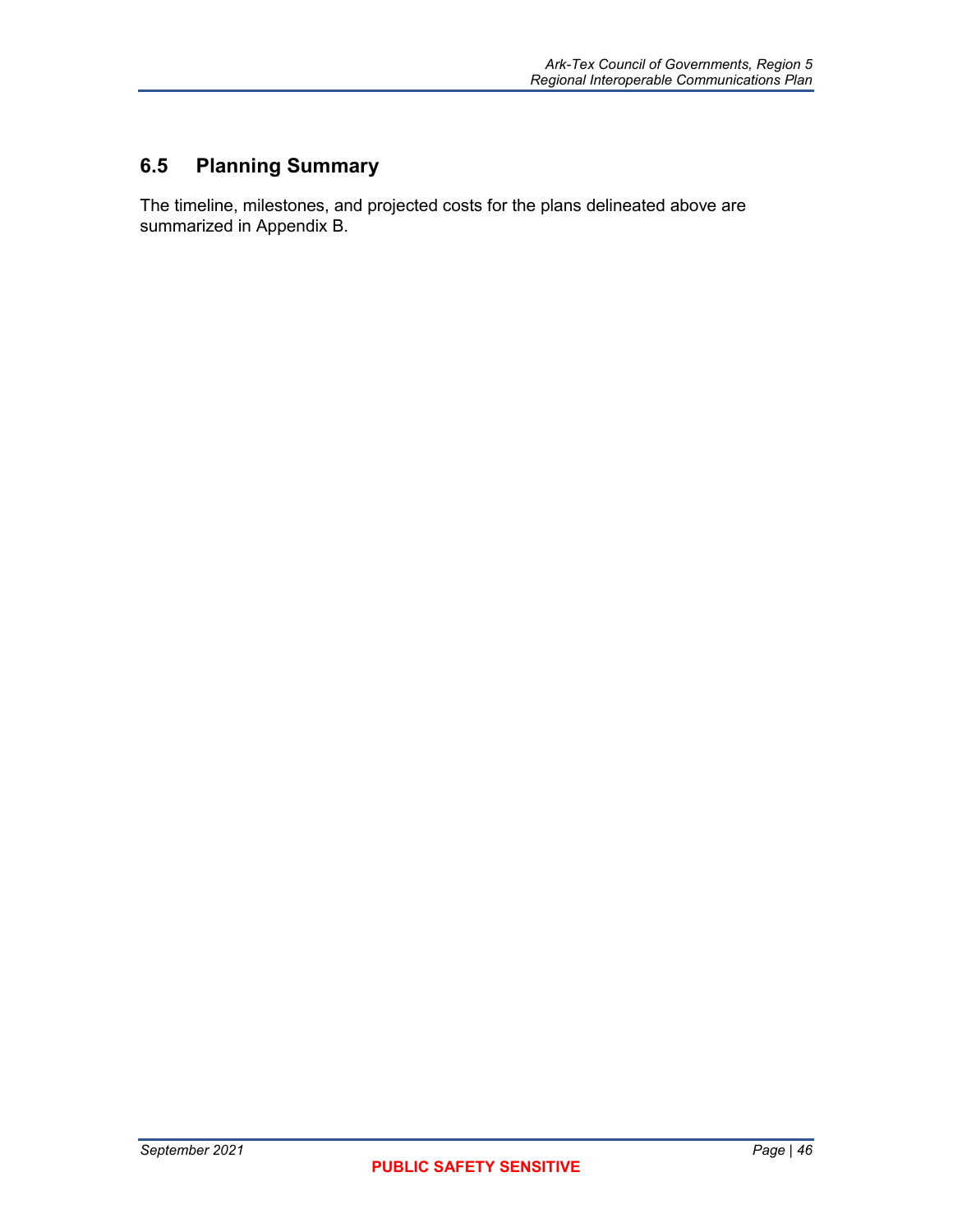## <span id="page-58-0"></span>**APPENDIX A PARTICIPATING, COUNTIES, JURISDICTIONS, AND AGENCIES**

#### **Table 1: Participating Counties/Jurisdictions/Agencies**

<span id="page-58-1"></span>

| <b>Region/County/Urban Area</b> | <b>Agency Phone#</b> |
|---------------------------------|----------------------|
| Ark-Tex Council of Governments  | 903-691-2511         |
| <b>Bowie County</b>             | 903-798-3101         |
| <b>Cass County</b>              | 903-748-6375         |
| Delta County                    | 903-395-4400         |
| <b>Franklin County</b>          | 903-457-4539         |
| <b>Hopkins County</b>           | 903-314-1652         |
| <b>Lamar County</b>             | 903-249-3134         |
| Morris County                   | 903-645-2114         |
| <b>Red River County</b>         | 903-427-2680         |
| <b>Titus County</b>             | 903-575-4100         |
|                                 |                      |
|                                 |                      |

### **Ark-Tex Council of Governments Emergency Preparedness Taskforce**

#### **Table 2: ATCOG POC Information**

<span id="page-58-2"></span>

| <b>NAME</b> | <b>JURISDICTION</b> | <b>TELEPHONE</b> | <b>E-MAIL</b> |
|-------------|---------------------|------------------|---------------|
|             |                     |                  |               |
|             |                     |                  |               |
|             |                     |                  |               |
|             |                     |                  |               |
|             |                     |                  |               |
|             |                     |                  |               |
|             |                     |                  |               |
|             |                     |                  |               |
|             |                     |                  |               |

#### **State Agencies Contact Information**

#### **Table 3: ATCOG State Agencies POC Information**

<span id="page-58-3"></span>

| <b>State Agency</b>                          | <b>POC Name</b>     | <b>Emergency Contact Information</b>               |
|----------------------------------------------|---------------------|----------------------------------------------------|
| <b>State Communications</b><br>Coordinator   | Janice Bruno        | 512-466-6589                                       |
| <b>Texas Department of Public</b><br>Safety  | <b>Holly Faison</b> | 713-569-0125;<br>holly.faison@txdps.state.tx.us    |
| <b>Texas Department of Public</b><br>Safety  | Cindy Hood          | 512-377-0020;<br>cindy.hood@txdps.state.tx.us      |
| <b>Texas Forest Service</b>                  | Jared Goodman       | 409-423-2890; jgoodman@tfs.tamu.edu                |
| <b>Texas Department of</b><br>Transportation | Steve Templeton     | 409-898-5735;<br>steve.templeton@txdot.state.tx.us |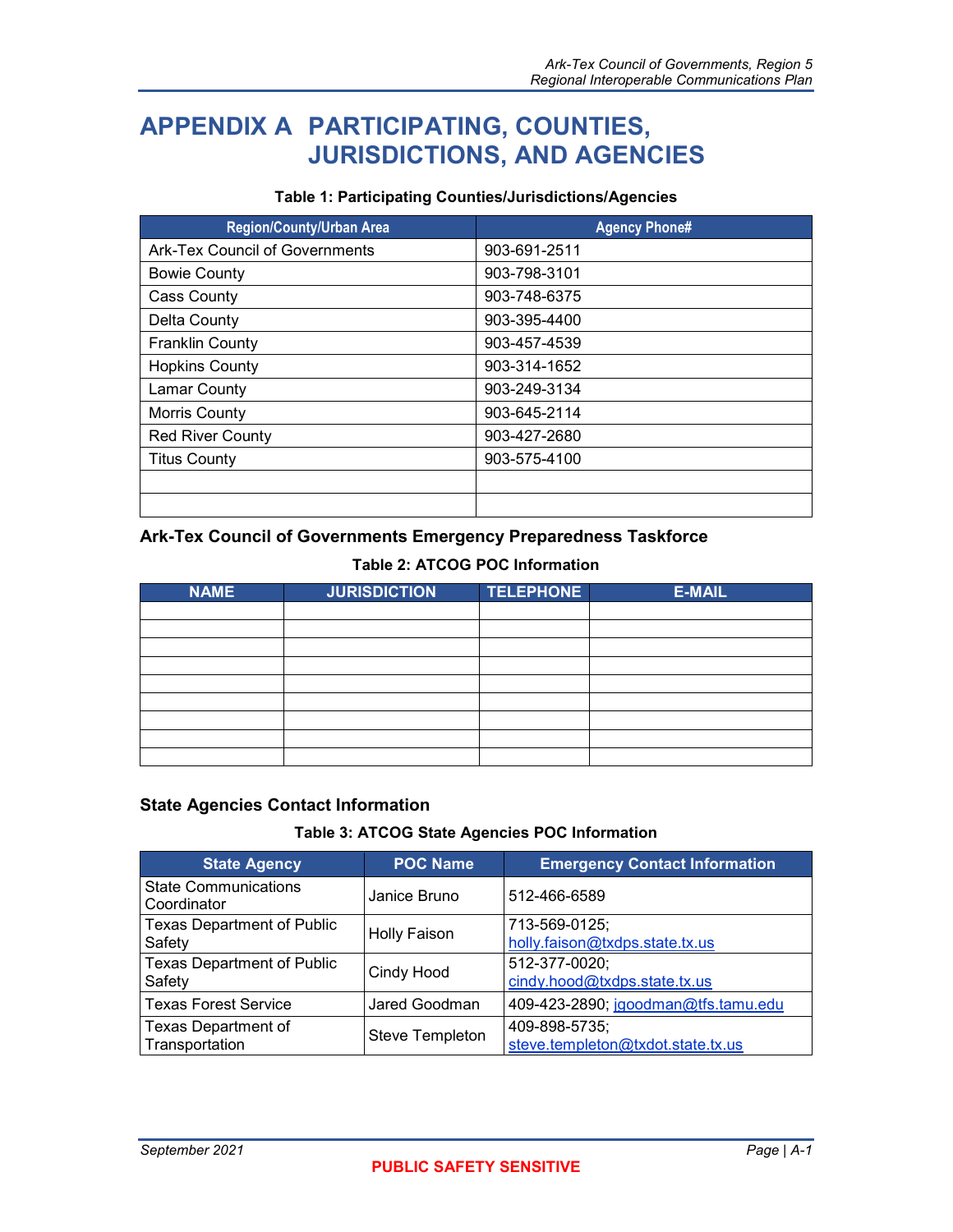#### **Federal Agencies Contacts**

#### **Table 4: ATCOG Federal Agencies POC Information**

<span id="page-59-0"></span>

| <b>Federal Agency</b>                                | <b>POC Name</b>     | <b>Emergency Contact Information</b>              |
|------------------------------------------------------|---------------------|---------------------------------------------------|
| Federal Bureau of<br>Investigation                   | Michael Davis       | 214-797-1256;<br>michael.davis@ic.fbi.gov         |
| Alcohol, Tobacco and<br><b>Firearms</b>              | James Whatley       | 281-372-3262;<br>james.whatley@atf.gov            |
| <b>United States Forest Service</b>                  | <b>Bruce Silvey</b> | 936-366-1033                                      |
| US Army Corps of Engineers                           | Sam Gramlich        | 409-384-5716;<br>samuel.j.gramlich@usace.army.mil |
| Congressman Kevin Brady                              | Sarah Stephens      | 936-441-5700                                      |
| <b>Federal Emergency</b><br><b>Management Agency</b> | Gary Jones          | 940-898-5399                                      |
| Congressman Louie Gohmert                            |                     |                                                   |

#### **Tribal Agencies and Contact Information**

#### **Table 5: Tribal Agencies POC Information**

<span id="page-59-1"></span>

| <b>Tribal Agency</b> | <b>POC Name</b> | <b>Emergency Contact Information</b> |
|----------------------|-----------------|--------------------------------------|
|                      |                 |                                      |
|                      |                 |                                      |
|                      |                 |                                      |

#### <span id="page-59-2"></span>**Nongovernmental Agencies and Contact Information**

### **Table 6: Nongovernmental Agencies POC Information**

| <b>Organization</b> | <b>POC Name</b> | <b>Emergency Contact Information</b> |
|---------------------|-----------------|--------------------------------------|
|                     |                 |                                      |
|                     |                 |                                      |
|                     |                 |                                      |
|                     |                 |                                      |
|                     |                 |                                      |

#### **Amateur Radio Teams**

#### **Table 7: Amateur Radio Teams POC Information**

<span id="page-59-3"></span>

| Name/Location       | <b>Email</b>                          | <b>Phone</b> | <b>Organization</b>             | <b>Call-sign</b> |
|---------------------|---------------------------------------|--------------|---------------------------------|------------------|
| Mike Miles          | wd5efy@arrl.net                       | 936-631-1521 | <b>ARES</b>                     | WD5EFY           |
| <b>Mike Miles</b>   | wd5efy@arrl.net                       | 936-631-1521 | <b>RACES</b>                    | WD5EFY           |
| Gordon Thibodeaux   | gordon.thibodeaux@<br>co.sabine.tx.us | 409-787-2409 | <b>MARS</b>                     | AARQZ            |
| <b>Tom Trissell</b> |                                       | 903-517-1787 | Red River CO                    | KC5ILO           |
| Ed Olague           |                                       | 903-885-7530 | Hopkins CO                      | KE5DOP           |
| Rosalio E. Salas    | Isalas@1starnet.com                   |              | <b>Red River Valley</b><br>Club | WB5RDD           |
| <b>Robert Game</b>  | KC5NTGEC@wmcon                        | 903-293-4963 | <b>Cass County</b>              |                  |
|                     | nect.com                              |              |                                 |                  |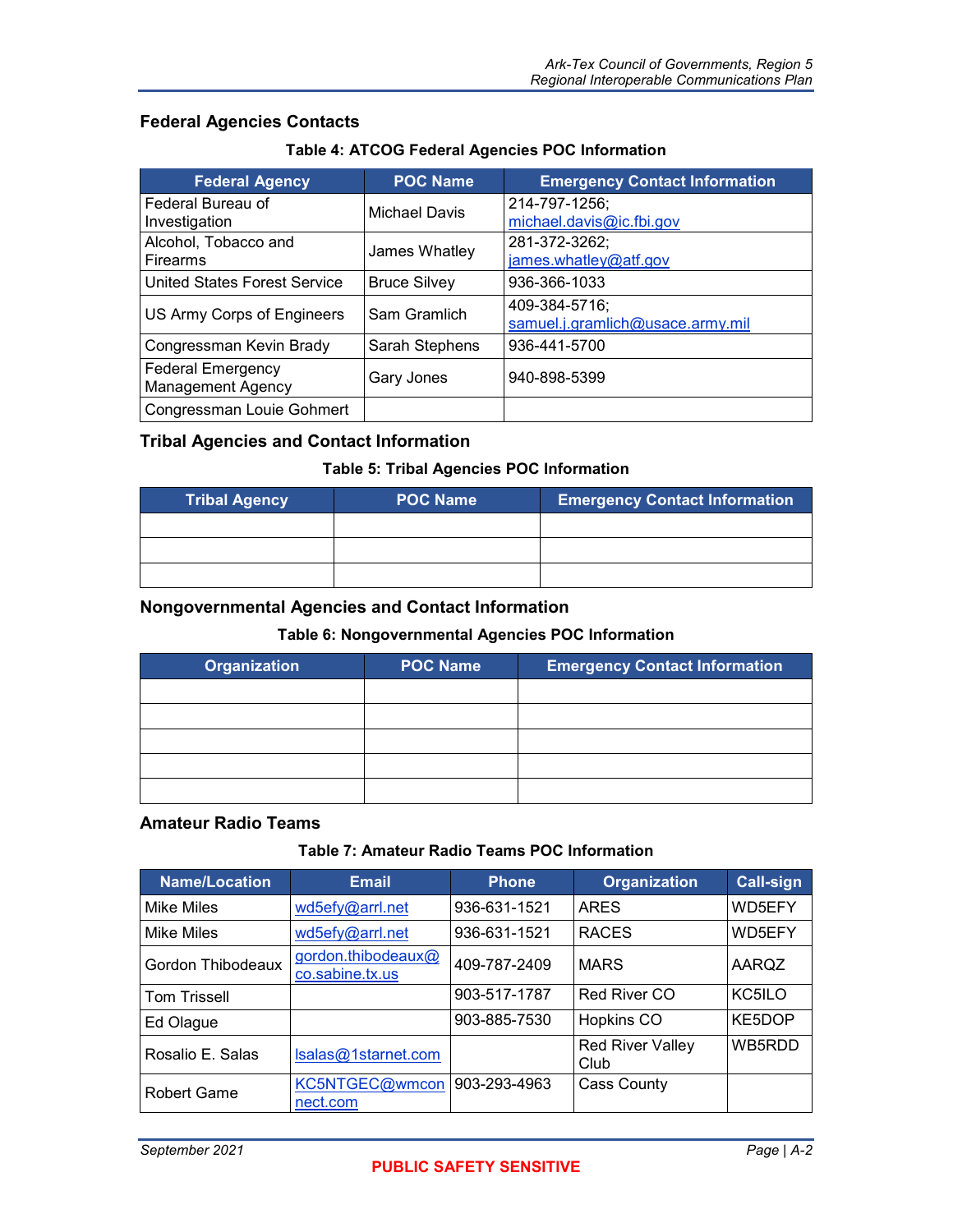## <span id="page-60-0"></span>**APPENDIX B TIMELINE/MILESTONE/COST ESTIMATE, BASIC REQUIREMENTS**

**[Add ATCOG Timeline/Milestones/Cost Estimate from Excel sheet]**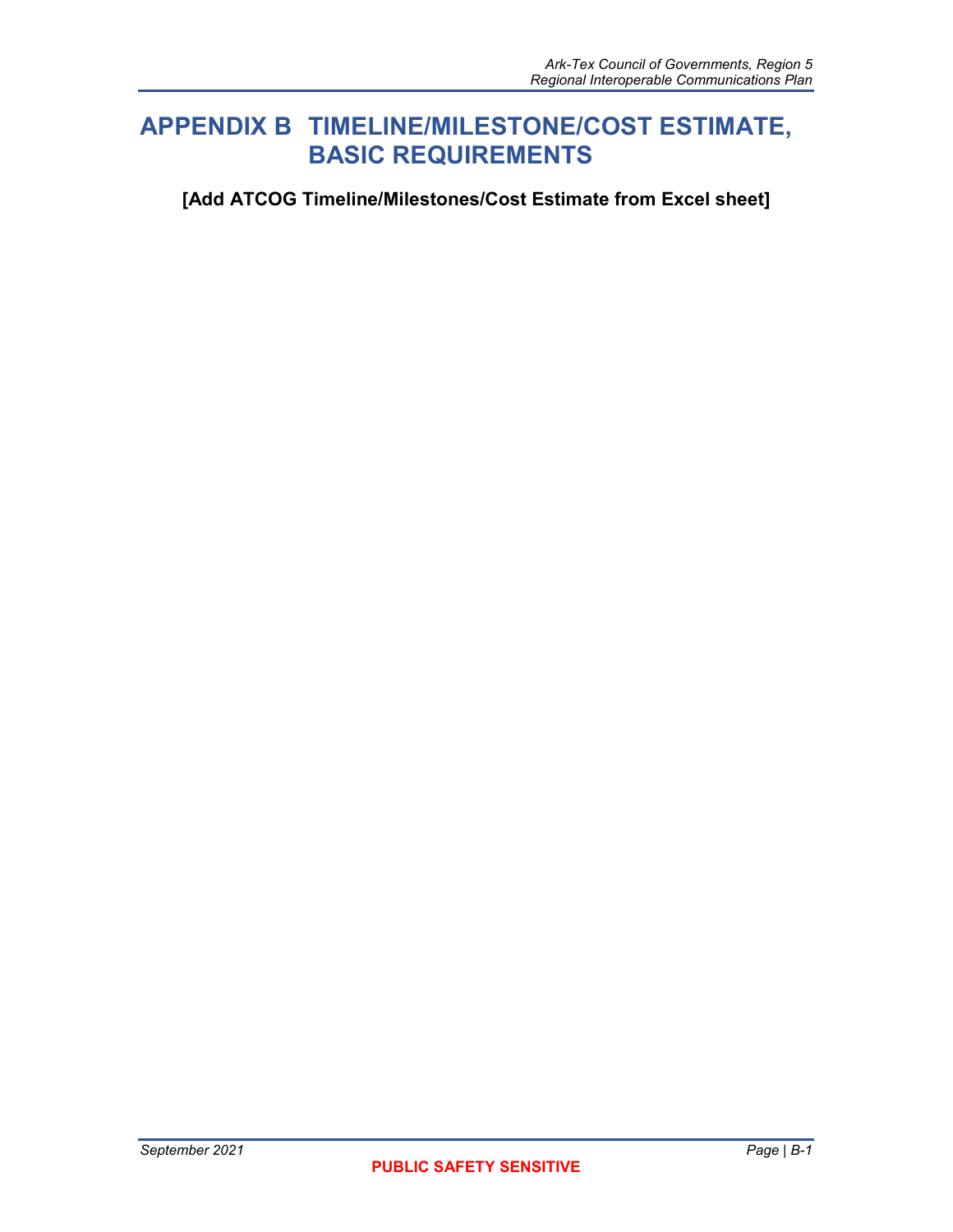## <span id="page-61-0"></span>**APPENDIX C ATCOG RADIO SYSTEMS**

| County | City | Agency | <b>Usage Name</b> | $\mathsf{Tx}$ | $\mathsf{Rx}$ | Rptr | Tx<br>Tone | $\mathsf{Rx}$<br><b>Tone</b> | P <sub>25</sub><br>NAC | Label | Call Sign |
|--------|------|--------|-------------------|---------------|---------------|------|------------|------------------------------|------------------------|-------|-----------|
|        |      |        |                   |               |               |      |            |                              |                        |       |           |
|        |      |        |                   |               |               |      |            |                              |                        |       |           |
|        |      |        |                   |               |               |      |            |                              |                        |       |           |
|        |      |        |                   |               |               |      |            |                              |                        |       |           |
|        |      |        |                   |               |               |      |            |                              |                        |       |           |
|        |      |        |                   |               |               |      |            |                              |                        |       |           |
|        |      |        |                   |               |               |      |            |                              |                        |       |           |
|        |      |        |                   |               |               |      |            |                              |                        |       |           |
|        |      |        |                   |               |               |      |            |                              |                        |       |           |
|        |      |        |                   |               |               |      |            |                              |                        |       |           |
|        |      |        |                   |               |               |      |            |                              |                        |       |           |
|        |      |        |                   |               |               |      |            |                              |                        |       |           |
|        |      |        |                   |               |               |      |            |                              |                        |       |           |
|        |      |        |                   |               |               |      |            |                              |                        |       |           |
|        |      |        |                   |               |               |      |            |                              |                        |       |           |
|        |      |        |                   |               |               |      |            |                              |                        |       |           |
|        |      |        |                   |               |               |      |            |                              |                        |       |           |
|        |      |        |                   |               |               |      |            |                              |                        |       |           |
|        |      |        |                   |               |               |      |            |                              |                        |       |           |
|        |      |        |                   |               |               |      |            |                              |                        |       |           |
|        |      |        |                   |               |               |      |            |                              |                        |       |           |
|        |      |        |                   |               |               |      |            |                              |                        |       |           |
|        |      |        |                   |               |               |      |            |                              |                        |       |           |
|        |      |        |                   |               |               |      |            |                              |                        |       |           |
|        |      |        |                   |               |               |      |            |                              |                        |       |           |
|        |      |        |                   |               |               |      |            |                              |                        |       |           |
|        |      |        |                   |               |               |      |            |                              |                        |       |           |
|        |      |        |                   |               |               |      |            |                              |                        |       |           |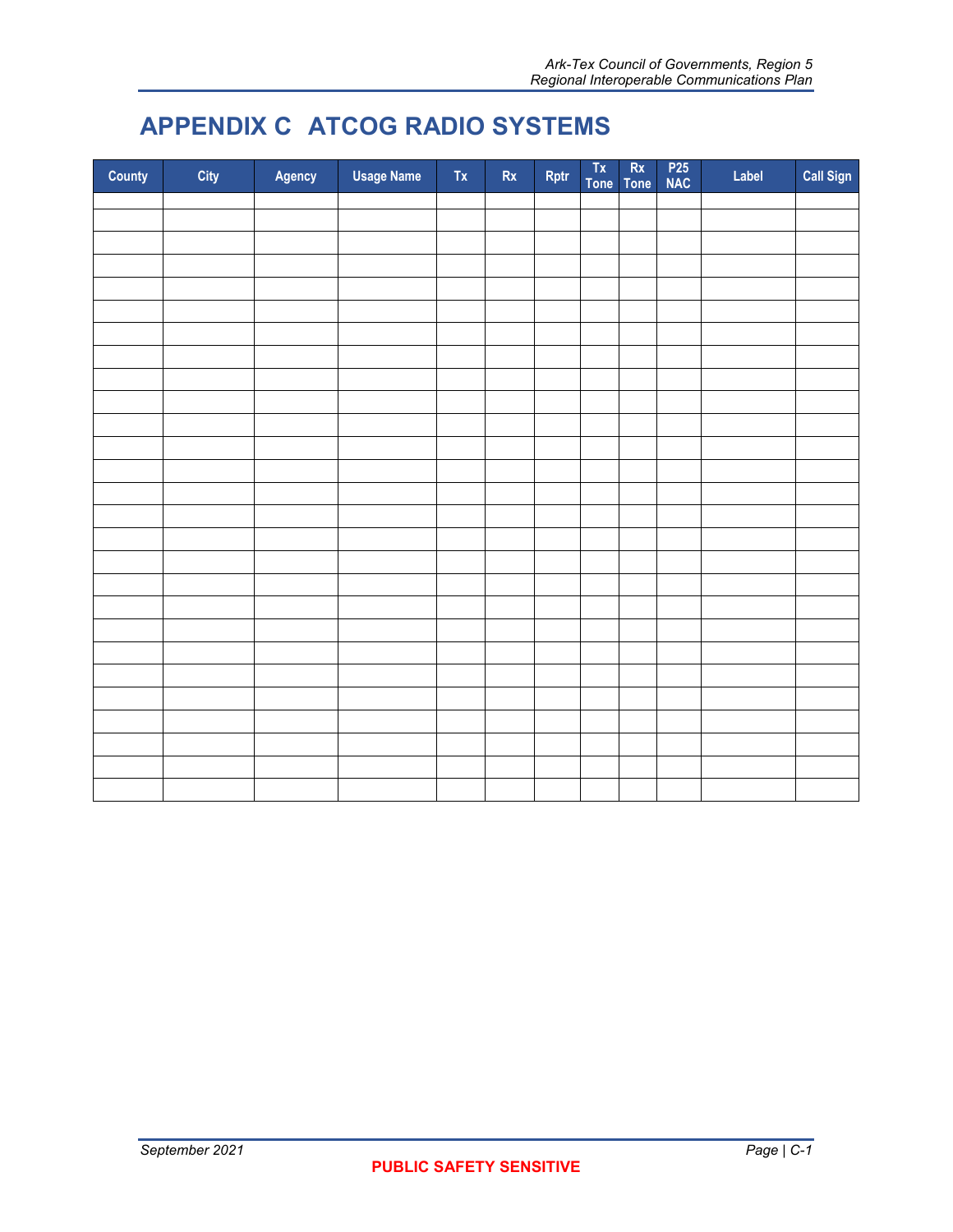## <span id="page-62-0"></span>**APPENDIX D REGIONAL COMMUNICATIONS ASSESSMENT**

### **CASM Overview**

The Communication Assets Survey and Mapping (CASM) tool provides the ability for representatives of public safety agencies to collect, store, and visualize communication assets, and analyze interoperability gaps.

The communications asset information contained in CASM was used in assessing communications capabilities in the ATCOG to aid in preparing the RICP.

Authorization to view data for a particular area or State is controlled by the Administrative Manager (AM); each user must have a username and password in order to login.

<span id="page-62-1"></span>The Regional CASM Administrative Manager/POC is listed in the following table:

| <b>POC Name</b>     | Phone#       | <b>Email</b>                | <b>Area of Responsibility</b>  |
|---------------------|--------------|-----------------------------|--------------------------------|
| Karla Jurrens       | 512-424-2104 | karla.jurrens@dps.texas.gov | State of Texas                 |
| John McDowell       | 936-433-4011 | jmcdowell@datcog.org        | Program Administrator          |
| Robin Wright        | 409-423-0458 | rwright@datcog.org          | Coordinator/Systems<br>Manager |
| Mary Beth Rudel     | 903-691-2511 | mrudel@atcog.org            | <b>Region Administrator</b>    |
| <b>Brenda Stone</b> | 903-691-0652 | bkstone@atcog.org           | <b>Region Administrator</b>    |

#### **Table 8: Regional CASM AM POC Information**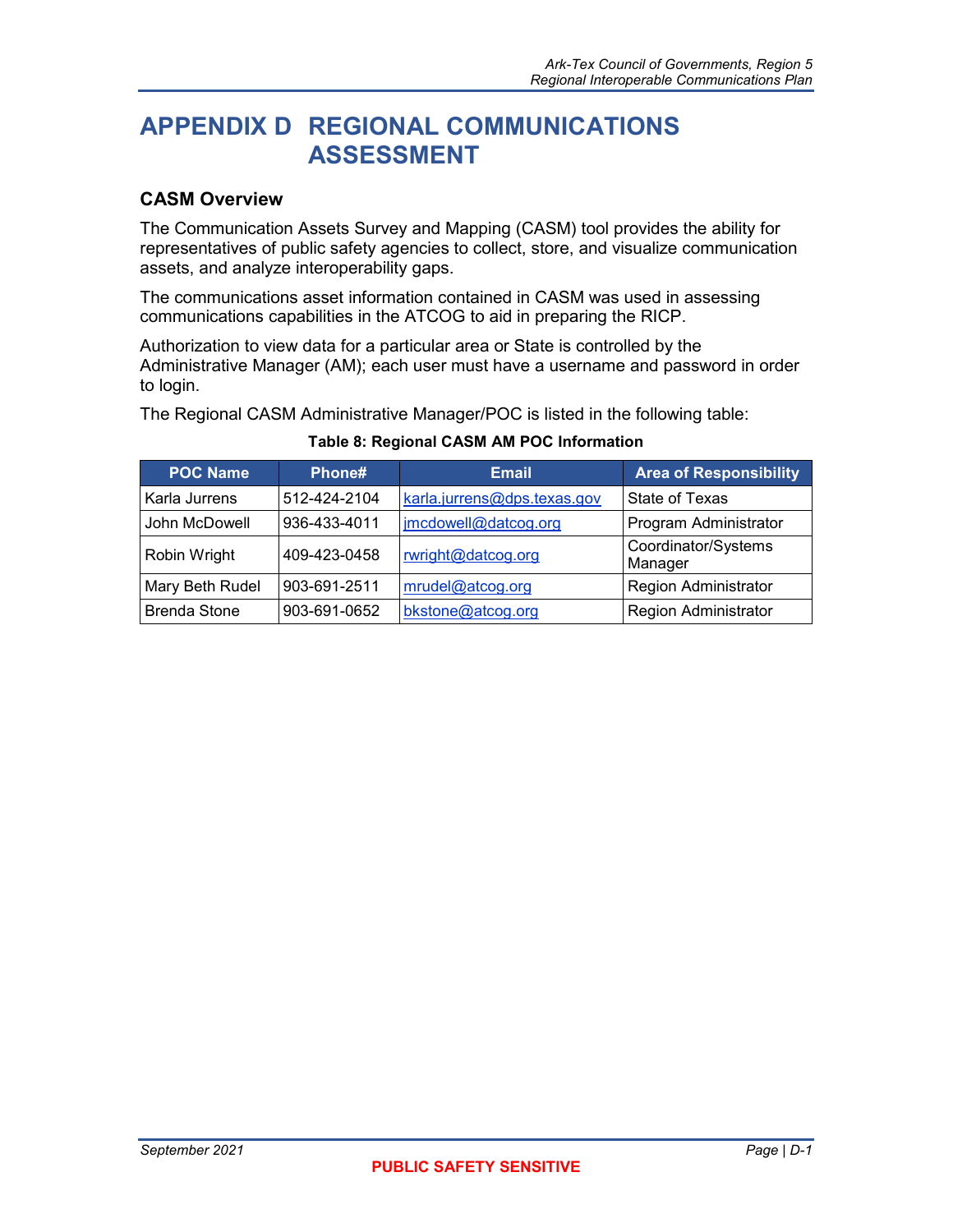## <span id="page-63-0"></span>**APPENDIX E REFERENCES**

## **National**

- − A Guide for Statewide Communications Interoperability Plan (SCIP) Implementation, (DHS/CISA): [https://www.dhs.gov/publication/ictapscip](https://www.dhs.gov/publication/ictapscip-resources)[resources](https://www.dhs.gov/publication/ictapscip-resources)
- − American Radio Relay League (ARRL): [www.arrl.org](http://www.arrl.org/)
- − APCO International: [www.apcointl.org](http://www.apcointl.org/)
- − Auxiliary Communications Field Operations Guide (AUXFOG) is a reference for auxiliary communicators who directly support backup emergency communications for State/local public safety entities or for an amateur radio organization supporting public safety. [https://www.dhs.gov/safecom/resources.](https://www.dhs.gov/safecom/resources)
- − The Communication Assets Survey and Mapping (CASM) tool is a web-based application that provides the ability for representatives of public safety agencies within an urban area or state to collect, store, and visualize data about agencies, communication assets, and how agencies use those assets. [https://www.dhs.gov/safecom/resources.](https://www.dhs.gov/safecom/resources)
- − Communications Unit Leader Training: <http://www.dhs.gov/video/communications-unit-leader-training>
- − Cybersecurity and Infrastructure Security Agency Public Safety Technical Assistance Tools: [https://www.dhs.gov/safecom/resources.](https://www.dhs.gov/safecom/resources)
- − DHS CISA FY2021 TA/SCIP Guide Highlights & Offerings: [https://www.cisa.gov/sites/default/files/publications/FY2021\\_TA\\_SCIP\\_Guide\\_Si](https://www.cisa.gov/sites/default/files/publications/FY2021_TA_SCIP_Guide_Signed_508.pdf) [gned\\_508.pdf](https://www.cisa.gov/sites/default/files/publications/FY2021_TA_SCIP_Guide_Signed_508.pdf)
- − Department of Homeland Security Target Capabilities List (TCL): <https://www.fema.gov/pdf/government/training/tcl.pdf>
- − Department of Homeland Security Universal Task List (UTL): [http://www.ncrhomelandsecurity.org/ncr/downloads/Universal%20Task%20List.p](http://www.ncrhomelandsecurity.org/ncr/downloads/Universal%20Task%20List.pdf) [df](http://www.ncrhomelandsecurity.org/ncr/downloads/Universal%20Task%20List.pdf)
- − EMAC: [www.emacweb.org](http://www.emacweb.org/)
- − FCC ULS:<http://wireless.fcc.gov/uls/index.htm?job=home>
- − Federal Communications Commission (FCC):
	- o FCC Enforcement Bureau: [www.fcc.gov/eb](http://www.fcc.gov/eb)
	- o FCC Public Safety & Homeland Security Bureau: [www.fcc.gov/pshs](http://www.fcc.gov/pshs)
	- o FCC Special Temporary Authority (STA): <https://www.fcc.gov/media/radio/special-temporary-authority>
- − Federal Emergency Management Agency (FEMA): [www.fema.gov](http://www.fema.gov/)
- − First National Strategy for Homeland Security: <https://www.dhs.gov/publication/first-national-strategy-homeland-security>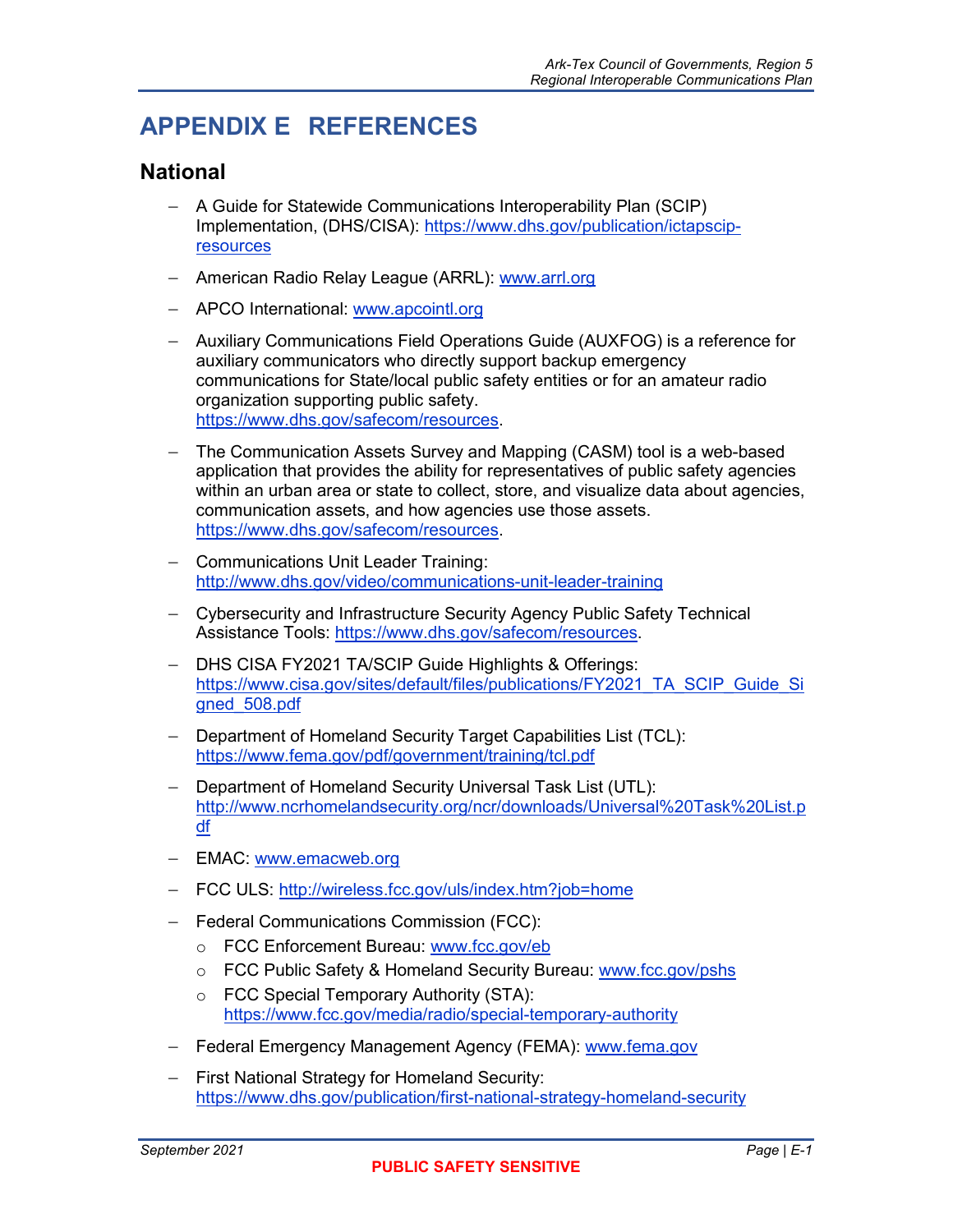- − Government Emergency Telecommunications Service (GETS): <http://www.dhs.gov/gets>
- − Homeland Security Information Network (HSIN): [https://www.dhs.gov/homeland](https://www.dhs.gov/homeland-security-information-network-hsin)[security-information-network-hsin](https://www.dhs.gov/homeland-security-information-network-hsin)
- − Lessons Learned Information Sharing: [https://www.fema.gov/media](https://www.fema.gov/media-library/assets/documents/104192)[library/assets/documents/104192](https://www.fema.gov/media-library/assets/documents/104192)
- − National Emergency Communications Plan: [https://www.dhs.gov/national](https://www.dhs.gov/national-emergency-communications-plan)[emergency-communications-plan](https://www.dhs.gov/national-emergency-communications-plan)
- − National Incident Management System (NIMS) Information: <https://www.fema.gov/national-incident-management-system>
- − National Interoperability Field Operations Guide (NIFOG): <https://www.dhs.gov/publication/fog-documents>
- − National Interagency Fire Center (NIFC): [www.nifc.gov](http://www.nifc.gov/)
- − National Interagency Incident Communications: [www.fs.fed.us/fire/niicd](http://www.fs.fed.us/fire/niicd)
- − The National Interoperability Field Operations Guide (NIFOG) is a collection of technical, operational, and regulatory reference material for radio technicians responsible for radios that can be used in disaster response applications, and for emergency communications planners. [https://www.dhs.gov/sites/default/files/publications/National%20Interoperability%](https://www.dhs.gov/sites/default/files/publications/National%20Interoperability%20Field%20Operations%20Guide%20v1.6.1.pdf) [20Field%20Operations%20Guide%20v1.6.1.pdf](https://www.dhs.gov/sites/default/files/publications/National%20Interoperability%20Field%20Operations%20Guide%20v1.6.1.pdf)
- − National Preparedness Guidelines: [https://www.dhs.gov/national-preparedness](https://www.dhs.gov/national-preparedness-guidelines)[guidelines](https://www.dhs.gov/national-preparedness-guidelines)
- − National Public Safety Telecommunications Council (NPSTC): [www.npstc.org](http://www.npstc.org/)
- − National Regional Planning Council (NRPC): [www.nrpc.us](http://www.nrpc.us/)
- − National Response Framework: [https://www.fema.gov/media-library](https://www.fema.gov/media-library-data/1466014682982-9bcf8245ba4c60c120aa915abe74e15d/National_Response_Framework3rd.pdf)[data/1466014682982-](https://www.fema.gov/media-library-data/1466014682982-9bcf8245ba4c60c120aa915abe74e15d/National_Response_Framework3rd.pdf) [9bcf8245ba4c60c120aa915abe74e15d/National\\_Response\\_Framework3rd.pdf](https://www.fema.gov/media-library-data/1466014682982-9bcf8245ba4c60c120aa915abe74e15d/National_Response_Framework3rd.pdf)
- − National Response Plan: [https://www.dhs.gov/xlibrary/assets/NRP\\_Brochure.pdf](https://www.dhs.gov/xlibrary/assets/NRP_Brochure.pdf)
- − National Telecommunications & Information Admin (NTIA): <https://www.ntia.doc.gov/home>
- − National Wildfire Coordinating Group (NWCG): [www.nwcg.gov](http://www.nwcg.gov/)
- − FCC public safety radio pool eligibility for statewide use of interoperability channels within Texas:<http://publicsafety.fcc.gov/pshs/releases/index.htm>
- − Radio Reference: [www.radioreference.com](http://www.radioreference.com/)
- − SAFECOM:<https://www.dhs.gov/safecom>
- − SAFECOM Training and Exercise: <https://www.dhs.gov/safecom/training-and-exercises>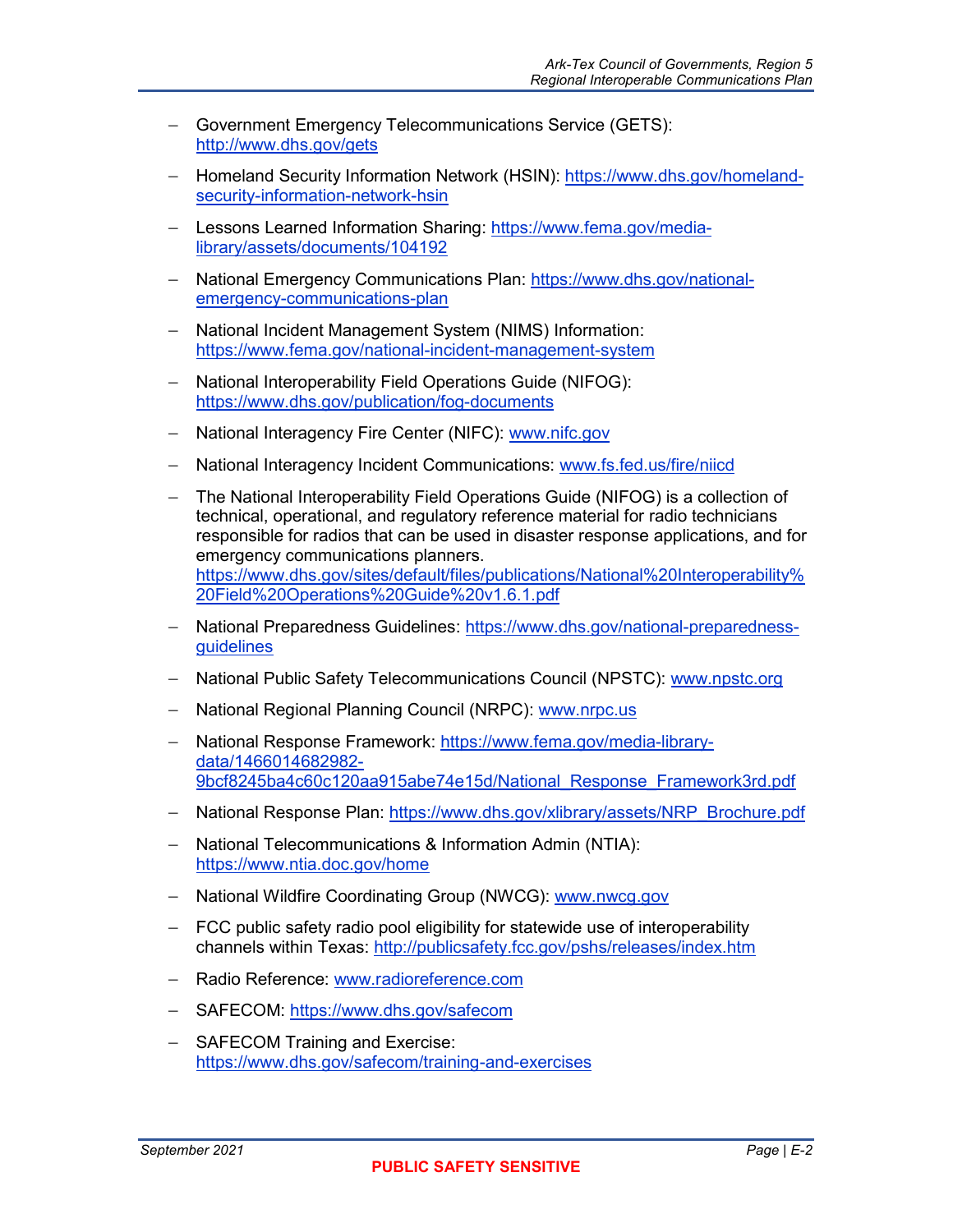- − Statewide Communications Interoperability Plan (SCIP): [http://www.txdps.state.tx.us/LawEnforcementSupport/communications/interop/do](http://www.txdps.state.tx.us/LawEnforcementSupport/communications/interop/documents/texasSCIP.pdf) [cuments/texasSCIP.pdf](http://www.txdps.state.tx.us/LawEnforcementSupport/communications/interop/documents/texasSCIP.pdf)
- − Wildland Fire Communications: <https://www.nifc.gov/NIICD/>
- − Wireless Priority Service (WPS):<http://www.dhs.gov/wps>

### **Texas**

- − Texas Government Charter 421: <http://www.dps.texas.gov/dem/GrantsResources/txEmerMgtStatutes.pdf>
- − Texas Statewide Interoperability Channel Plan or (TSICP) and MOU: [http://www.txdps.state.tx.us/LawEnforcementSupport/communications/interop/do](http://www.txdps.state.tx.us/LawEnforcementSupport/communications/interop/documents/tsicpMOU.pdf) [cuments/tsicpMOU.pdf](http://www.txdps.state.tx.us/LawEnforcementSupport/communications/interop/documents/tsicpMOU.pdf)
- − Texas Communication Field Operations Guide: <https://casmnextgen.com/pslib/index.php/webview?docid=186>
- − Training and Exercises Templates:
- − <https://pslib.casmnextgen.com/pslib/index.php/webview> (Search for 'Texas')
- − RGCOG RSOP: <https://www.preparingtexas.org/index.aspx>
- − Alabama–Coushatta Tribe of Texas is a federally recognized tribe of Alabama and Koasati in Polk County, Texas. http://www.alabama-coushatta.com/

## **COGs**

- − 01 Panhandle Regional Planning Commission (PRPC): [www.theprpc.org](http://www.theprpc.org/)  <https://www.txregionalcouncil.org/display.php?page=PRPC.php>
- − 02 South Plains Association of Governments (SPAG): [www.spag.org](http://www.spag.org/)  <https://www.txregionalcouncil.org/display.php?page=SPAG.php>
- − 03 Nortex Regional Planning Commission (NORTEX): [www.nortexrpc.org](http://www.nortexrpc.org/)  <https://www.txregionalcouncil.org/display.php?page=NORTEX.php>
- − 04 North Central Texas Council of Governments (NCTCOG): [www.nctcog.org](http://www.nctcog.org/)  <https://www.txregionalcouncil.org/display.php?page=NCTCOG.php>
- − 05 Ark-Tex Council of Governments (ARK-TEK): [www.atcog.org](http://www.atcog.org/)  <https://www.txregionalcouncil.org/display.php?page=ARKTEX.php>
- − 06 East Texas Council of Governments (ETCOG): [www.ETCOG.org](http://www.etcog.org/)  <https://www.txregionalcouncil.org/display.php?page=ETCOG.php>
- − 07 West Central Texas Council of Governments (WCTCOG): [www.wctcog.org](http://www.wctcog.org/)  <https://www.txregionalcouncil.org/display.php?page=WCTCOG.php>
- − 08 Rio Grande Council of Governments (RGCOG): [www.riocog.org](http://www.riocog.org/)  <https://www.txregionalcouncil.org/display.php?page=RGCOG.php>
- − 09 Permian Basin Regional Planning Commission (PBRPC): [www.pbrpc.org](http://www.pbrpc.org/)  <https://www.txregionalcouncil.org/display.php?page=PBRPC.php>
- − 10 Concho Valley Council of Governments (CVCOG): [www.cvcog.org](http://www.cvcog.org/)  <https://www.txregionalcouncil.org/display.php?page=CVCOG.php>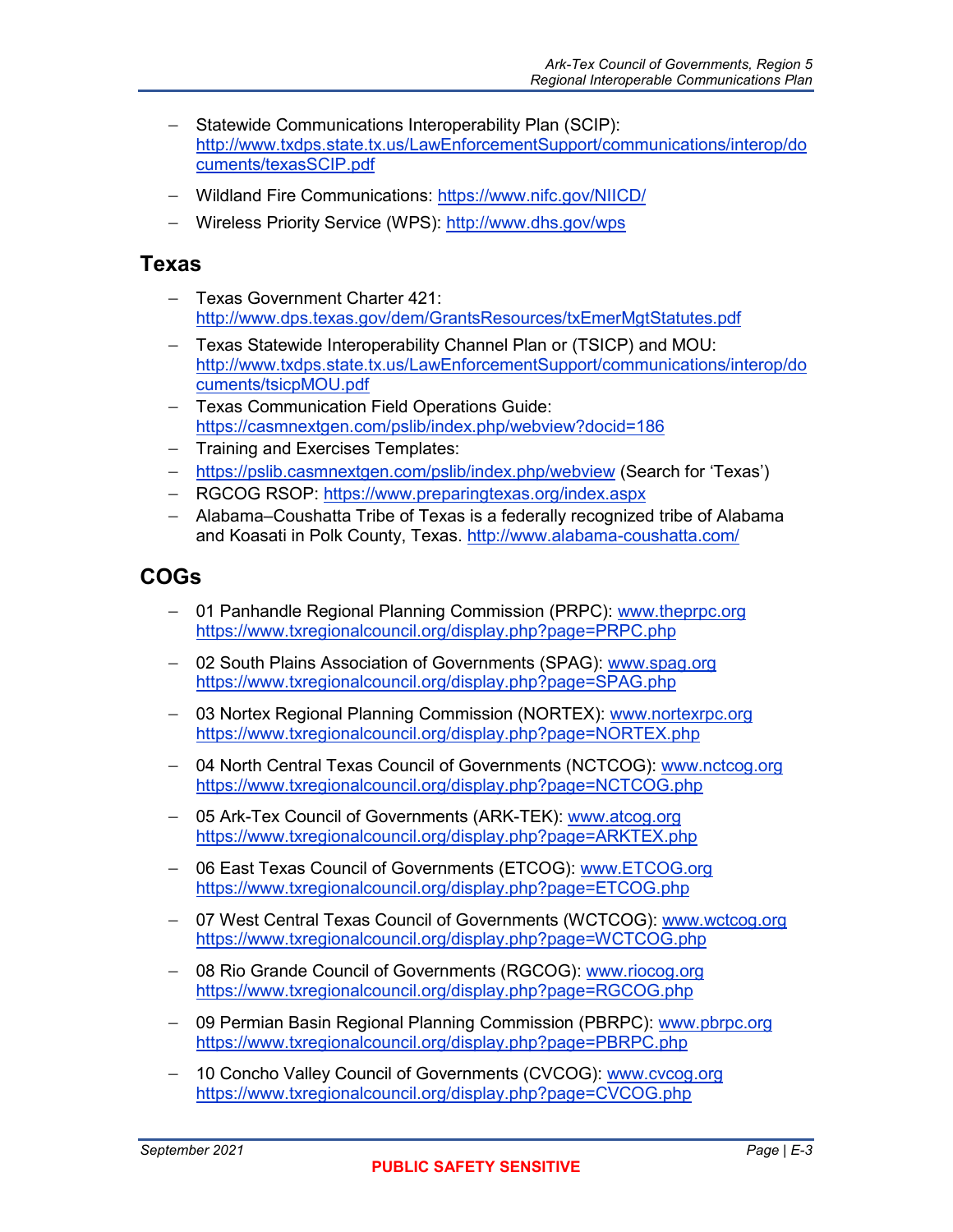- − 11 Heart of Texas Council of Governments (HOTCOG): [www.hotcog.org](http://www.hotcog.org/)  <https://www.txregionalcouncil.org/display.php?page=HOTCOG.php>
- − 12 Capital Area Council of Governments (CAPCOG): [www.capcog.org](http://www.capcog.org/)  <https://www.txregionalcouncil.org/display.php?page=CAPCOG.php>
- − 13 Brazos Valley Council of Governments (BVCOG): [www.bvcog.org](http://www.bvcog.org/)  <https://www.txregionalcouncil.org/display.php?page=BVCOG.php>
- − 14 Deep East Texas Council of Governments (DETCOG): [www.DETCOG.org](http://www.detcog.org/)  <https://www.txregionalcouncil.org/display.php?page=DETCOG.php>
- − 15 South East Texas Regional Planning Commission (SETRPC): [www.setrpc.org](http://www.setrpc.org/)  <https://www.txregionalcouncil.org/display.php?page=SETRPC.php>
- − 16 Houston-Galveston Area Council (H-GAC): <https://www.txregionalcouncil.org/display.php?page=H-GAC.php>
- − 17 Golden Crescent Regional Planning Commission (GCRPC): [www.gcrpc.org](http://www.gcrpc.org/)  <https://www.txregionalcouncil.org/display.php?page=GCRPC.php>
- − 18 Alamo Area Council of Governments (AACOG): [www.aacog.com](http://www.aacog.com/)  <https://www.txregionalcouncil.org/display.php?page=AACOG.php>
- − 19 South Texas Development Council (STDC): [www.stdc.cog.tx.us](http://www.stdc.cog.tx.us/)  <https://www.txregionalcouncil.org/display.php?page=STDC.php>
- − 20 Coastal Bend Council of Governments (CBCOG): [www.cbcog98.org](http://www.cbcog98.org/) <https://www.txregionalcouncil.org/display.php?page=CBTCOG.php>
- − 21 Lower Rio Grande Valley Development Council (LRGVDC): [www.lrgvdc.org](http://www.lrgvdc.org/)  <https://www.txregionalcouncil.org/display.php?page=LRGVDC.php>
- − 22 Texoma Council of Governments (TEXOMA): [www.texoma.cog.tx.us](http://www.texoma.cog.tx.us/)  <https://www.txregionalcouncil.org/display.php?page=TCOG.php>
- − 23 Central Texas Council of Governments (CTCOG): [www.ctcog.org](http://www.ctcog.org/)  <https://www.txregionalcouncil.org/display.php?page=CTCOG.php>
- − 24 Middle Rio Grande Development Council (MRGDC): [www.mrgdc.org](http://www.mrgdc.org/)  <https://www.txregionalcouncil.org/display.php?page=MRGDC.php>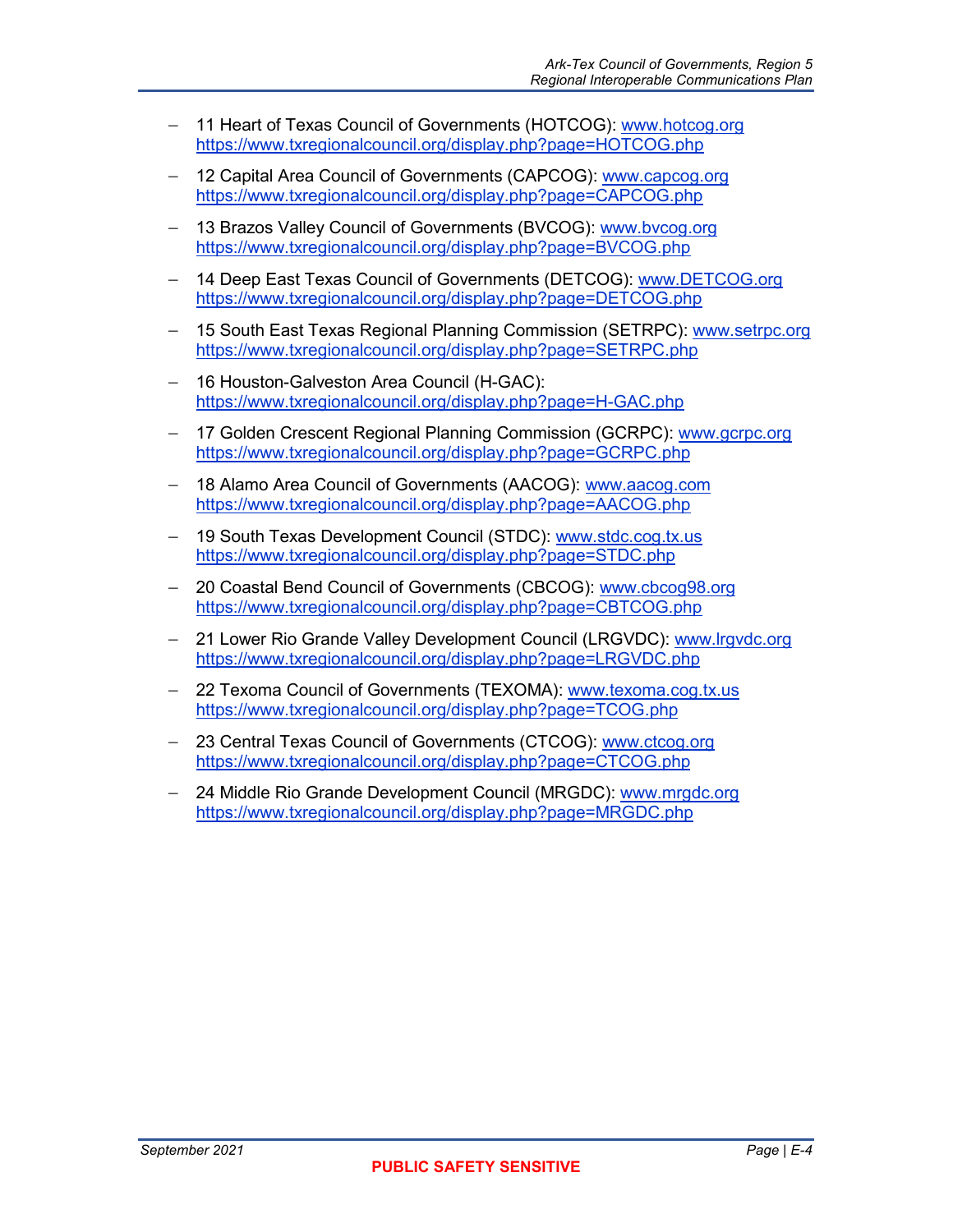## **RSOP Links to Referenced Documents**

#### **Texas Statewide Communications Interoperability Plan (SCIP)**:

[http://www.txdps.state.tx.us/LawEnforcementSupport/communications/interop/document](http://www.txdps.state.tx.us/LawEnforcementSupport/communications/interop/documents/texasSCIP.pdf) [s/texasSCIP.pdf](http://www.txdps.state.tx.us/LawEnforcementSupport/communications/interop/documents/texasSCIP.pdf) 

#### **Texas Statewide Interoperability Channel Plan (TSICP)**:

[http://www.txdps.state.tx.us/LawEnforcementSupport/communications/interop/document](http://www.txdps.state.tx.us/LawEnforcementSupport/communications/interop/documents/tsicpMOU.pdf) [s/tsicpMOU.pdf](http://www.txdps.state.tx.us/LawEnforcementSupport/communications/interop/documents/tsicpMOU.pdf) 

#### **Texas Communication Field Operations Guide:**

[https://www.dps.texas.gov/LawEnforcementSupport/communications/interop/documents/](https://www.dps.texas.gov/LawEnforcementSupport/communications/interop/documents/txCommFldOpsGuide.pdf) [txCommFldOpsGuide.pdf](https://www.dps.texas.gov/LawEnforcementSupport/communications/interop/documents/txCommFldOpsGuide.pdf) 

#### **Texas Training and Exercises Templates:**

<https://www.dps.texas.gov/dem/Preparedness/exerciseUnit/TrainExerPlan.htm>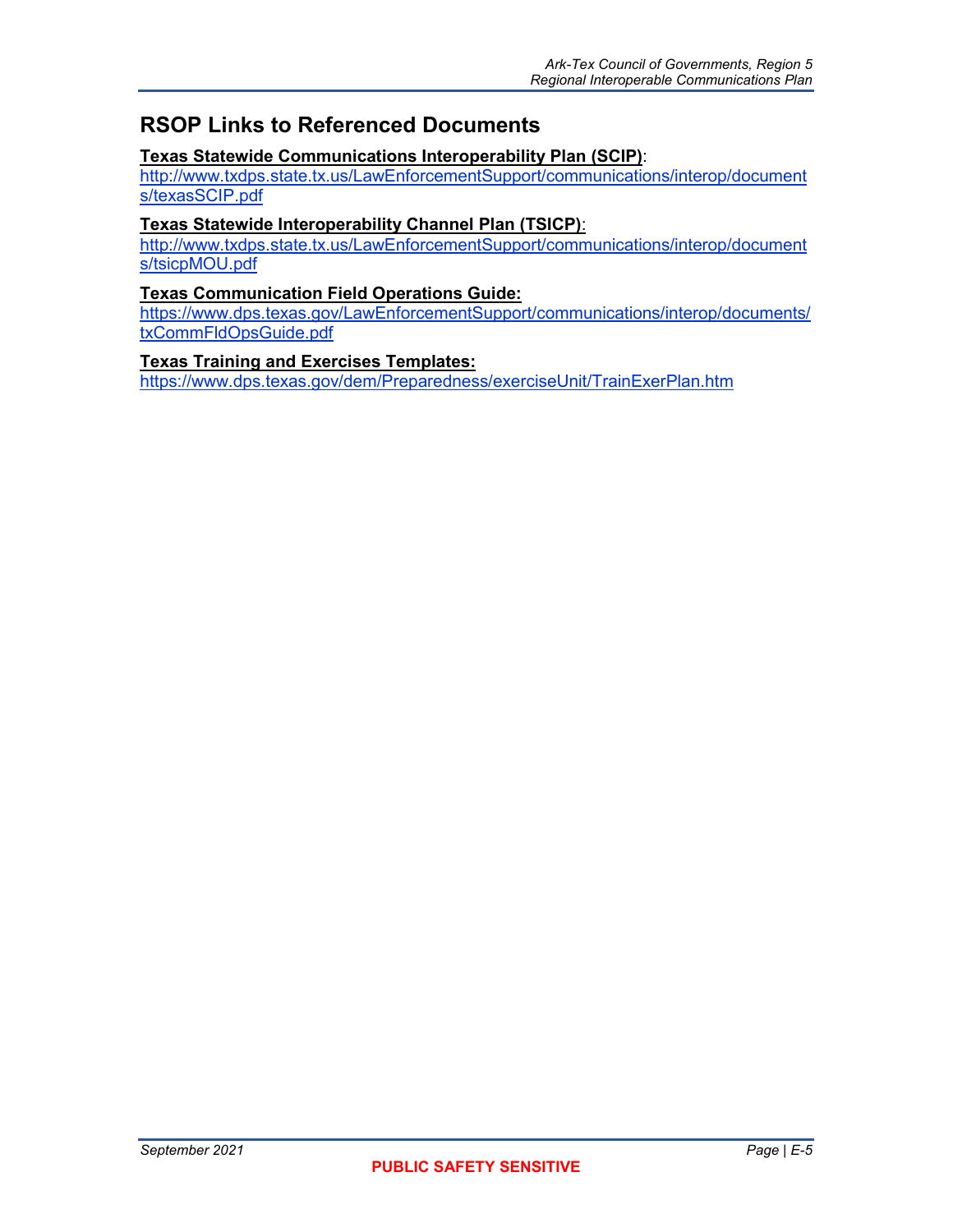## <span id="page-68-0"></span>**APPENDIX F GLOSSARY**

| Item/Acronym   | <b>Definition</b>                                                   |
|----------------|---------------------------------------------------------------------|
| <b>AES</b>     | <b>Advanced Encryption Standard</b>                                 |
| <b>AFG</b>     | Assistance to Firefighters Grant                                    |
| <b>AM</b>      | Administrative Manager                                              |
| <b>APCO</b>    | Association of Public-Safety Communications Officials               |
| <b>ARRL</b>    | American Radio Relay League                                         |
| <b>ATCOG</b>   | Ark-Tex Council of Governments (Region 5) (Arkansas-Texas)          |
| <b>AUXCOMM</b> | <b>Auxiliary Communications</b>                                     |
| CAD            | <b>Computer Aided Dispatch</b>                                      |
| <b>CASM</b>    | <b>Communication Assets Survey and Mapping</b>                      |
| <b>CISA</b>    | Cybersecurity and Infrastructure Security Agency                    |
| COG            | <b>Council Of Governments</b>                                       |
| <b>COMU</b>    | <b>Communications Unit</b>                                          |
| <b>COW</b>     | <b>Cellular on Wheels</b>                                           |
| <b>DHS</b>     | Department of Homeland Security                                     |
| <b>EMAC</b>    | <b>Emergency Management Assistance Compact</b>                      |
| <b>EMS</b>     | <b>Emergency Medical Services</b>                                   |
| <b>EOC</b>     | <b>Emergency Operations Center</b>                                  |
| <b>ESF</b>     | <b>Emergency Support Function</b>                                   |
| <b>FCC</b>     | <b>Federal Communication Commission</b>                             |
| FD.            | <b>Fire Department</b>                                              |
| <b>FEMA</b>    | <b>Federal Emergency Management Agency</b>                          |
| <b>FRS</b>     | <b>Family Radio Service</b>                                         |
| <b>GETS</b>    | Government Emergency Telecommunications Service                     |
| HF             | <b>High Frequency</b>                                               |
| <b>HSIN</b>    | <b>Homeland Security Information Network</b>                        |
| Interoperable  | Ability of a system to use the parts or equipment of another system |
| LE             | Law Enforcement                                                     |
| <b>LMR</b>     | Land Mobile Radio                                                   |
| <b>MAA</b>     | Mutual Aid Agreement                                                |
| <b>MCCP</b>    | Mobile Communications Command Program                               |
| <b>MHz</b>     | Abbreviation for megahertz. 5 MHz = 5,000,000 Hz or 5,000 kHz.      |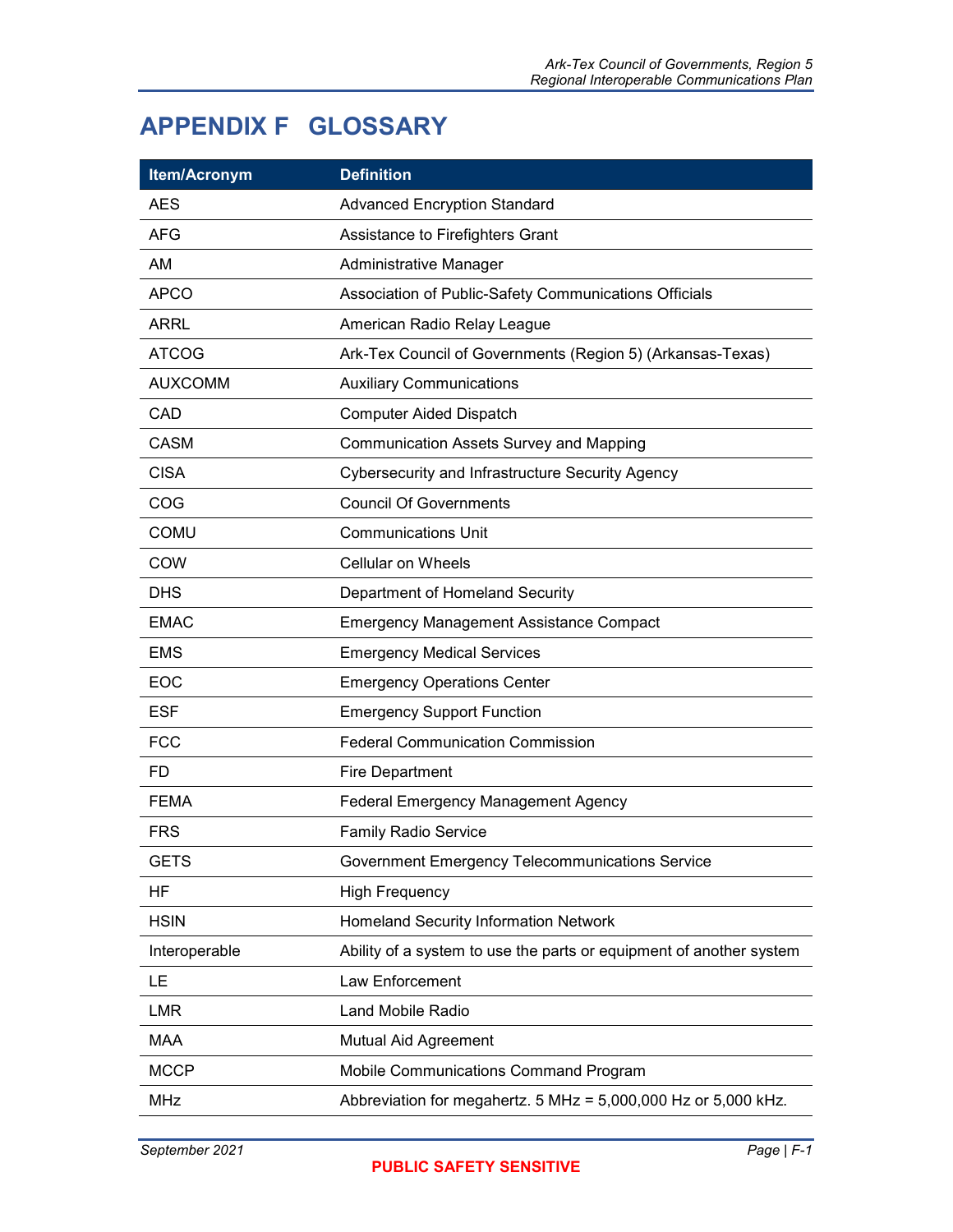| Item/Acronym      | <b>Definition</b>                                                  |
|-------------------|--------------------------------------------------------------------|
| <b>MOU</b>        | Memorandum of Understanding                                        |
| <b>Mutual Aid</b> | Personnel, equipment, or services provided to another jurisdiction |
| <b>NECP</b>       | <b>National Emergency Communications Plan</b>                      |
| <b>NGO</b>        | Nongovernmental Organizations                                      |
| <b>NIFC</b>       | National Interagency Fire Center                                   |
| <b>NIFOG</b>      | National Interoperability Field Operations Guide                   |
| <b>NIMS</b>       | National Incident Management System                                |
| <b>NPSTC</b>      | National Public Safety Telecommunications Council                  |
| <b>NRF</b>        | National Response Framework                                        |
| <b>NRPC</b>       | <b>National Regional Planning Council</b>                          |
| <b>NTIA</b>       | National Telecommunications and Information Administration         |
| <b>NWCG</b>       | National Wildfire Coordinating Group                               |
| P <sub>25</sub>   | Project 25                                                         |
| PD.               | <b>Police Department</b>                                           |
| <b>POC</b>        | Point of Contact                                                   |
| <b>PSAP</b>       | <b>Public Safety Answering Point</b>                               |
| <b>RGOV</b>       | <b>Regional Governance Structures</b>                              |
| <b>RICP</b>       | Regional Interoperable Communications Plan                         |
| <b>RIMP</b>       | Regional Interoperable Migration Plans                             |
| <b>RSOP</b>       | <b>Regional Standard Operating Procedures</b>                      |
| Rx                | Receive                                                            |
| <b>SCC</b>        | <b>State Coordinator for Communications</b>                        |
| <b>SCIP</b>       | Statewide Communication Interoperability Plan                      |
| <b>SERI</b>       | Statewide Emergency Radio Infrastructure Grant                     |
| <b>SO</b>         | Sheriff's Office                                                   |
| <b>SOP</b>        | <b>Standard Operating Procedure</b>                                |
| SOW               | Site on Wheels                                                     |
| <b>STAR</b>       | <b>State of Texas Assistance Request</b>                           |
| <b>SWIC</b>       | Statewide Interoperability Coordinator                             |
| <b>TCL</b>        | <b>Target Capability List</b>                                      |
| <b>TSICP</b>      | Texas Statewide Interoperability Channel Plan                      |
| Tx                | Transmit                                                           |